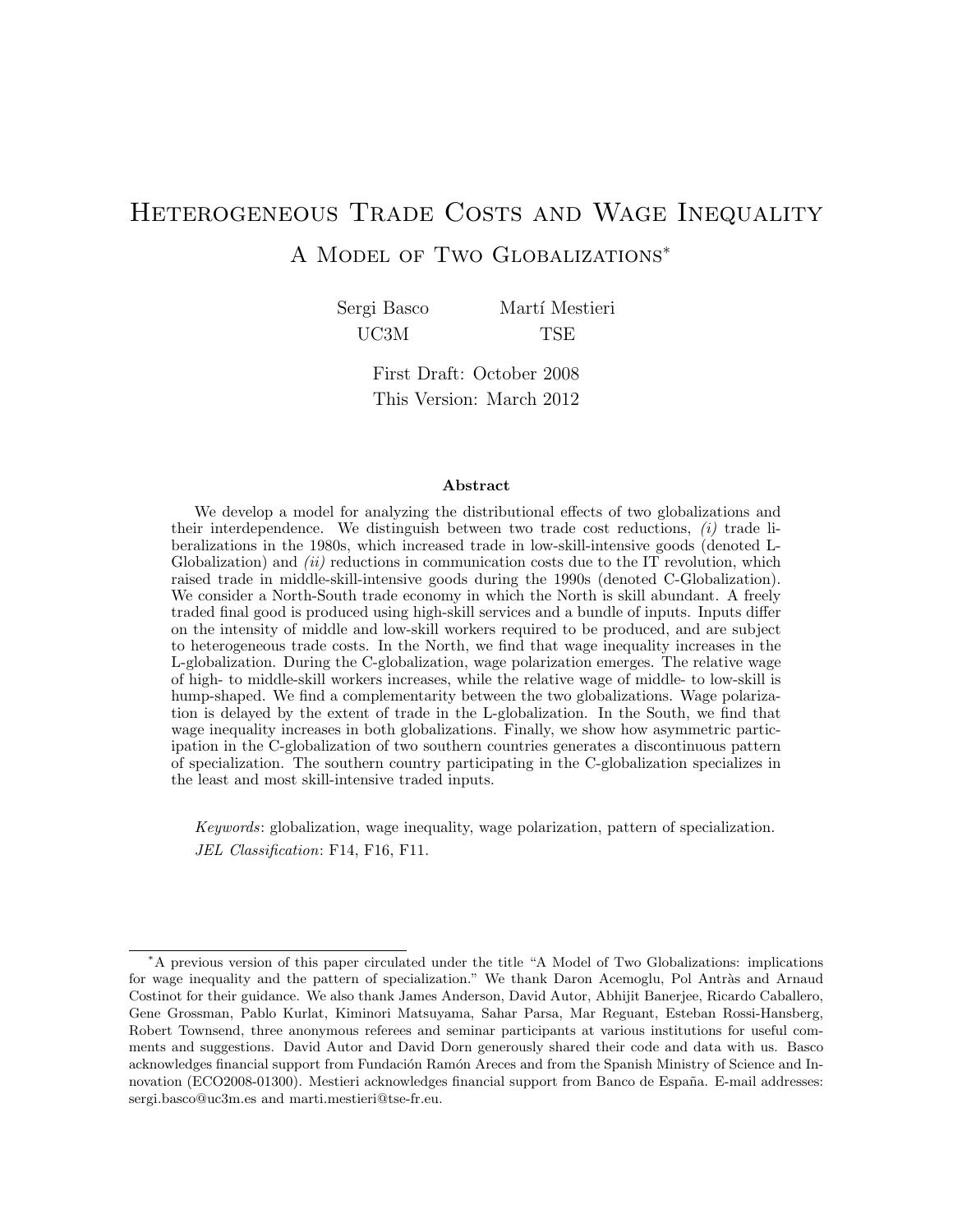# 1 Introduction

The skill content of North-South trade has changed over the last decades. Figure [1](#page-34-0) documents the evolution of the share of southern exports in industries with skill intensity above the average skill intensity of U.S. industries. During the 1980s, southern exports increased relatively more in industries with skill intensity below the U.S. average. In the 1990s, this pattern reversed and southern exports grew disproportionally more in industries above the U.S. average skill intensity.<sup>1</sup>

These changes in southern exports can be exemplified by the bilateral trade of the United States with Chile and India. Figure [2](#page-35-0) shows that in the 1980s, Chilean exports increased in below-average skill-intensive industries. During the 1990s, Indian exports rose in aboveaverage skill-intensive industries. We interpret these differential increases in North-South trade as reductions in different trade costs. Chile underwent a dramatic trade liberalization in the late  $1970s$  and  $1980s$ ,<sup>2</sup> while India has benefited from offshoring of industries and services that make intensive use of information technologies  $(IT)$  in the 1990s.<sup>3</sup> Our empirical analysis suggests that the trade patterns described for India and Chile hold more broadly.

Based on this evidence, we distinguish between two globalization processes. First, we denote by L-globalization the trade Liberalizations ocurred during the late 1970s and 1980s that increased northern imports in low-skill-intensive industries. Second, we denote by C-globalization the reduction in Communication costs driven by the IT revolution, which increased northern imports in middle-skill-intensive industries during the 1990s. In our model, these differences in trade composition arise as a result of differential reductions in trade costs across skills. Thus, the key feature of our model is to analyze trade cost reductions that are heterogeneous across skills and over time.

We analyze these two globalizations and their complementarity. We investigate the effects of the IT-driven trade (C-globalization) on wage inequality and the pattern of specialization, and how these effects depend on the extent of trade done during the L-globalization.

We find that the relative wage of high- to middle-skill workers in the North increases as the C-globalization progresses. On the contrary, the relative wage of middle- to low-skill workers is hump-shaped with the extent of IT-driven trade. This is because the relative wage of northern

<sup>&</sup>lt;sup>1</sup>A similar U-shape pattern emerges when looking at the median skill rather than the average, or when restricting the sample to the U.S. or G-7 countries. A southern country is defined as having less than half of 2000 U.S. GDP per capita PPP adjusted. Skill intensity is constructed from U.S. census data, based on educational attainment of workers in different jobs. The average skill intensity of U.S. imports is the average of the skill intensity of each industry at 3-NAICS level. We use data on trade flows from the Feenstra database, note that data pre- and post-1984 data come from different sources [\(Feenstra et al.,](#page-23-0) [2005\)](#page-23-0).

<sup>2</sup>This pattern is not specific for Chile. [Goldberg and Pavcnik](#page-23-0) [\(2007\)](#page-23-0) document that trade liberalizations during the 1970s and 1980s in several emerging countries (e.g. Mexico, Colombia and Morocco) were biased towards low-skill-intensive industries.

<sup>3</sup> India is one of the countries which has benefited the most from this new wave of offshoring. [Trefler](#page-25-0) [\(2006\)](#page-25-0) documents that India hosted the highest number of new IT services projects (around 19% of the world total) and call centers (around 12% of the world total) in 2003 and 2004.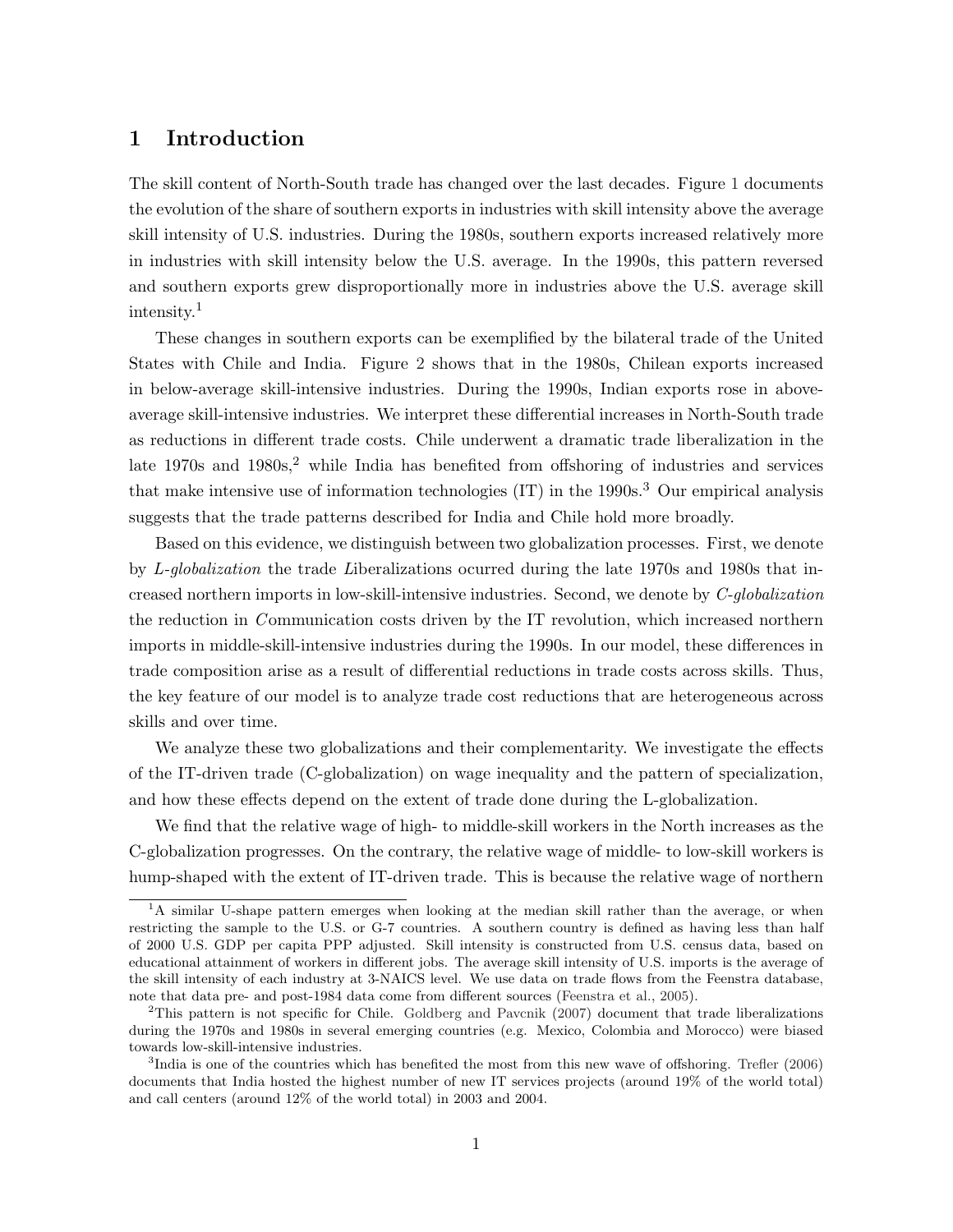middle- to low-skill workers starts to decline when above-average skill jobs are offshored, which happens during the C-globalization. This decline in the relative wage of middle- to low-skill workers together with the increase in the relative wage of high-skill workers has been termed "wage polarization."<sup>4</sup> Thus, the equilibrium wage distribution tends to wage polarization as the C-globalization process progresses.

Our first main result shows that there exists a complementarity between the two globailzations. We find that wage polarization is delayed by the extent of trade done during the L-globalization. The intuition for this result is that trade in low-skill-intensive inputs increases the average skill requirement of the northern industries, which delays wage polarization. This complementarity result highlights the importance of having a unified view of the two phases of globalization, which is one of the novelties of our framework. We provide empirical evidence supporting the complementarity result. We show that countries that have traded more during the L-globalization experience smaller drops in lower-tail wage inequality during the 1990s.

We extend our baseline model to allow for two southern countries, with only one participating in the C-globalization. We want to capture the idea that there is asymmetric participation within southern countries because some countries may lack the minimum stock of specific capital needed to benefit from the IT revolution. Our second main result shows that asymmetric participation among southern countries generates a discontinuous pattern of specialization. The southern country participating in C-globalization specializes in the least skill-intensive L-globalization goods, in addition to C-globalization goods. The other southern country specializes in the relatively higher skill-intensive goods of the L-globalization. Wage inequality increases in the former and decreases in the latter. Using data on Internet adoption, we provide econometric evidence consistent with an asymmetric pattern of specialization amongst southern countries.

Section [2](#page-4-0) provides suggestive evidence supporting our modeling assumptions. We present evidence consistent with trade liberalizations affecting low-skill industries in the L-globalization, and a fall in communication costs mainly affecting middle-skill industries in the C-globalization. For the L-globalization, we show that U.S. tariff reductions were biased towards low-skill intensive industries during the 1980s. For the C-globalization, we show that high levels of Routine Task Intensity (RTI) are associated with middle-skill industries. We interpret the RTI index as a proxy for offshorability in the presence of a reduction in communication costs (IT revolution).<sup>5</sup> We also show that countries with lower communication costs export to the U.S.

<sup>&</sup>lt;sup>4</sup>See [Autor et al.](#page-22-0) [\(2008](#page-22-0)), [Goos and Manning](#page-23-0) [\(2007](#page-23-0)) and the references therein.

<sup>5</sup>Oldenski (2011) shows that the most routine tasks are the most likely to be offshored. The RTI measure is closely related to impersonal services, which [Blinder](#page-22-0) [\(2006\)](#page-22-0) emphasizes as a distinctive element of Second Globalization trade. The use of the RTI is motivated by the observation that goods that can be electronically delivered (or monitored) are fairly standardized and follow determined procedures. The Index is taken from [Autor and Dorn](#page-22-0) [\(2009](#page-22-0)), who also link the IT revolution with the loss of middle-skill jobs in northern industries. In this paper, we focus on the role of offshoring of jobs to the South rather than the substitution of jobs by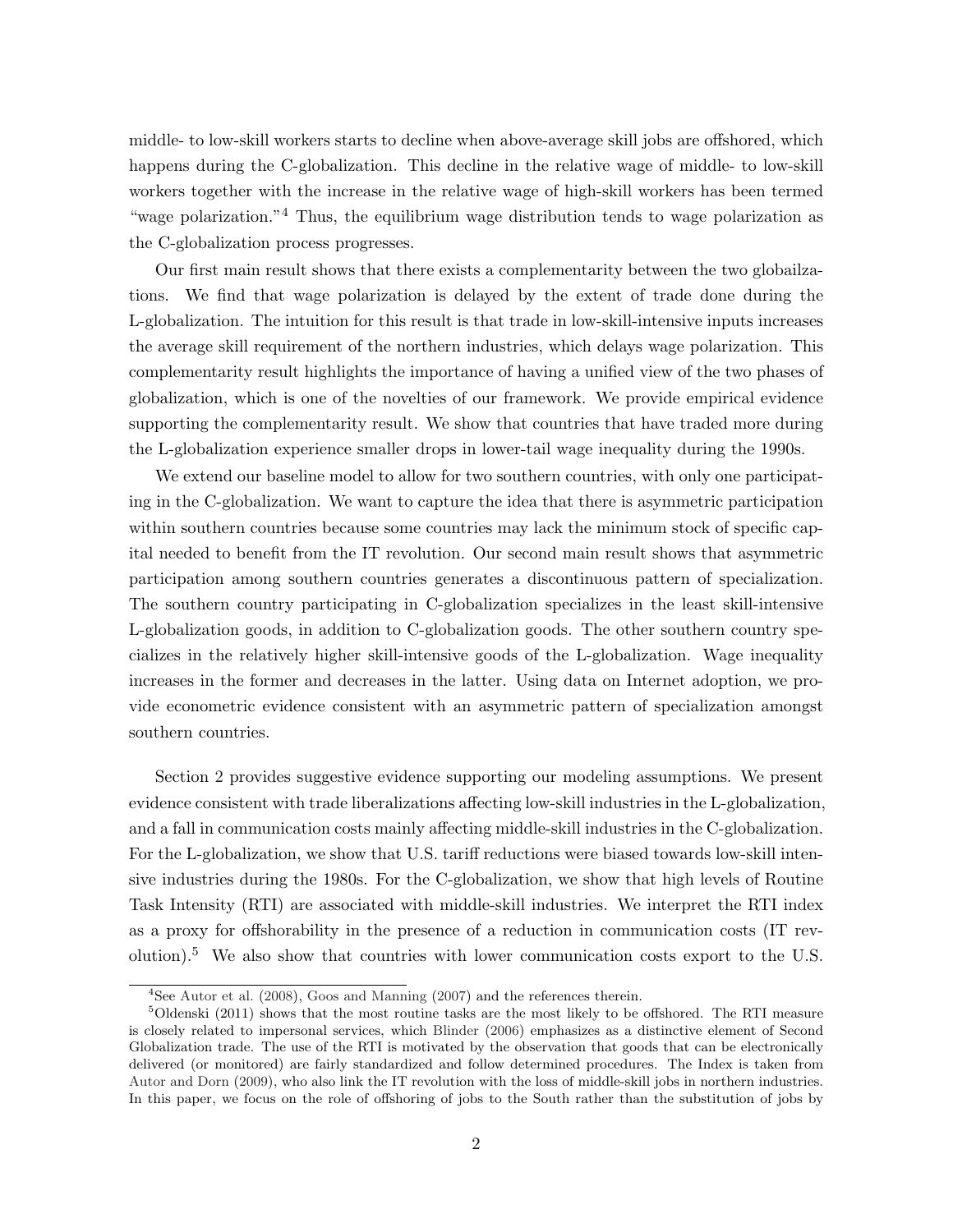relatively more in skill-intensive industries. Finally, we relate changes in U.S. trade openness and changes in wages across different levels of skill. We find that openness is negatively correlated with the U.S. wage bill in low-skill industries in the 1980s. During the 1990s, we find that this correlation is negative for middle-skill intensive industries.

Our model, presented in Section [3,](#page-8-0) features a North-South trade economy. A freely traded final good is produced in the North by combining a bundle of inputs and high-skill labor. This bundle is assembled using a continuum of inputs, which are produced by middle- and low-skill labor in different proportions. Thus, this model can be thought of as an offshoring decision by northern firms. We assume that the North is skill-abundant and that there are heterogeneous trade costs across different inputs.

We model the two globalizations as changes in the trade costs of different inputs. There exists a continuum of inputs  $z \in [0, 1]$  where z captures how middle-skill intensive each input is. The L-globalization is modeled as a reduction in trade costs associated with low-skill-intensive inputs, that is, with inputs with skill intensity  $0 < z < \overline{z}$ , where  $\overline{z}$  is some exogenous value. We label these inputs as *intermediates*. The second phase is modeled as a decrease in trade costs associated with middle-skill-intensive inputs,  $z > \overline{z}$ , which we denote as tasks. During both phases, we assume that marginal decreases in trade costs happen for inputs that are relatively more skill intensive. This implies that the skill content of trade is increasing in both globalization, which is consistent with Figures [4a](#page-36-0) and [4b.](#page-36-0) They show that the skill content of trade flows below (above) the average skill content increases during the L(C)-globalization.

Section [4](#page-11-0) presents the main results. In the L-globalization, the set of low-skill-intensive intermediates imported from the South increases. As in [Wood](#page-25-0) [\(1995\)](#page-25-0) and [Feenstra and Hanson](#page-23-0) [\(1996\)](#page-23-0), since the skill requirement of the intermediates imported by the North is below its mean skill intensity, the relative demand for middle-skill workers increases, thereby raising their relative wage. Moreover, the wage of high-skill workers relative to both middle- and lowskill agents increases because more intermediates can be bought at cheaper prices and demand for northern intermediates decreases. In the C-globalization, the set of traded tasks increases. The relative wage of high-skill workers increases for the same reasons as in the L-globalization. The relative wage of middle- to low-skill workers exhibits a hump-shaped pattern. The reason is that the relative demand of northern middle-skill workers declines only when the marginal task being offshored to the South is above the skill intensity of the mean input produced in the North after the first phase of globalization. Thus, the equilibrium tends to wage polarization in the North.

We find a complementarity between trade in the two globalizations. Wage polarization is delayed by the extent of trade in the L-globalization. A larger set of traded low-skillintensive intermediates implies a higher skill intensity of the mean input produced in the North. Thus, more trade in intermediates allows a larger set of tasks to be offshored during

computers emphasized by Autor and Dorn.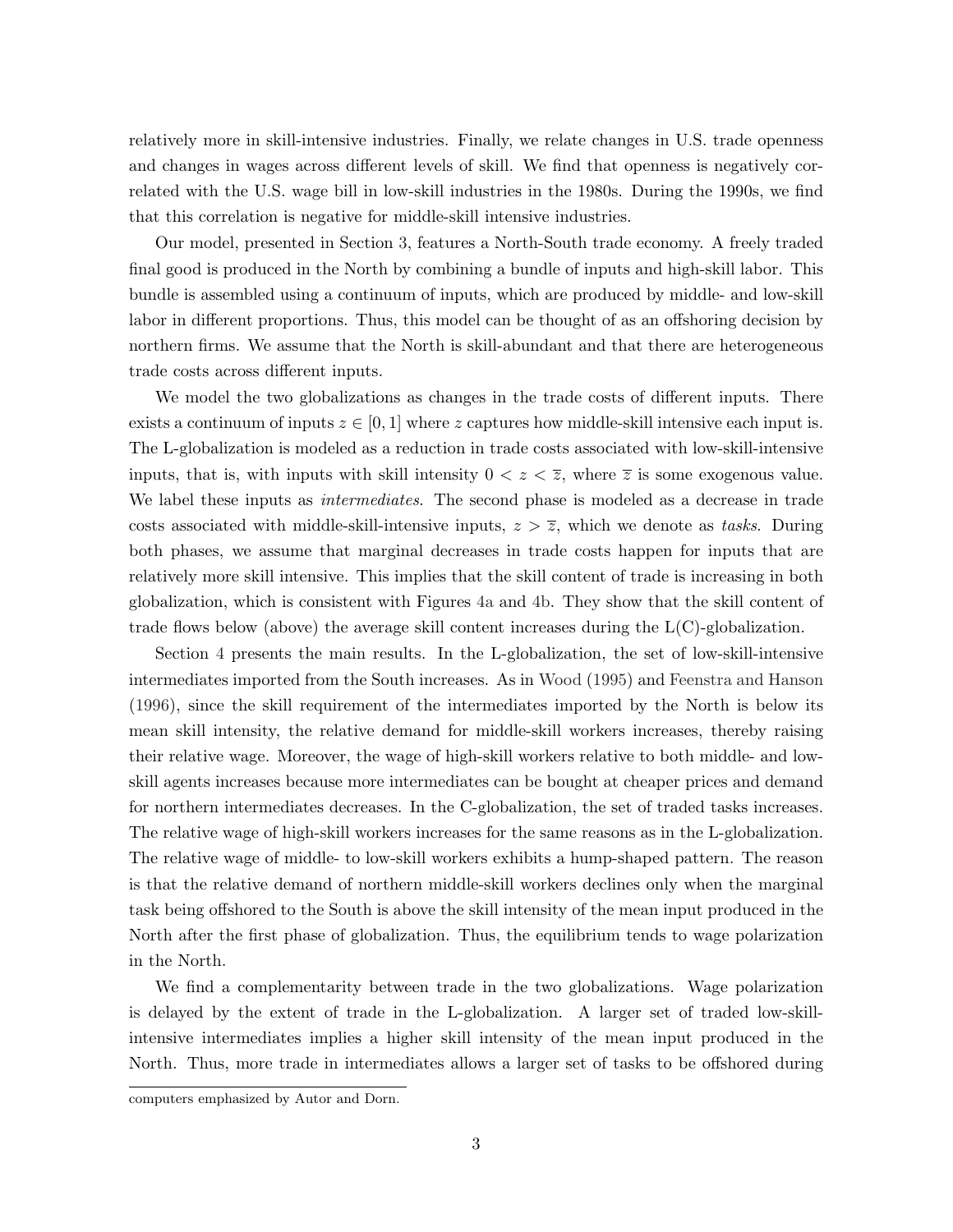<span id="page-4-0"></span>the C-globalization before the relative wage of northern middle-skill workers starts to decline. We provide empirical evidence consistent with this prediction. We find a positive relationship between trade openness before the onset of the IT revolution and changes in lower-tail northern wage inequality in the 1990s.

In the South, relative wages increase in the two globalizations. The intuition is analogous to [Wood](#page-25-0) [\(1995\)](#page-25-0) and [Feenstra and Hanson](#page-23-0) [\(1996](#page-23-0)): the marginal input being offshored is relatively more skill-intensive, which raises the relative demand of middle-skill labor and the relative wage throughout the globalization process.

Subsection [4.2](#page-15-0) introduces a second southern country to study how asymmetric participation in the IT-driven trade affects the pattern of specialization and wage inequality in the South.We assume that only one southern country can participate in the C-globalization. In equilibrium, this country exports tasks to the North and the relative wage of low-skill workers in this country decreases. Thus, this country gains comparative advantage in the least skill-intensive intermediates, which generates a discontinuous pattern of specialization. The most and least skill-intensive traded inputs are produced by this southern country. As the second phase of globalization progresses, the equilibrium tends to complete specialization. One South produces tasks and the other, intermediates. The relative wage of middle-skill workers increases in the South participating in the C-globalization, while it declines in the other. We provide evidence for the changes in the pattern of specialization amongst southern countries consistent with the predictions of our model. We show that southern countries with a high stock of IT technologies tend to increase exports in industries with levels of RTI above average (which are middle-skill intensive), and decrease exports in industries with skill intensity below-average.

Section [5](#page-18-0) relaxes the assumption on the exogenous supply of labor. Since we are considering labor demand shocks during a long period of time, we allow for endogenous supply decisions. We show that the comparative statics for wages derived in the baseline model hold in this extended version. Moreover, we find that the mass of northern agents selecting into middleskill jobs increases during the L-globalization and eventually shrinks during the C-globalization. This is consistent with the empirical evidence on job polarization in the North, see for example [Autor et al.](#page-22-0) [\(2008\)](#page-22-0). Section [6](#page-20-0) concludes.

# 2 Motivating Evidence and Related Literature

In this section we present evidence that points towards two phases of globalization characterized by changes in trade costs affecting industries of different skill-intensity. Motivated by this evidence, our paper focuses on the effects of heterogeneous changes in trade costs on wage inequality and the pattern of specialization. To the best of our knowledge, our work is the first attempt to provide a unified view of the globalization process and its effect on wage inequality, both across North-South trade and between different southern countries.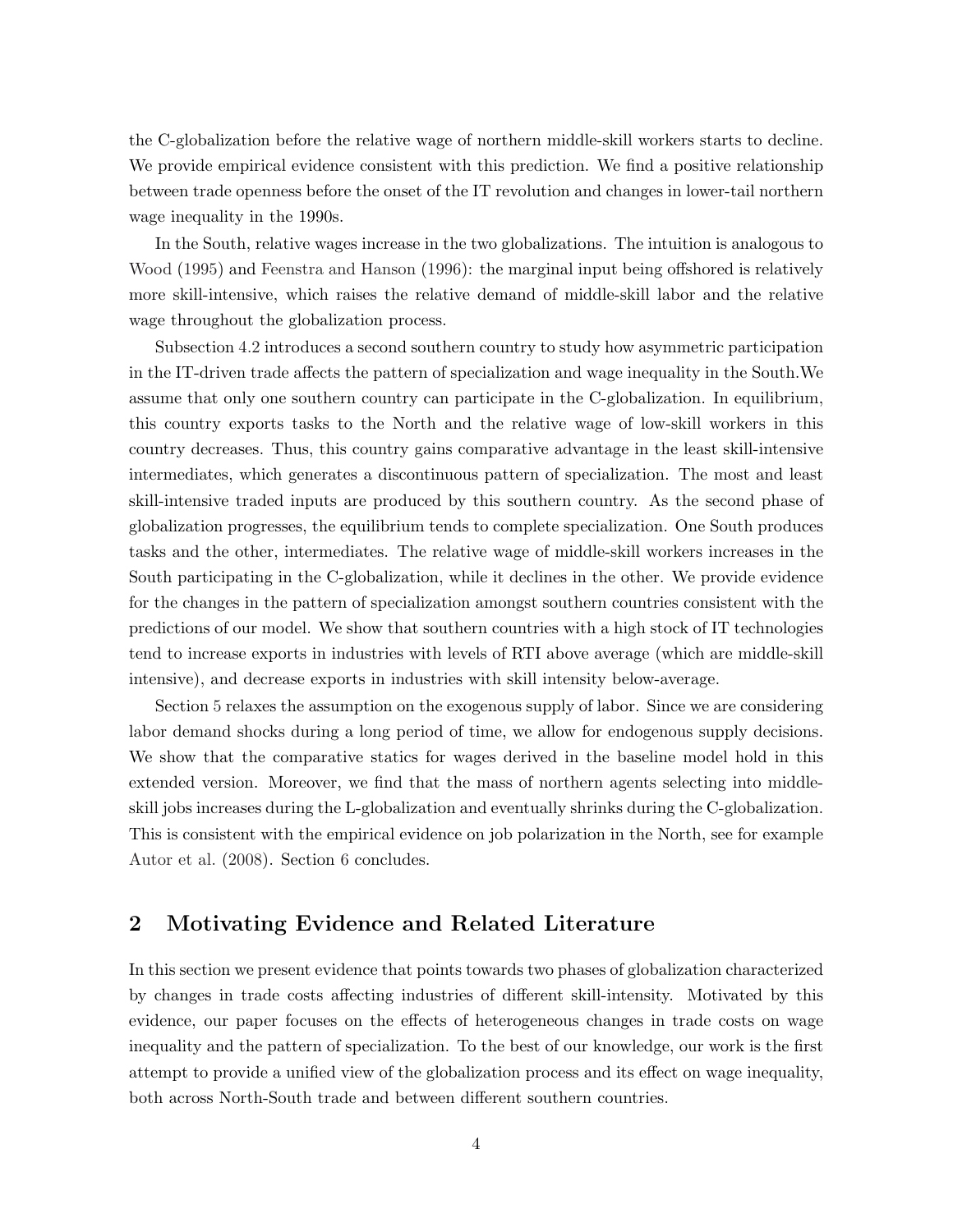## 2.1 Motivating Evidence

The premise of our analysis is that trade costs have changed differentially across sectors of different skill intensity over time. The overall evidence in this section paints a picture of two different phases of globalization: an L-globalization, driven by trade liberalizations which increased trade in low-skill-intensive industries and affected the relative demand of low-skill workers; and a C-globalization characterized by a fall in communication costs, which raised trade in intermediate skill-intensive industries and affected the relative demand of middleskill workers. Finally, we show that the skill content of southern exports increased in below average skill-intensive industries during the L-globalization and in above average during the C-globalization.

We present our findings in three steps. First, we document heterogeneous changes in trade costs across skill and over time. Second, we relate these changes to trade flows and the relative demand of skill. Third, we report the evolution of the skill content of southern exports in industries with skill requirement below and above the U.S. average.

The first piece of evidence on heterogeneous changes in trade costs comes from analyzing changes in U.S. tariffs and transportation costs over time. Our data is disaggregated at 3-digit NAICS and we use educational attainment of workers in an industry from the U.S. census as proxy for industry skill intensity. First, we find that tariff reductions between 1978 and 1988 wer[e concentrated in low-skill industries \(Figure](#page-24-0) [7a\)](#page-37-0). This result is similar to Haskel and Slaughter [\(2003](#page-24-0)), who use non-production workers to proxy for skill. Second, we show that changes in U.S. tariffs were not significantly different from zero at any level of skill intensity during the 1990s (Figure [7b\)](#page-37-0).<sup>6</sup> Third, we show that changes in transportation costs were not statistically different from zero at any level of skill, neither in the 1980s, nor in the 1990s (Figure [8\)](#page-38-0). This evidence is consistent with [Hummels](#page-24-0) [\(2007](#page-24-0)) findings for the ad-valorem shipping cost not having changed much since the 1950s. There is a growing literature emphasizing that there are more dimensions in trade costs than tariffs and transportation costs, e.g. [Hummels](#page-24-0) [\(2007\)](#page-24-0). However, data along other dimensions of trade costs are difficult to obtain, specially for non-tariff barriers [\(Anderson and van Wincoop,](#page-22-0) [2004](#page-22-0)) and we abstract from them.

Our second piece of evidence on heterogeneous changes in trade costs aims at capturing some of the effects of the IT revolution. During the 1990s, new jobs such as telephone operators or data entry keyers started to be offshored [\(Trefler](#page-25-0), [2006\)](#page-25-0). The standard measures of trade costs are less relevant for this new trade pattern. A common characteristic of these new tasks being offshored is that they are standardized and follow tight and determined procedures. In

<sup>6</sup>[Goldberg and Pavcnik](#page-23-0) [\(2007\)](#page-23-0) document that trade liberalizations in the 1970s and 1980s were biased towards low skill-intensive industries. Amongst others, they cite [Hanson and Harrison](#page-24-0) [\(1999](#page-24-0)) and [Robertson](#page-24-0) [\(2000,](#page-24-0) [2004\)](#page-24-0) for Mexico, [Currie and Harrison](#page-23-0) [\(1997](#page-23-0)) for Morocco and [Attanasio et al.](#page-22-0) [\(2004](#page-22-0)) for Colombia. This is also consistent with the evidence presented for Chile in figure [2.](#page-35-0) Therefore, the overall evidence points towards a differential effect of trade liberalizations on low-skill-intensive industries during the 1980s, but not in the 1990s.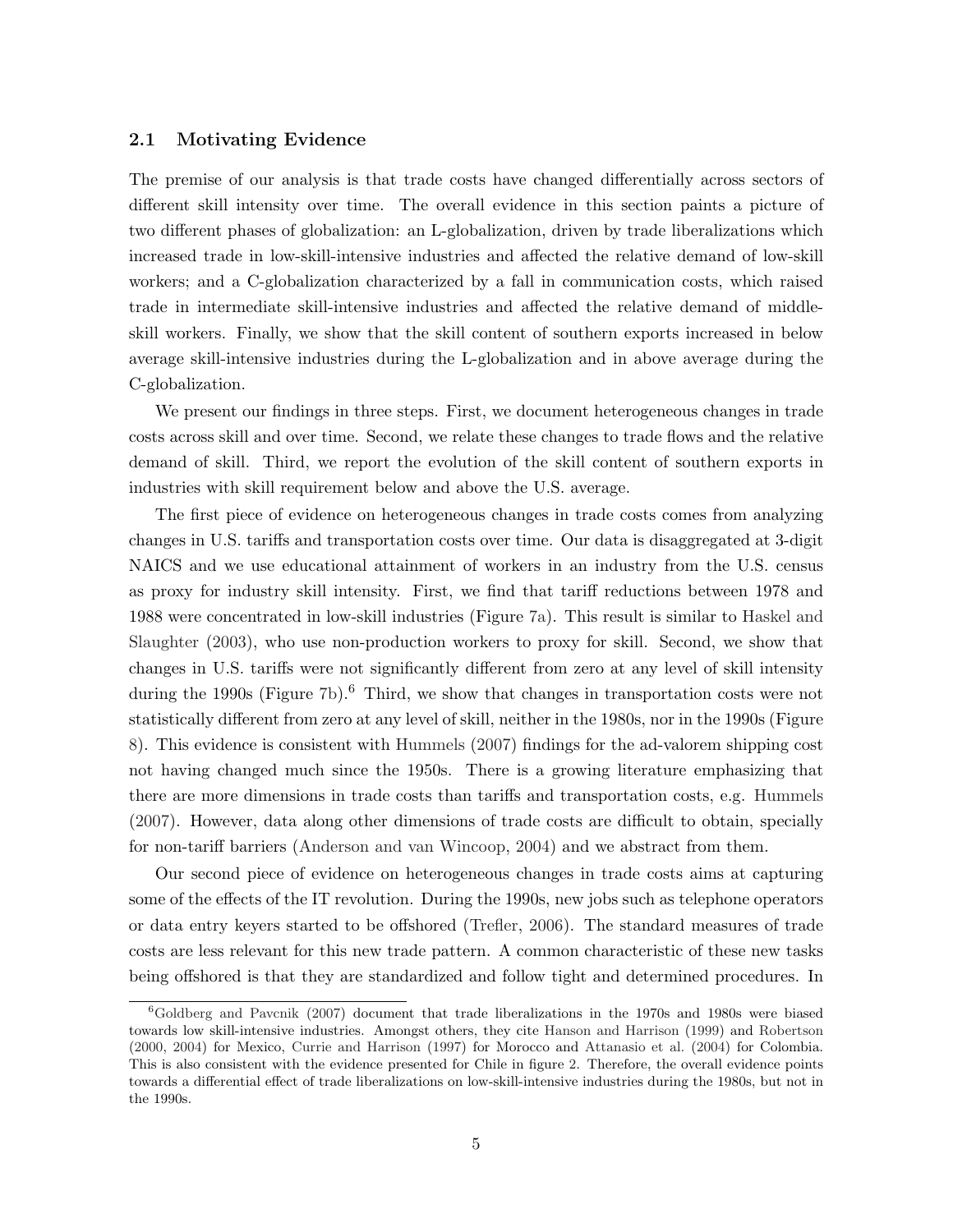orde[r to capture this feature, we use the Routine Task Intensity \(RTI\) index from](#page-22-0) Autor and Dorn [\(2009\)](#page-22-0) as a proxy for "offshorability." The argument is that a reduction in communication costs (IT revolution) makes jobs with high RTI index more likely to be offshored.<sup>7</sup> [Oldenski](#page-24-0)  $(2011)$  and Crino  $(2010)$  provide empirical evidence consistent with this argument, showing that routine tasks are more likely to be offshored.<sup>8</sup> Figure [5](#page-36-0) reports anecdotal evidence pointing that higher RTI jobs are performed by middle-skill workers. It suggests that there exists an inverse U-shape relationship between skill intensity and RTI, which we find when aggregating at the industry level (Figure  $6$ ).<sup>9</sup>

Next, we investigate how trade flows relate to changes in the trade costs described above. More specifically, we analyze the relationship between U.S. imports and tariffs and communication costs for different levels of industry skill-intensity. We use Internet adoption at country level as a proxy for communication costs. The reason is that goods that become offshorable can be electronically delivered (e.g., data entry keyers) or require intense usage of IT (e.g., call centers). We run the following regression for 1990 and 2000,

$$
X_{ic} = \alpha + \beta \tau_i + \gamma \text{ Internet}_c \cdot \text{Skill Intensity}_j + \delta_j + \delta_c + \varepsilon_{ic},\tag{1}
$$

where  $X_{ic}$  are exports of product i from country c to the United States,  $\tau_i$  is U.S. tariff on product i, Internet<sub>c</sub> is the fraction of the population with access to Internet in country c, Skill Intensity<sub>j</sub> is the average skill of industry j and  $\delta_j$  and  $\delta_c$  represent industry and country fixed effects, respectively.<sup>10</sup>

Columns 1 and 2 of panel A in Table [1](#page-32-0) show a negative, significant correlation between tariffs and U.S. imports in 1990. This correlation is larger when the sample is restricted to southern countries (columns 6 and 7). Columns 1, 2, 6 and 7 of panel B report not significant coefficients on tariffs for year 2000. In contrast, the coefficient on the interaction between Internet and Skill Intensity is positive and significant. The coefficient is larger when restricting the sample to the South, pointing at a differential effect of the IT revolution on poor countries.<sup>11</sup> Note

<sup>&</sup>lt;sup>7</sup>Each job is assigned a routine and a manual score, and this index is the log ratio of the two. Therefore, tasks with high RTI imply a high routine and a low manual score. The RTI index assigns a value of "routine intensity" to a representative set of 332 occupations in the U.S. census. See [Autor and Dorn](#page-22-0) [\(2009\)](#page-22-0) for further details. Note that the findings reported in [Blinder and Krueger](#page-22-0) [\(2009](#page-22-0)) are not inconsistent with the use of the RTI index as proxy for offshorability. The reason is that Blinder and Krueger only consider a measure of routine that abstracts from the manual content of a job.

<sup>8</sup>[Grossman and Rossi-Hansberg](#page-23-0) [\(2006\)](#page-23-0), [Ebenstein et al.](#page-23-0) [\(2011\)](#page-23-0) also relate routine indices with offshoring.

<sup>9</sup>The maximum in RTI intensity corresponds to industries with an average worker reporting "Some College, No degree" educational level.

<sup>10</sup>U.S. imports are from Feenstra's data base and U.S. tariffs come from Romalis. Romalis' tariff data starts in 1989, thus we can only test for the last years of our Fist Globalization. Our measure of industry is a 3-digit NAICS and of product is a 6-digit HS. There are no data for Internet adoption in 1990 (presumably it was negligible for most of the sample).

 $^{11}$ In this sample the highest skill intensity level is 11.4, which roughly coincides with skill level associated with the largest RTI. As robustness checks we added additional controls. One could think that our Internet adoption measure could be a proxy for other country variables such as country wealth, human capital levels and financial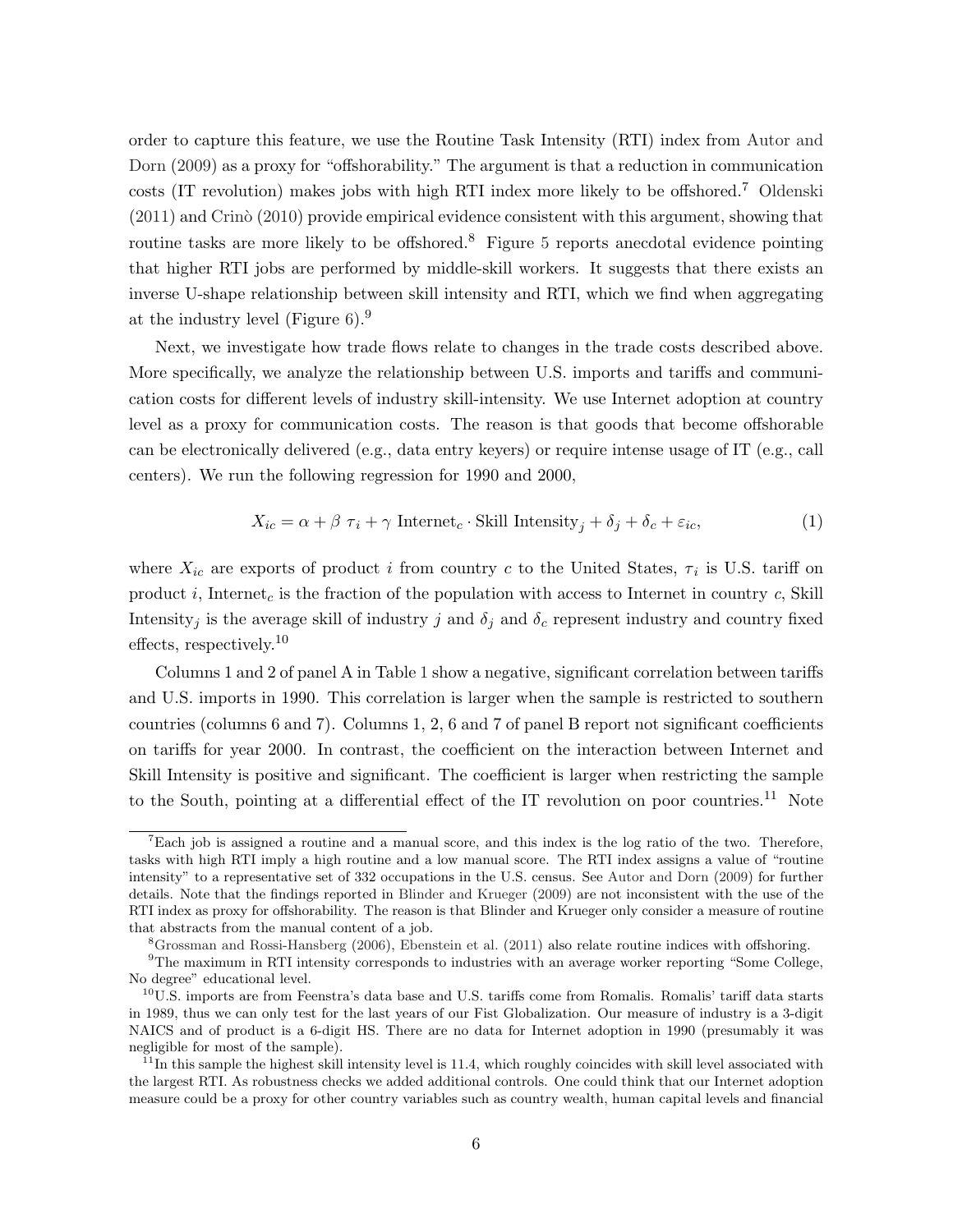that our results abstract from trade in services, because these data are not available. We think this lack of data on services underestimates our results because offshored services are RTI intensive and, as argued by [Markusen](#page-24-0) [\(2006](#page-24-0)) and [Markusen and Strand](#page-24-0) [\(2008\)](#page-24-0), require above-average skills to be produced.

We investigate how the relative demand for skill relates to trade flows over time. We report how changes in the wage bill paid by different U.S. industries are correlated with changes in U.S. trade. Column 1 in Table [2](#page-33-0) reports the results of regressing the change in U.S. wage bill during the 1980s on the interaction of average industry skill with the change in trade openness.<sup>12</sup> The coefficient is positive and significant. Column 2 shows that the coefficient on the interaction term is not significant for the 1990s. Yet, when we add a quadratic term, the coefficients become significant, as shown in column 3. These regression coefficients imply a U-shape pattern for the response of wage bill to increases in trade. These results suggest that the relationship between trade and demand for skill has changed over time.

Finally, Figure [4a](#page-36-0) and [4b](#page-36-0) report the skill content of southern exports in industries with skill requirement below and above U.S. average, respectively. These figures point to an increase in the skill content of southern exports in below-average skill-intensity during the L-globalization and above-average in the C-globalization. This suggestive evidence will motivate our comparative statics exercises in Section [4.](#page-11-0) 13

## 2.2 Related Literature

This paper relates to a rich and diverse literature on international trade, wage inequality and the patterns of specialization. Our L-globalization comparative statics results are related to standard Heckscher-Ohlin models and the work of [Wood](#page-25-0) [\(1995\)](#page-25-0) and [Feenstra and Hanson](#page-23-0) [\(1996\)](#page-23-0). Feenstra and Hanson provide a rationale for increasing inequality in both the North and the South. They analyze the effect of capital inflows to the South in the context of a free trade equilibrium. These capital inflows reduce the unit cost of production in the South, allowing the South to produce more (relatively) skill-intensive goods at the margin. The mechanics of our comparative statics for the L-globalization is similar. However, their comparative statics

development and therefore their interaction with skill intensity could be relevant. Our coefficients of interest remained significant and with similar values to the baseline regression when adding these additional covariates. A second robustness check is to control for the potential endogeneity of our measure of skill intensity. In order to address this concern, we instrument skill intensity with the RTI index. Our exclusion restriction is that RTI only affects exports through the level of skill intensity of an industry. Columns 5 and 10 report the previous regressions using this instrumental variable approach. The coefficients of interest remain significant and with the expected sign.

 $12$ We use the U.S. wage bill data for 1980-1996 constructed in [Autor et al.](#page-22-0) [\(1998\)](#page-22-0). Our trade openness measure is the share of exports plus imports over GDP from the Penn World Tables.

<sup>&</sup>lt;sup>13</sup>To perform this exercise we hold the skill requirement of an industry fixed at the level of the United States. Then we compute the weighted average of the skill embodied in southern exports. Both figures use non-production workers data from BLS. These findings are robust to consider only U.S. or G-7 imports. We find similar qualitative results when the skill-intensity index constructed from U.S. census data.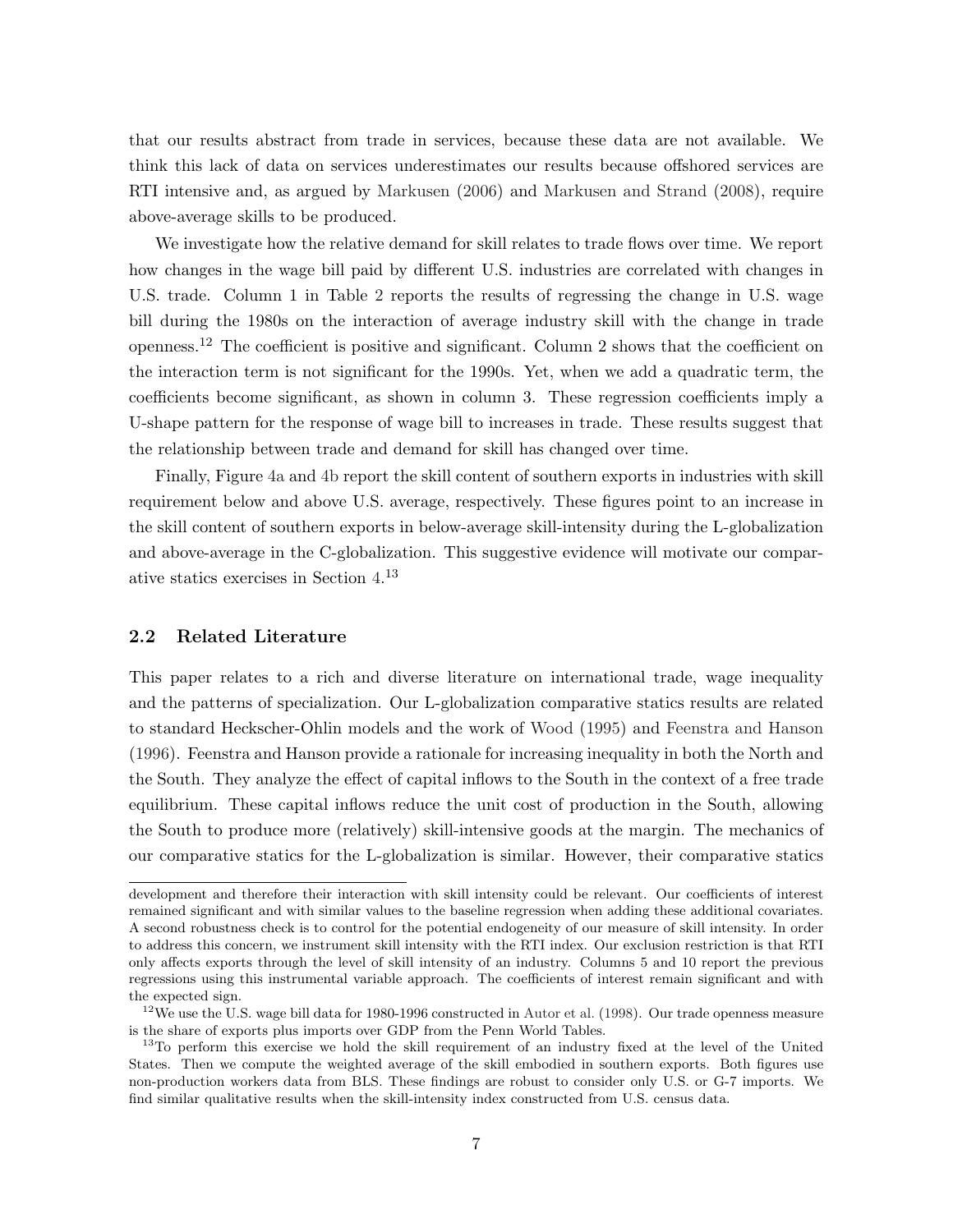<span id="page-8-0"></span>exercise is different from ours, as we focus on changes in trade costs. Another important difference is that our framework, by assuming heterogeneous trade costs, allows us to study the two waves of globalization and their interdependence.

Our analysis of the C-globalization bears upon the literature on offshoring, outsourcing and wage inequality. It includes, among others, Antràs et al.  $(2006a,b)$ , [Dinopoulos et al.](#page-23-0) [\(2009\)](#page-23-0), [Grossman and Rossi-Hansberg](#page-23-0) [\(2008](#page-23-0)), [Markusen and Strand](#page-24-0) [\(2008](#page-24-0)) and Zhu and Trefler  $(2005)$ . Our paper shares the emphasis on middle-skill agents as in Antràs et al.  $(2006b)$ . They focus on team problem solving. In contrast, we consider a segmented production process with firms supplying inputs, which enables us to distinguish the effects of different changes in trade costs on wage inequality. [Grossman and Rossi-Hansberg](#page-23-0) [\(2008](#page-23-0)) consider the effect of heterogeneous transportation costs. However, they assume that tasks can be so perfectly [partitioned th](#page-22-0)at a fall in trade costs only affects one type of labor.

Anderson [\(2009](#page-22-0)), [Costinot and Vogel](#page-23-0) [\(2010\)](#page-23-0), [Grossman and Maggi](#page-23-0) [\(2000](#page-23-0)) and Ohnsorge and Trefler [\(2007\)](#page-24-0) among others study the role of sorting for wage inequality and the pattern of specialization. They emphasize the difference between North-South and North-North trade, from which we abstract. However, they ignore the differential effect of heterogeneous changes in trade costs across sectors of different skill-intensity.

Finally, a new series of recent papers document heterogeneous effects of offshoring on wage inequality by skills, which are consistent with the assumptions and predictions of our model. [Ebenstein et al.](#page-23-0) [\(2011](#page-23-0)) document sizable within-occupation changes in U.S. wages related to North-South trade. They show that workers experiencing higher wage declines are those in RTI-intensive occupations and those without higher education (and old workers). This negative effects are only significant in the later periods of their sample, 1992-2002, and not during the 1980s. [Hummels et al.](#page-24-0) [\(2011](#page-24-0)), by analyzing Danish data from 1995-2006, show that offshoring tends to increase the wage of those with tertiary education and decrease it for the others. Moreover, they find that workers whose occupations involve routine tasks suffer larger wage falls. Other papers report heterogeneous effects of offshoring across skill levels and routinization. These include Crinò [\(2010](#page-23-0)), [Autor et al.](#page-22-0) [\(2011](#page-22-0)) and [Liu and Trefler](#page-24-0) [\(2011\)](#page-24-0).<sup>14</sup>

## 3 Model

In this section we present a simple model to study the effects of the two phases of globalization. A freely traded final good is produced in the North using high-skill labor and a bundle of inputs, which are produced by middle and low-skill workers. Inputs are subject to heterogeneous trade costs, which enable us to frame our two globalizations in a tractable manner. Section [4](#page-11-0) derives the main results of the paper performing comparative statics on the trade costs. The

 $14$ Labor economists have documented large changes in wage inequality (mostly for the U.S.), which our findings relat[e to. This vast literature includes](#page-22-0) [Katz and Murphy](#page-24-0) [\(1992](#page-24-0)), [Acemoglu](#page-22-0) [\(1999](#page-22-0)), [Autor et al.](#page-22-0) [\(2003\)](#page-22-0), Autor et al. [\(2008](#page-22-0)), [Goos and Manning](#page-23-0) [\(2007\)](#page-23-0) and [Autor and Dorn](#page-22-0) [\(2009](#page-22-0)) among others.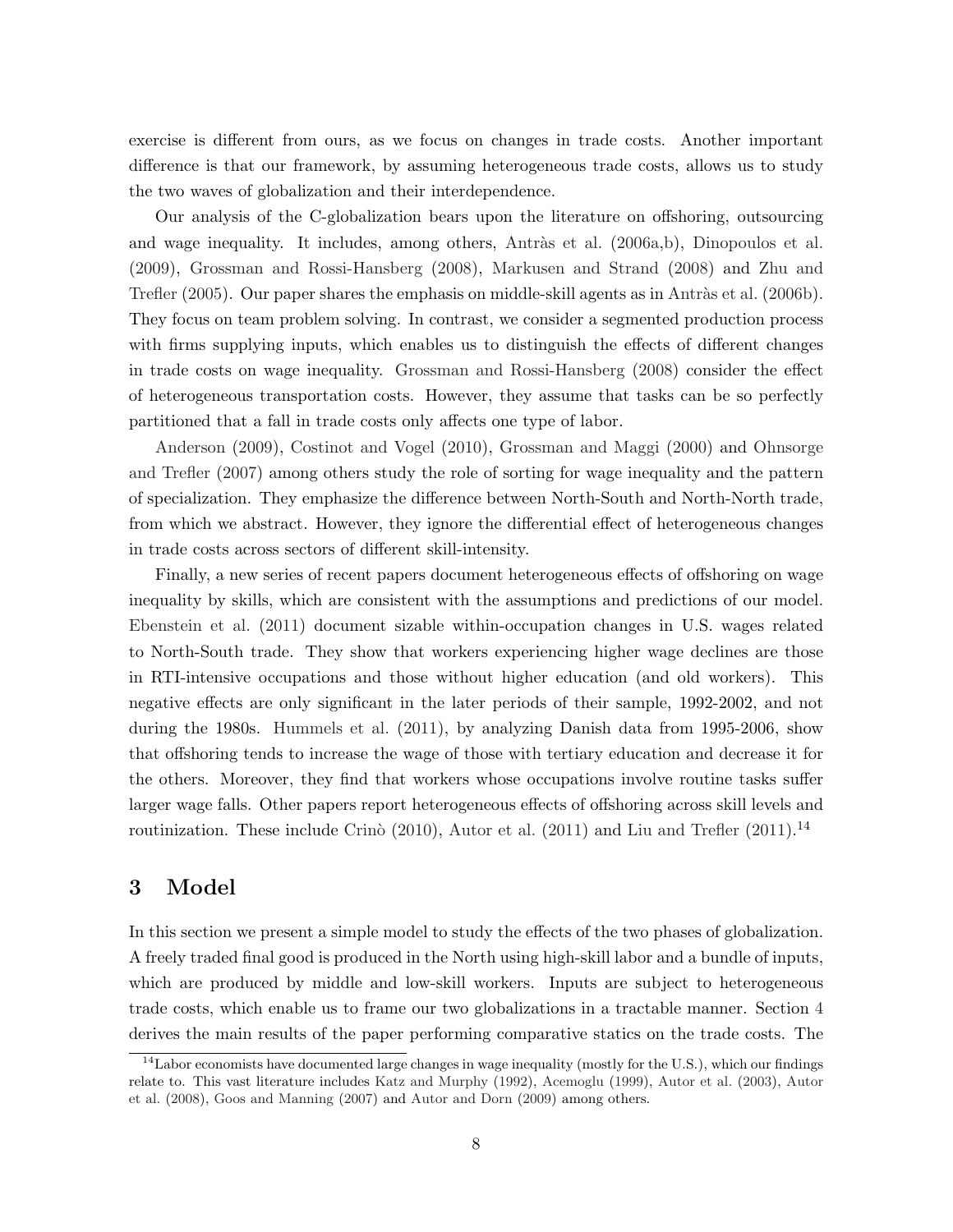baseline model abstracts from endogenous labor supply decisions. Section [5](#page-18-0) shows that the results derived for the baseline case hold when there is a continuum of types and each type endogenously selects into one occupation.<sup>15</sup>

### 3.1 Baseline Model

We consider a competitive world economy consisting of two countries, the North, N, and the South, S. Each country is populated by a mass one of agents, which cannot migrate. Each agent is endowed with one unit of labor that inelastically supplies to the market. Northern agents can be divided between low, middle and high-skill types. The fraction of each type is  $1-\theta^N$ ,  $\theta^N(1-\varphi)$  and  $\theta^N\varphi$ , respectively. Our interpretation is that a fraction  $\theta^N$  has basic education and a fraction  $\varphi$  obtains further education. We assume that  $\varphi = 0$  in the South. Thus, southern population can be divided between a fraction  $1 - \theta^S$  of low and a fraction  $\theta^S$ of middle-skill agents. Finally, we assume that the South is relatively abundant in low-skill labor, i.e.,  $(1 - \theta^S)/\theta^S > (1 - \theta^N)/\theta^N(1 - \varphi)$ .

All agents have the same utility function,  $u(c)$ , where c is final good consumption. The final good is produced by combining a bundle of inputs  $B$  and high-skill services  $h$ ,

$$
Y = h^{\alpha} B^{1-\alpha}, \qquad \alpha \in (0,1). \tag{2}
$$

This h can be thought of as headquarter services, which are provided by high-skill agents. The bundle is made by assembling a continuum of inputs,  $I(z)$ , with  $z \in [0, 1]$ , <sup>16</sup>

$$
B = \exp\left[\int_0^1 \ln I(z) dz\right].
$$
 (3)

Each input is produced using a Cobb-Douglas production function

$$
I(z) = \left(\frac{m(z)}{z}\right)^z \left(\frac{l(z)}{1-z}\right)^{1-z} \quad \text{for each } z \in [0,1],\tag{4}
$$

where  $m(z)$  and  $l(z)$  denote middle and low-skill workers employed in the production of input z, respectively. Note that z parametrizes the skill-intensity required to produce each input. The higher z is, the more middle-skill-intensive the input is.

The final good is assumed to be freely traded and we normalize its price to one throughout the paper. Inputs are subject to heterogeneous iceberg costs. For one unit of input z to arrive

<sup>&</sup>lt;sup>15</sup>The assumption that the final good is traded at no cost is not crucial for our results. Our comparative statics results rely on heterogeneous changes in trade costs of middle and low-skill industries. Changes in trade cost of the final good do not affect relative demand of middle and low-skill workers because of the homotheticity of the final good production function. In the on-line appendix we analyze a similar model with three types in both North and South and derive qualitatively analogous results. In this version, both North and South produce final good.

<sup>&</sup>lt;sup>16</sup>The aggregation of inputs in a bundle is similar to the production function in [Dixit and Grossman](#page-23-0) [\(1982\)](#page-23-0).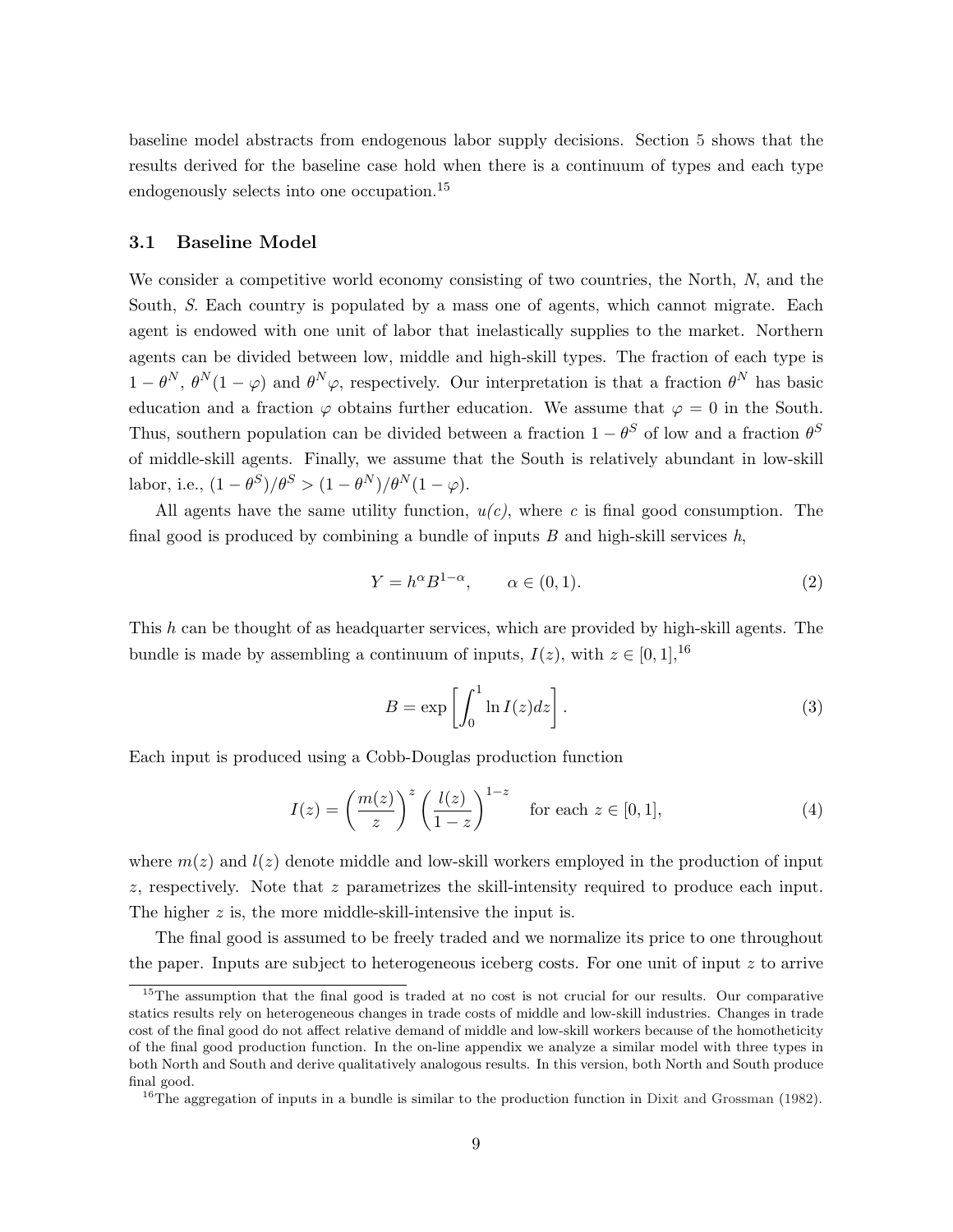<span id="page-10-0"></span>at home,  $\tau(z) \geq 1$  units must be purchased abroad.

## 3.2 Trade Equilibrium

The problem of the final good producer is

$$
\max_{\{h, I^i(z)\}_{z \in [0,1]}} h^{\alpha} \left( \exp \left[ \int_0^1 \ln I^i(z) dz \right] \right)^{1-\alpha} - w_h h - \int_0^1 p^i(z) I^i(z) dz, \tag{5}
$$

which implies that the demand for high-skill services and each input z are

$$
\alpha Y = w_h h,\tag{6}
$$

$$
(1 - \alpha)Y = p^i(z)I^i(z). \tag{7}
$$

Consider the problem of an input producer in country  $i$ ,

$$
\max_{\{m^{i}(z),h^{i}(z)\}_{z\in[0,1]}} p^{i}(z) \left(\frac{m^{i}(z)}{z}\right)^{z} \left(\frac{l^{i}(z)}{1-z}\right)^{1-z} - w_{m}^{i}m^{i}(z) - w_{l}^{i}l^{i}(z).
$$

The labor demands of a producer of input  $z$  in country  $i$  are given by

$$
zp^{i}(z)I^{i}(z) = w^{i}_{m}m^{i}(z), \qquad (8)
$$

$$
(1-z)p^{i}(z)I^{i}(z) = w_{l}^{i}l^{i}(z).
$$
\n(9)

The labor market clearing conditions are obtained by integrating labor demands across all input producers in each country

$$
w_h = \alpha \frac{Y}{\theta^N \varphi},\tag{10}
$$

$$
\int_0^1 m^N(z) dz = (1 - \alpha) Y \int_0^1 \left( \mathbb{1}_d^N(z) + \frac{\mathbb{1}_x^N(z)}{\tau(z)} \right) \frac{z}{w_m^N} dz = \theta^N (1 - \varphi), \tag{11}
$$

$$
\int_0^1 l^N(z)dz = (1-\alpha)Y \int_0^1 \left( \mathbb{1}_d^N(z) + \frac{\mathbb{1}_x^N(z)}{\tau(z)} \right) \frac{(1-z)}{w_l^N} dz = 1 - \theta^N,\tag{12}
$$

$$
\int_0^1 m^S(z)dz = (1-\alpha)Y \int_0^1 \frac{\mathbb{1}_x^S(z)}{\tau(z)} \frac{z}{w_m^S} dz = \theta^S,
$$
\n(13)

$$
\int_0^1 l^S(z)dz = (1-\alpha)Y \int_0^1 \frac{\mathbb{1}_x^S(z)}{\tau(z)} \frac{(1-z)}{w_l^S} dz = 1 - \theta^S,\tag{14}
$$

where  $\mathbb{I}_{d}^{i}(z)$  and  $\mathbb{I}_{x}^{i}(z)$  are indicator functions for each input z being produced in country i for domestic consumption and for exporting, respectively.

**Definition** A competitive equilibrium for a given trade cost structure  $\tau(z) \geq 1$ , is a set of prices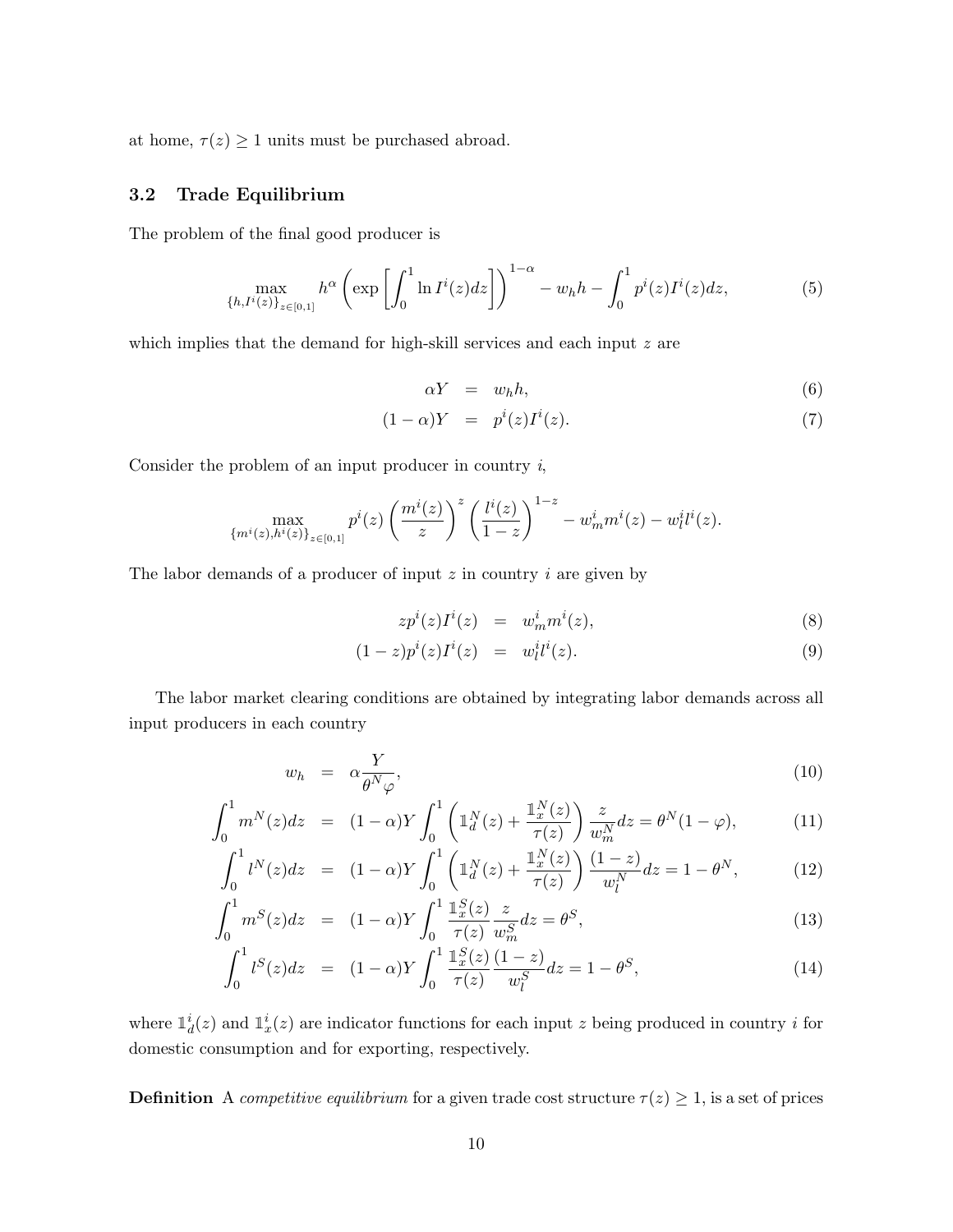<span id="page-11-0"></span> $p^{i}(z)$  for each input z and country  $i \in \{N, S\}$ , a price for the final good  $p_{f}(\equiv 1)$ , a wage for low-skill workers  $w_l^i$ , a wage for middle-skill workers  $w_m^i$ , a wage for northern high-skill workers  $w_h^N$ , an allocation of low-skill  $l^i(z)$  and middle-skill  $m^i(z)$  labor across inputs producers and a consumption choice  $c^i$  for each agent in country i such that: relative wages follow from factor demands and market clearing conditions, equations [\(10\)](#page-10-0) to [\(14\)](#page-10-0),  $p^{i}(z)$  follows from the demand function [\(7\)](#page-10-0), the allocations of middle- and low-skill labor,  $m^{i}(z)$  and  $l^{i}(z)$ , is consistent with profit maximization, [\(8\)](#page-10-0) and [\(9\)](#page-10-0), and consumption is equal to income.

## 4 Main Results

In this section we present the two main results of the paper. Subsection 4.1 derives the distributional consequences of the L- and the C-globalizations and shows the complementarity between the two. Subsection [4.2](#page-15-0) extends the baseline model by dividing the original South in two different southern countries which open differently to trade in the C-globalization. Our second main result establishes how the patterns of specialization and wage inequality depend on the differential participation in the C-globalization.

## 4.1 The Two Globalizations and their Complementarity

This section performs comparative statics for the two globalizations on relative wages. Then, we present our first main result (complementarity), which shows that trade in L-globalization delays the emergence of wage polarization in the North during the C-globalization.

#### 4.1.1 The L-globalization

Section [2](#page-4-0) characterized the L-globalization as a decrease in trade costs of the least skill-intensive inputs. To study its effects in a parsimonious way, we assume that trade is only possible in inputs with an index lower than  $z_I$ . In other words, trade costs are

$$
\tau(z) = \begin{cases} 1 & \text{for } z \le z_I, \\ \infty & \text{otherwise.} \end{cases} \tag{15}
$$

We formally define L-globalization as an increase in the set of traded intermediates,  $z_I$ <sup>17</sup> This implies that the skill requirement of the marginal traded intermediate increases with

<sup>&</sup>lt;sup>17</sup>The threshold  $z_I$  can be endogenized as an equilibrium outcome in a model with constant iceberg costs  $\tau(z) = \tau$  on intermediates. The reason is that the South has comparative advantage in low-skill-intensive inputs. In this case, our First Globalization comparative statics exercise (i.e., an increase in  $z<sub>I</sub>$ ) could be endogenously obtained as a decrease in  $\tau$ .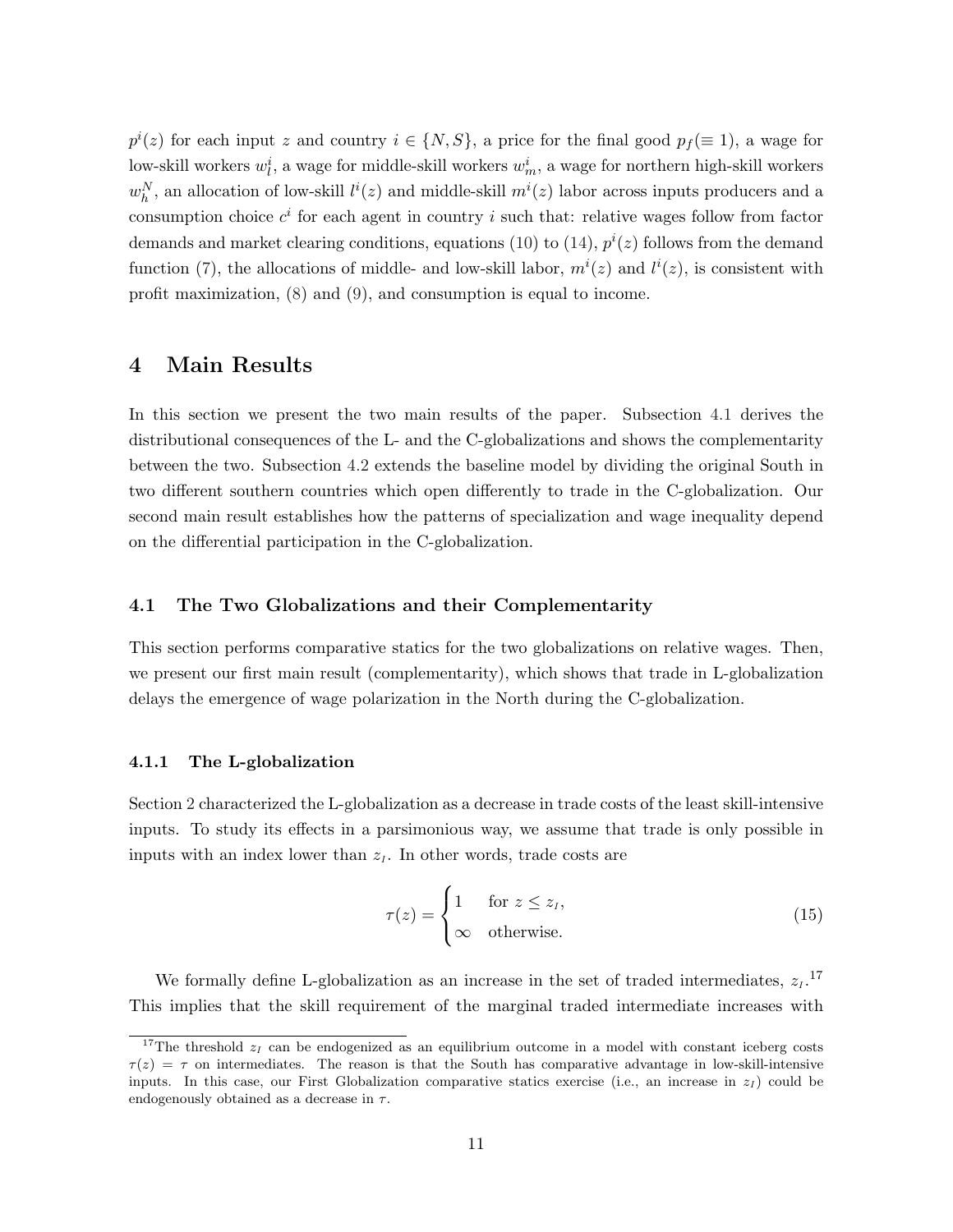<span id="page-12-0"></span>globalization, which is consistent with the fact documented in Figure [4a.](#page-36-0) <sup>18</sup> Therefore, the comparative statics exercise we are interested in is an increase in  $z<sub>I</sub>$ .

Assumption 1  $z_I < z^*(\theta_N, \theta_S) < 1$ , where  $z^*(\theta_N, \theta_S)$  is implicitly defined as

$$
\left(\frac{1-z^{*^2}}{z^{*^2}}\frac{\theta_S}{\theta_N}\right)^{z^*} \left(\frac{(1-z^*)^2}{1-(1-z^*)^2}\frac{1-\theta_S}{1-\theta_N}\right)^{1-z^*} = 1.
$$
\n(16)

This assumption implies that all traded inputs are produced in the South. It can be interpreted in economic terms as follows. Given that the cost of production is a combination (geometric mean) of the wage of low- and middle-skill workers, we require that the relative endowments are such that the comparative advantage of the South in using low-skill workers be stronger than the comparative advantage of the North in middle-skill workers, so that all traded inputs are cheaper in the South. The North exports the final good to ensure trade balance.

**Proposition 1** (*L*-globalization) The equilibrium during the *L*-globalization features an increase of the relative wage of middle-skill workers in the North and the South. The relative wage of northern high-skill workers increases.

The proof follows from using equations  $(10)$  to  $(14)$  and the trade cost structure  $(15)$ . The relative wages of northern high-skill workers are

$$
\frac{w_h^N}{w_m^N} = \frac{\alpha}{1-\alpha}\ \frac{1-\varphi}{\varphi}\frac{2}{1-z_l^2}, \qquad \frac{w_h^N}{w_l^N} = \frac{\alpha}{1-\alpha}\ \frac{1-\theta^N}{\theta^N\varphi}\frac{2}{(1-z_l)^2},
$$

They are increasing in  $z<sub>I</sub>$  because more intermediates can be bought at cheaper prices for final good production and demand for northern intermediates decreases. The relative wages of middle- to low-skill workers are

$$
\frac{w_m^N}{w_l^N} = \frac{1 - \theta^N}{\theta^N \varphi} \frac{1 + z_I}{1 - z_I}, \qquad \frac{w_m^S}{w_l^S} = \frac{1 - \theta^S}{\theta^S} \frac{z_I^2}{1 - (1 - z_I)^2}
$$

.

By inspection, the relative wages are increasing in  $z_I$ . Note that the relative wages consist of two parts. The first term, containing  $\theta^i$ , corresponds to the relative supply (of low-skill agents), while the second term, containing  $z_I$ , corresponds to the relative demand. Therefore, our L-globalization comparative statics represents a shift in the relative demand curves, while keeping the relative supply fixed. This comparative statics is summarized in figure [9.](#page-38-0)

The relative wage of middle- to low-skill workers in the North increases because it offshores the least skill-intensive inputs. As a result, the relative demand of middle-skill workers

<sup>&</sup>lt;sup>18</sup>Our qualitative results would hold if we allowed for  $\tau(z) = 1$  for  $z \in [\underline{z}, z_I]$ , with  $\underline{z} > 0$ . The key assumption is that an increase in the set of traded inputs in the First Globalization translates into an increase in the relative demand of middle-skill labor in the South.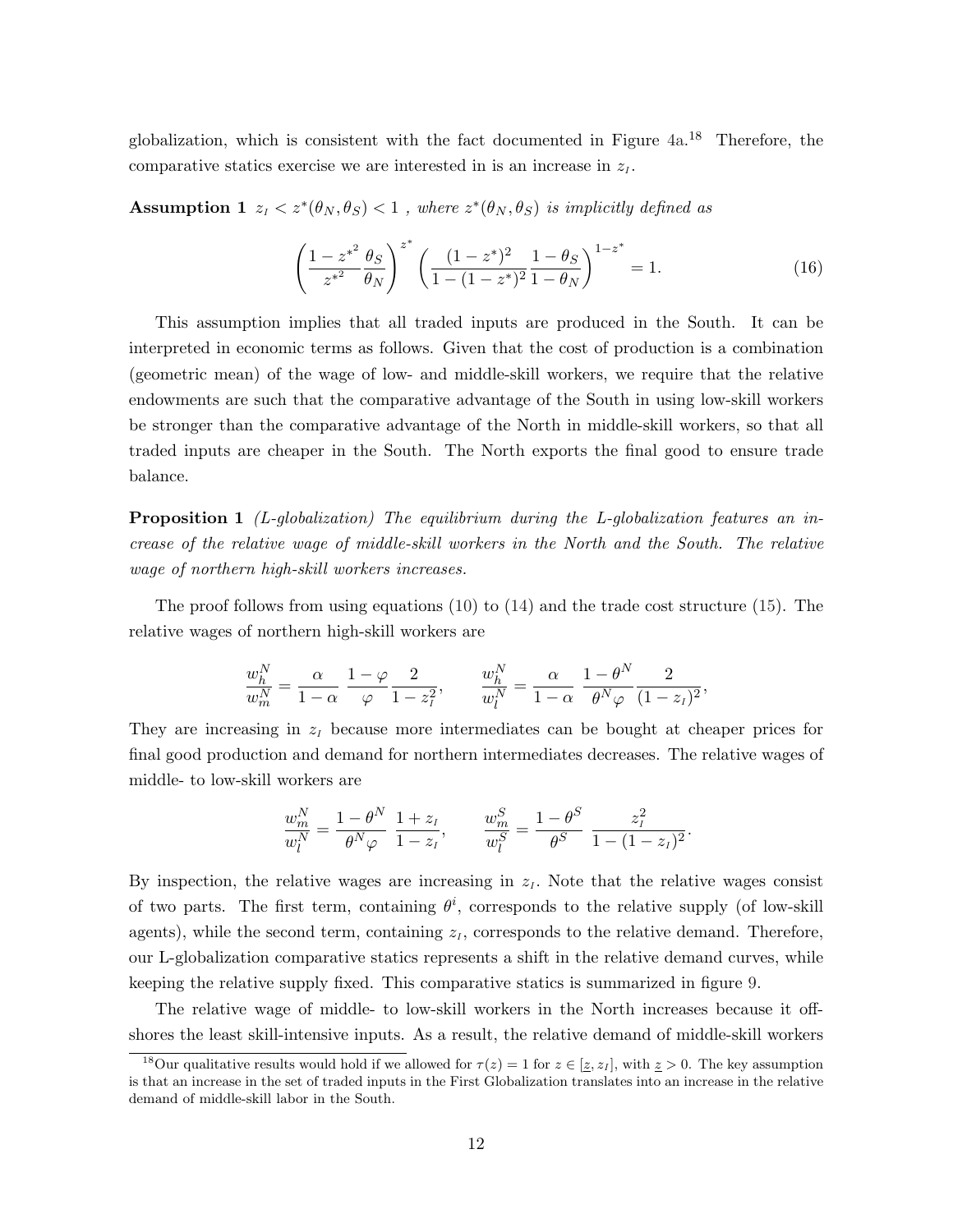<span id="page-13-0"></span>increases, thereby increasing the relative wage.<sup>19</sup> The relative wage of middle- to low-skill workers also increases in the South. The reason is that an increase in traded intermediates (i.e., an increase in  $z<sub>I</sub>$ ) translates into a larger relative demand of middle-skill jobs. This result is similar to [Wood](#page-25-0) [\(1995](#page-25-0)) or [Feenstra and Hanson](#page-23-0) [\(1996](#page-23-0)).<sup>20</sup>

#### 4.1.2 The C-globalization and the Complementarity Result

Based on our results in Section [2,](#page-4-0) we characterize the C-globalization as an increase in traded middle-skill-intensive inputs. We argued that the reduction in communication costs was the driver of the C-globalization and it mainly affected trade in middle-skill-intensive industries. Thus, we add to the set of traded intermediates a new set of tradeable tasks. Given that the nature of the trade costs driving the two globalizations is different, it is natural to allow for the two sets to be possibly disjoint. We frame this observation in the following trade cost structure

$$
\tau(z) = \begin{cases} 1 & \text{for } z \le z_I \text{ and } \bar{z} \le z \le z_{II}, \\ \infty & \text{otherwise,} \end{cases} \tag{17}
$$

where  $0 \leq z_I \leq \bar{z} \leq z_{II} < 1$ . This is, in addition to the L-globalization trade in intermediates  $z \in [0, z_I],$  we now allow for trade in more skill-intensive tasks  $z \in [\bar{z}, z_{II}].$ 

We formally define the C-globalization as an increase in  $z_{II}$ , which is consistent with the evidence presented in Figure [4b.](#page-36-0) Thus, the comparative statics exercise that we perform is to increase the set of traded inputs with skill intensity above  $\bar{z}$  by increasing  $z_{II}$ .

Allowing for the sets of traded inputs in the two globalizations to be disjoint enables us to have a natural measure of depth of the L-globalization. Other formulations that do not rely on disjoint sets are possible and deliver similar insights. The two key assumptions are  $(i)$  trade during the C-globalization affects more skill-intensive industries than during the Lglobalization and  $(ii)$  the set of inputs that can be traded increases by incorporating inputs that are relatively more skill-intensive. These two assumptions are borne out by the data, as discussed above.

**Assumption 2**  $z_{II} < z^*(\theta_N, \theta_S)$ , where  $z^*(\theta_N, \theta_S)$  is implicitly defined in equation [\(16\)](#page-12-0).

Assumption 2 ensures that in equilibrium South produces all traded inputs.

Proposition 2 (C-globalization) The equilibrium during the C-globalization exhibits the following features. The relative wage of middle- to low-skill workers in the North has an inverse

<sup>&</sup>lt;sup>19</sup>In fact, we find that real wages of northern low- and middle-skill workers fall during the L-globalization. Thisi[s consistent with the U.S. wage data, e.g.,](#page-22-0) [Katz and Murphy](#page-24-0) [\(1992\)](#page-24-0). As pointed out by Acemoglu and Autor [\(2012\)](#page-22-0), the canonical model of skill-biased technological change cannot deliver this prediction.

<sup>&</sup>lt;sup>20</sup>There is mixed evidence on the effects of trade on inequality in the South, e.g., [Goldberg and Pavcnik](#page-23-0) [\(2007\)](#page-23-0).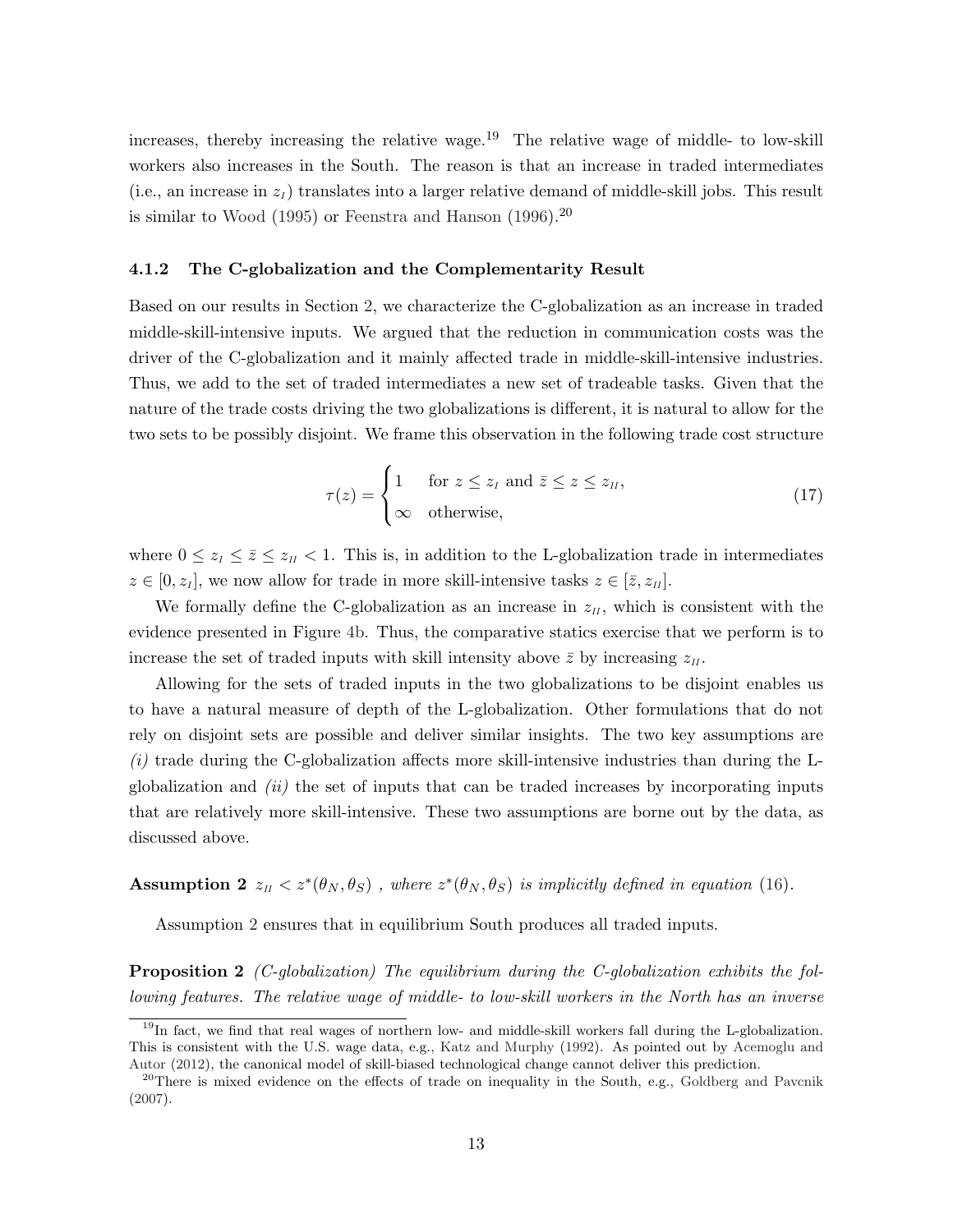<span id="page-14-0"></span>U-shape pattern. It increases in  $z_{II}$  for  $z_{II} < \tilde{z}_{II}(z_I, \bar{z})$  and decreases thereafter. The relative wage of high-skill workers in the North and the relative wage of middle- to low-skill workers in the South increase in  $z_{II}$ .<sup>21</sup>

The intuition for the comparative statics of the relative wage of middle-skill workers in the North is as follows. Assume that  $\bar{z} = 1/2$  and note that, to a first order approximation (for small  $z<sub>I</sub>$ ), the threshold  $\tilde{z}_{II}(z<sub>I</sub>, \bar{z} = 1/2)$  is the arithmetic mean of the skill intensity of inputs produced in the North after the L-globalization, i.e.,  $\tilde{z}_{II}(z_I) = \frac{1+z_I}{2}$ . Therefore, when the North offshores tasks with a skill requirement below the skill intensity of the average input produced domestically, the relative demand of middle-skill workers increases, raising the relative wage. Conversely, the relative wage decreases when the tasks being offshored require a skill intensity higher than the skill requirement of the average input. The relative wage of high-skill workers increases because the size of the bundle of inputs increases with the set of tradeable inputs. These results imply that the equilibrium tends to wage polarization: the relative wage of highto middle-skill workers increases and the relative wage of middle- to low-skill workers eventually decreases. The relative wage in the South increases in the C-globalization. The reason is that the marginal input being offshored is more skill-intensive, which raises the relative demand of middle-skill workers.

Our results for the evolution of the wage distribution in the North are consistent with the 90/50 and 50/10 measures of U.S. wage inequality in the last three decades, documented in [Autor et al.](#page-22-0) [\(2008](#page-22-0)). Namely, the 90/50 measure has steadily increased, and the 50/10 increased during the 1980s, flattening and, eventually declining thereafter.

**Proposition 3** (Complementarity in the North) The threshold  $\tilde{z}_{II}(z_I, \bar{z})$  below which the relative wage of middle-skill workers in the North increases in  $z<sub>II</sub>$  is increasing in  $z<sub>I</sub>$ .

Figure [10](#page-39-0) summarizes the results in Proposition 3. Consider the extreme case in which the L-globalization did not happen, i.e.,  $z<sub>I</sub> = 0$ . The mean skill intensity of northern inputs is  $\tilde{z}_{II}(0) = 1/2$ . Thus, if we keep the assumption that  $\bar{z} = 1/2$ , the relative wage decreases from the onset of the C-globalization. Consider now the case in which there has been some L-globalization, i.e.,  $z_I > 0$ . In this case, the mean skill is larger  $(\tilde{z}_{II}(z_I) > 1/2)$ , implying that the relative wage increases in the first stages of the C-globalization  $(z_{II} < \tilde{z}_{II})$ , to decrease thereafter. This interdependence brings about the importance of taking into account the Lglobalization to predict the effects of the C-globalization. There is a complementarity between trade in the two globalizations: northern wage polarization is delayed by the extent of trade in the L-globalization.

We provide suggestive evidence consistent with the complementarity result. Proposition 3 states that the deeper the L-globalization is, the more the relative wage of middle- to low-skill

<sup>21</sup>All remaining proofs can be found in Appendix [A.](#page-26-0)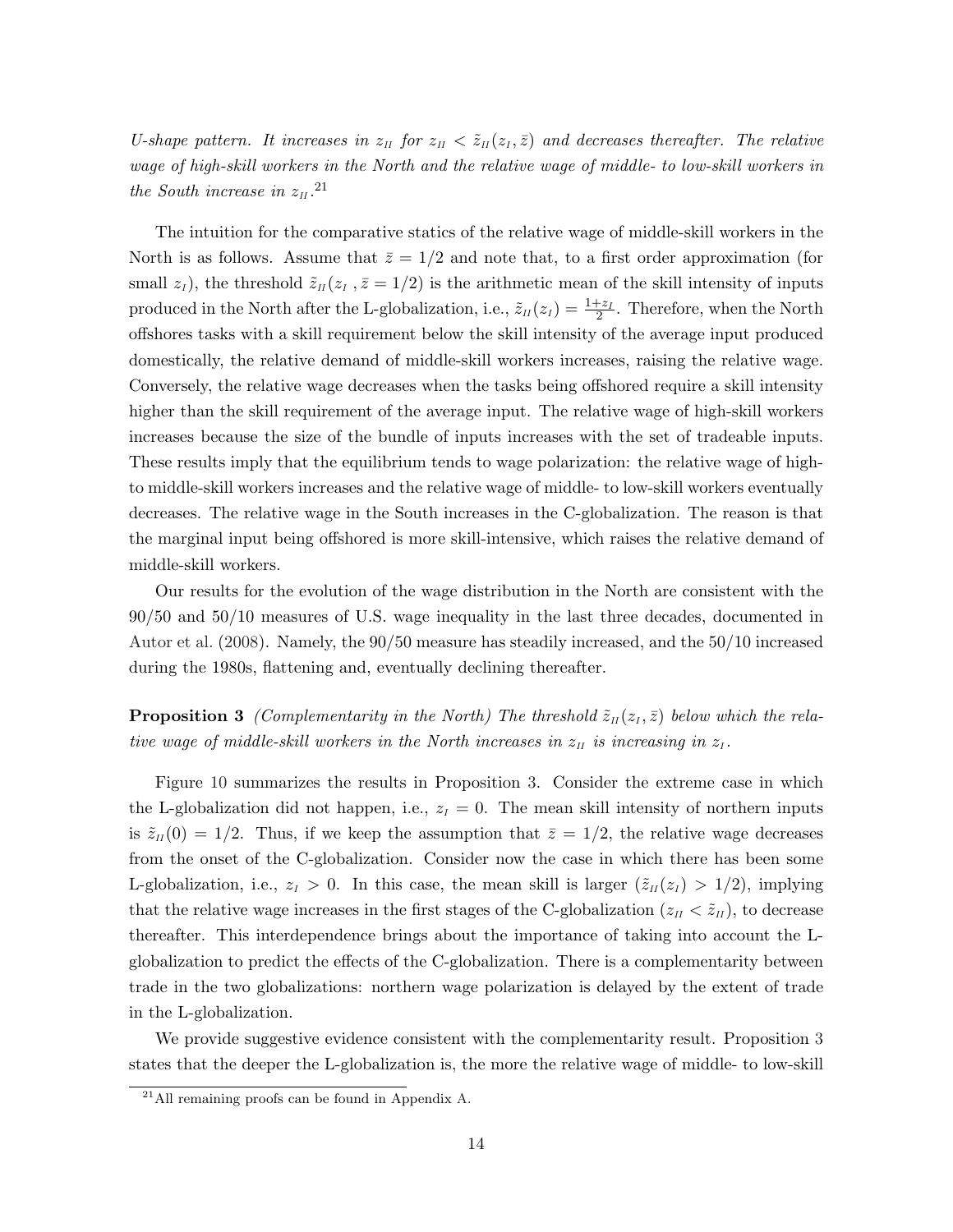<span id="page-15-0"></span>workers (our 50/10 measure) rises. Table [3](#page-33-0) reports the results of regressing changes in northern  $50/10$  wage inequality on trade openness.<sup>22</sup> The coefficient on trade openness is positive and significant (column 1), consistent with the complentarity result. This finding remains when controlling for income per capita (column 2) or restricting the sample to G-7 countries (column 3), obtaining very similar regression coefficients. Restricting the sample to G-7 countries and controlling for income per capita, yields a very similar coefficient on trade openness, although the coefficient is no longer significant at a 5% level.

Even though a quantitative assessment of the results presented in this section are beyond the scope of the paper, recent studies by [Hummels et al.](#page-24-0) [\(2011](#page-24-0)) and by [Ebenstein et al.](#page-23-0) [\(2011\)](#page-23-0) find the effects of offshoring to be empirically relevant and heterogeneous across skill and "routine-intensiveness" in a manner consistent with the predictions of our models. For example, [Hummels et al.](#page-24-0) [\(2011](#page-24-0)) finds a wage-elasticity with respect to offshoring of around 3.3% and -1.75% for agents with and without tertiary education, respectively. [Ebenstein et al.](#page-23-0) [\(2011\)](#page-23-0) finds that " $\dots$  for workers who are in occupations with the most routine content  $(\dots)$ , a one percent increase in offshoring to low-income countries is associated with a 0.20 percent decrease in wages. . . ." Finally, the estimates that we obtain from our complementarity result suggest a sizable effect of the complementarity between the two globalizations: a one percent increase in L-globalization trade, increases .2 points the relative wage of middle- to low-skill. Taken at face value, this regression explains around 30% percent of the variation in the changes in wage inequality in the 1990s.

### 4.2 Two Souths and the Moving Band

In this subsection, we investigate how the existence of different southern countries which asymmetrically participate in the C-globalization affects their pattern of specialization and wage inequality. As pointed out before, a key difference between the two globalizations is that, while the L-globalization is driven by trade liberalizations, the C-globalization is driven by the fall in communication costs. Arguably, a trade liberalization is a policy relatively easier to implement than building the specific capital needed to benefit from the IT revolution.Thus, it is reasonable to expect that not all southern countries can equally participate in the Cglobalization. To account for this heterogeneity within our framework, we consider an extension in which two identical Souths, Southeast and Southwest, open asymmetrically to trade during the C-globalization. More specifically, we assume that the two Souths open to trade in the L-globalization, but only Southeast participates in the C-globalization.<sup>23</sup>

The equilibrium in the L-globalization is simple. Due to the symmetry of the two southern countries, all competitive equilibria feature the same wage schedule in both Souths. Appendix

 $22$ Trade openness is computed as exports and imports of the Northern countries to and from the South over GDP.

<sup>23</sup>We maintain Assumption [2.](#page-13-0)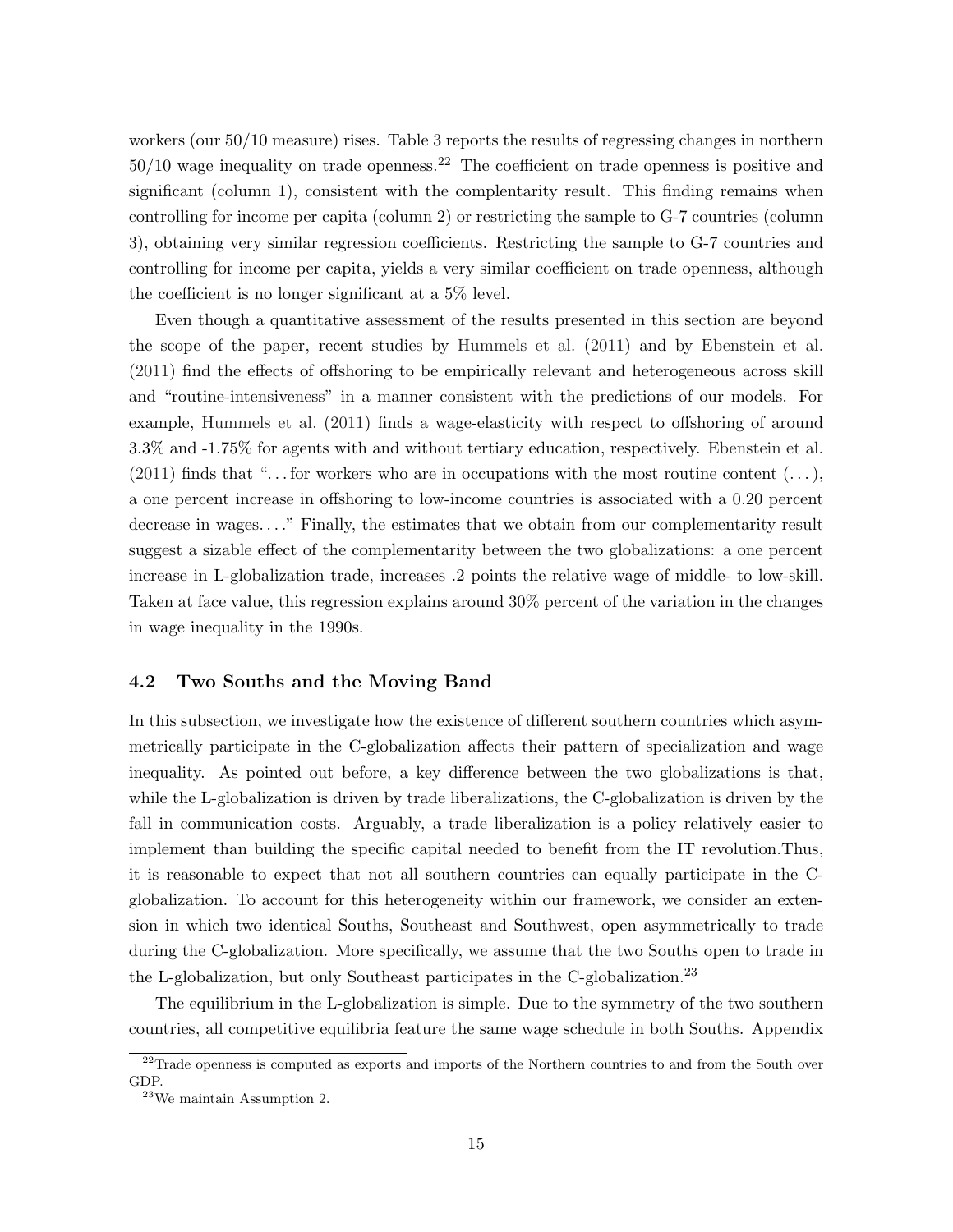<span id="page-16-0"></span>[A](#page-26-0) contains the formal proof. We now turn to the characterization of the equilibrium in the C-globalization.

**Proposition 4** (Pattern of Specialization) In the C-globalization, Southeast exports tasks  $z \in \mathbb{R}$  $[\overline{z}, z_{II}]$  and intermediates  $z \leq \check{z}_I(z_I, z_{II})$ . Southwest exports intermediates  $z \in [\check{z}_I(z_I, z_{II}), z_I],$ with  $0 \le \tilde{z}_I(z_I, z_{II}) < z_I$ .

The reason for this result is that when Southeast starts offshoring tasks, its relative wage of low-skill workers decreases (these tasks are more skill-intensive than the intermediates offshored during the L-globalization). This gives Southeast comparative advantage in the least skillintensive intermediates. As a result, in addition to tasks  $(z \in [\overline{z}, z_{II}])$ , Southeast also produces the least skill-intensive intermediates  $(z \in [0, \check{z}_I]).$ 

**Proposition 5** (Moving Band) The threshold  $\check{z}_I(z_I, z_{II})$  is increasing in  $z_I$  and decreasing in  $z_{II}$  in the relevant range.

An implication of Proposition 5 is that the equilibrium tends to complete specialization as the C-globalization progresses (i.e.,  $z_{II}$  increases). As the set of traded tasks increases, the labor demand in Southeast increases, raising wages. Thus, the range of intermediates in which Southwest has comparative advantage increases. Wages in Southeast rise and eventually reach a point in which Southeast is only able to produce tasks (i.e.,  $\check{z}_I$  goes to zero). Therefore, the band of intermediates produced in Southeast shrinks with the progress of the C-globalization. In this sense, we have a moving band of intermediates in which Southeast has comparative advantage.

In 2000, Internet access in India was twice as large as in Pakistan.<sup>24</sup> If we take Internet access as a proxy for IT usage, this difference suggests an asymmetric participation in the C-globalization for India and Pakistan. Our model predicts India specializing in middle-skillintensive industries and Pakistan specializing in less skill-intensive industries. Figure [3](#page-35-0) shows that Indian and Pakistani exports to the United States are consistent with this prediction. India increased exports in industries above the average skill requirement, and decreased exports in industries below. We analyze whether these results extend to a larger set of countries and run the following regression

$$
\Delta X_{iz} = \beta \Delta \text{Internet}_{i} \delta_{SG(z)} + \gamma \Delta \text{Internet}_{i} \delta_{FG(z)} + \epsilon_{iz},
$$

where  $\Delta X_{iz}$  denotes changes in exports from a southern country i to the United States in industry z between 2000 and 1990,  $\Delta$ Internet<sub>i</sub> is Internet adoption in country *i* in 2000,  $\delta_{SG(z)}$ 

 $24$ We use the number of Internet users per 100 inhabitants and the International Internet Bandwidth measured in bits per person from the World Development Indicators (World Bank). The relative supply of skills between India and Pakistan was similar in 1990 when compared to other developing countries. For example, according to the Barro-Lee data set, the fraction of agents with secondary education was 25% in India and 19% in Pakistan, for a 39% in Malaysia or a 34% in the Philippines.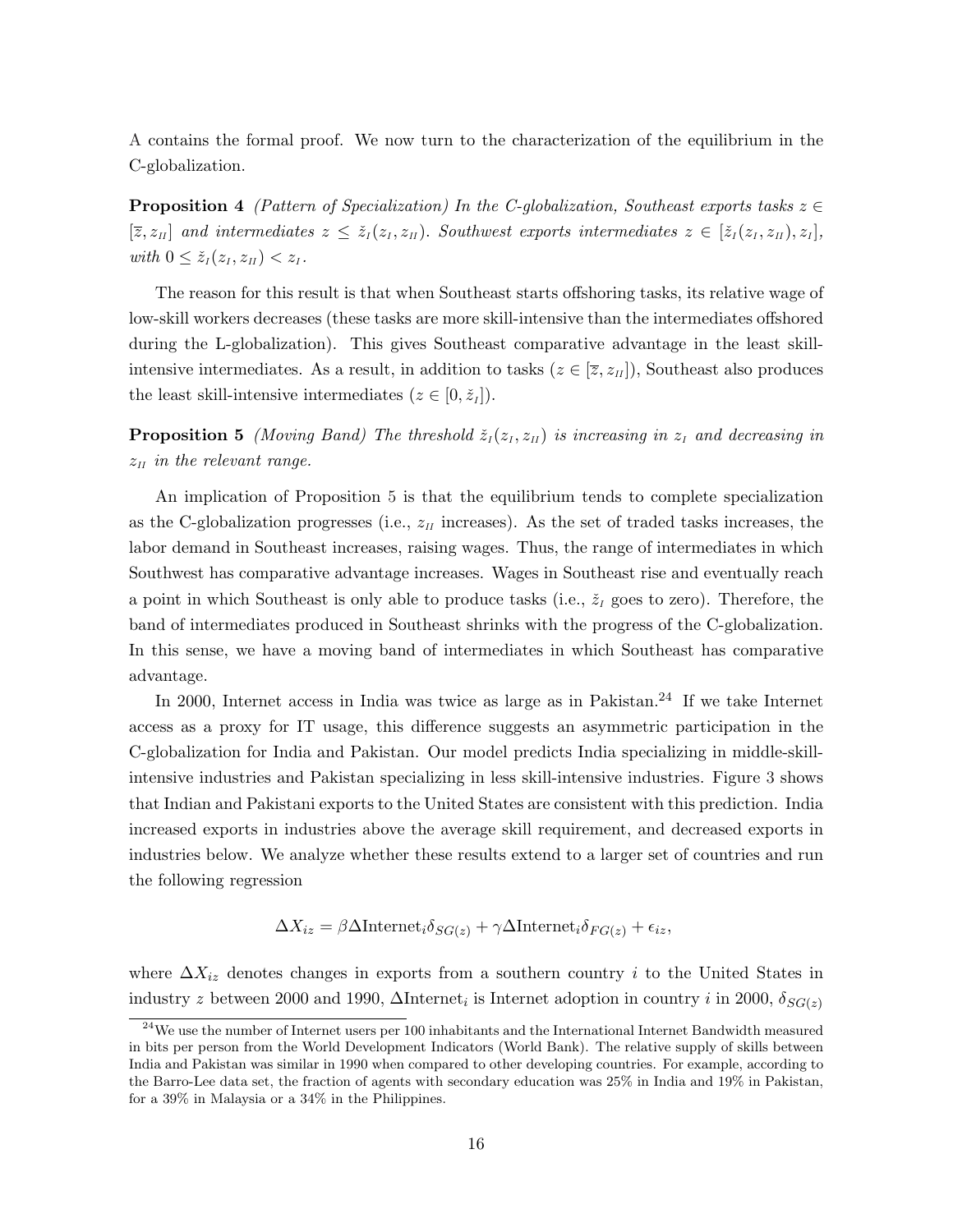<span id="page-17-0"></span>is an indicator for industry z participating in the C-globalization and  $\delta_{FG(z)}$  is an indicator for L-globalization industries.<sup>25</sup> The prediction of our model is that as a southern country participates more in the C-globalization, it increases its exports in C-globalization goods,  $\beta > 0$ , and reduces its exports in L-globalization goods,  $\gamma < 0$ .

Column 1 of Table [4](#page-34-0) reports the coefficients of our baseline regression. The interaction between Internet adoption and C-globalization industries is positive and significant and the interaction between Internet adoption and L-globalization industries is negative and also significant. In column 2 we reduce the number of industries participating in the C-globalization by raising the RTI threshold from the 50th to the 66th percentile. The sign and significance of the coefficients remain the same. Therefore, the evidence presented in Table [4](#page-34-0) is consistent with the prediction of the model.

Next, we characterize the behavior of relative wages.

**Proposition 6** The relative wage of middle-skill workers is increasing in Southeast and (weakly) decreasing in Southwest in  $z_{II}$ .

The intuition for this result is similar to Proposition [2.](#page-13-0) Southwest increases the production of intermediates below the mean skill of its domestic production, raising the relative wage of low-skill workers. The converse happens with Southeast. The set of exported tasks increases, while the band of exported intermediates decreases. As a result, the relative demand for middle-skill labor rises, thereby increasing its relative wage.

Proposition 6 highlights how gains from the C-globalization may not be equally shared between different types of workers across southern countries or, if we assume low labor mobility within countries, our model can be applied to different regions of the same country. In fact, some studies suggest that there is low labor mobility within southern countries. For example, [Munshi and Rosenzweig](#page-24-0) [\(2009](#page-24-0)) document low labor mobility in rural India, even though inequality has risen in recent years.<sup>26</sup> Then, this model could explain why inequality has increased in Bengaluru, an Indian city specialized in C-globalization exports, and declined in Bhopa, a city which has not benefited from C-globalization trade.

This section provided a tractable framework to study how differential access to trade generates changes in the pattern of specialization and wage inequality in otherwise identical southern countries. In our model, we assumed that the source of differential access to trade comes from

<sup>&</sup>lt;sup>25</sup>There are no data for Internet adoption in 1990 and it was presumably negligible for most of sample.  $\delta_{FG(z)} = (1 - \delta_{SG(z)}) * \delta_{low(z)}$ , where  $\delta_{low(z)}$  is a dummy for industry z taking value of one for industries below the average skill requirement.  $\delta_{SG(z)}$  is a dummy taking value of one for industry z with the RTI index above the 50th and 66th percentile of the distribution in columns 1 and 2, respectively. Note that high levels of RTI are associated with middle-skill-intensive industries. The results we find (significant  $\delta$  and  $\gamma$  with the expected sign) are robust to adding as controls changes in income per capita and changes in access to domestic credit.

 $^{26}$ [Paweenawat and Townsend](#page-24-0) [\(2009\)](#page-24-0) document a similar pattern for Thailand and show that wages are not equalized across different Thai regions. [Candelaria et al.](#page-23-0) [\(2009\)](#page-23-0) document a similar fact for China: inequality in coastal regions has increased, while it has remained fairly constant in inland regions.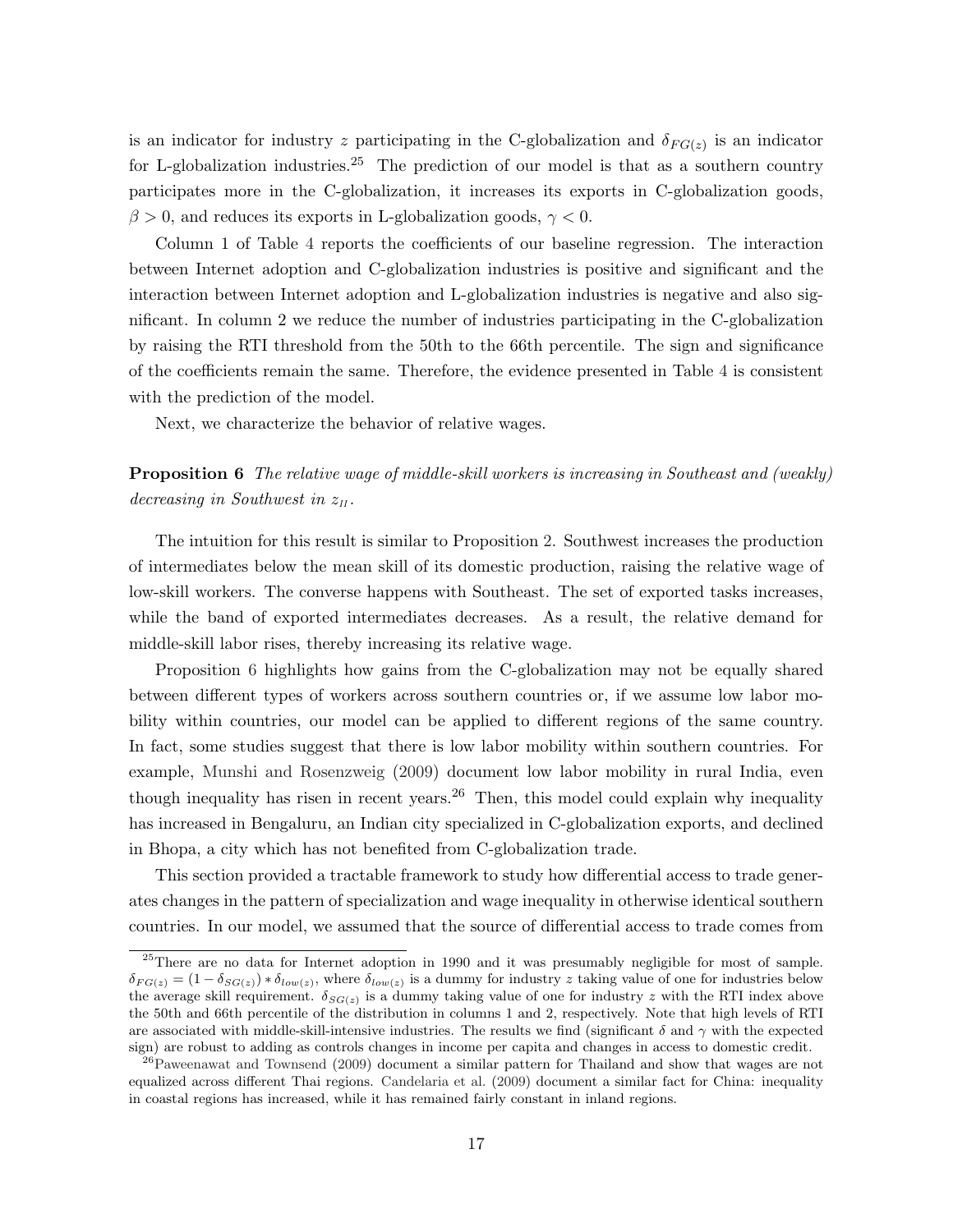<span id="page-18-0"></span>the necessity of building an IT specific capital to benefit from the C-globalization. We think of this infrastructure as being inherently more difficult to create and manage than tariff reductions. Therefore, our globalization approach provides a rationale for asymmetric participation within southern countries. This asymmetric participation generates a discontinuous pattern of specialization for the country (or region) participating in the C-gobalization. It leads to increasing wage inequality in this country (or region), while reducing it in the one not participating.

## 5 A Model with Endogenous Labor Supply

In our baseline model we assumed that labor supply is exogenous. Therefore, we assumed that workers could not react to changes in the relative demand of skill. It could be argued that our assumption holds for unexpected labor demand shocks in the short-run but it becomes less realistic when considering longer periods of time. In order to address this concern, in this section we endogenize labor supply.

We extend the baseline model to allow agents to self select in any of the occupations of the economy. Let j be the index of an agent. We assume that  $j \in [0,1]$ . If agent j chooses to be employed in a low, middle or high-skill job, this agent can supply one,  $s^i(j)$  and  $s^i(j)^{1+\varepsilon}$  units of labor in country i, respectively.  $\varepsilon$  is some small number greater than zero. Note that wages described in Section [3](#page-8-0) should now be interpreted as wages per unit of effective labor. To avoid a taxonomical analysis, we assume that functions  $s^i(j)$  are strictly increasing.

North and South only differ on  $s^{i}(j)$ , where  $s^{N}(j)$  first order stochastically dominates  $s^{S}(j)$ .<sup>27</sup> Note that there is a single-crossing property built in  $s^{i}$ . If an agent j with skill  $s^{i}(j)$ chooses to be employed as a high-skill worker, another agent j', with  $j < j'$  will also work as high-skill worker. Therefore, there exists a cutoff level of skill  $\bar{s}^i$ , such that all agents with  $s^i > \bar{s}^i$  choose to work as high-skill workers. A similar reasoning applies for the middle to low decision.

The agent  $\bar{j}^i$  in country i who is indifferent between being employed in a middle- or lowskill job verifies that  $s^i(\bar{j})w^i_m = w^i_l$ . Similarly, the agent  $\bar{J}$  who is indifferent between being employed in a high- or middle-skill job in the North verifies  $s^N(\bar{J})^{\varepsilon}w_h^N = w_m^N$ . It is convenient to choose a functional form for  $s^N(j)$  to obtain analytic solutions. For tractability, we specialize  $s^N(j) = j$  in what follows.

**Proposition 7** (*L*-globalization) During the *L*-globalization the equilibrium exhibits the following features. The mass of agents selecting into middle and high-skill jobs increases with  $z<sub>1</sub>$  in the North. The relative wage of middle- to low-skill workers and the relative wage of high-skill

<sup>27</sup>Formally, this is  $\frac{\int_0^J s^N(j)dj}{\int_0^1 s^N(j)dj}$  $\frac{\int_{0}^{J} s^{N}(j)dj}{\int_{0}^{1} s^{N}(j)dj} \leq \frac{\int_{0}^{J} s^{S}(j)dj}{\int_{0}^{1} s^{S}(j)dj}$  $\frac{\int_0^1 s^S(j)dy}{\int_0^1 s^S(j)dj}$   $\forall J \in [0,1].$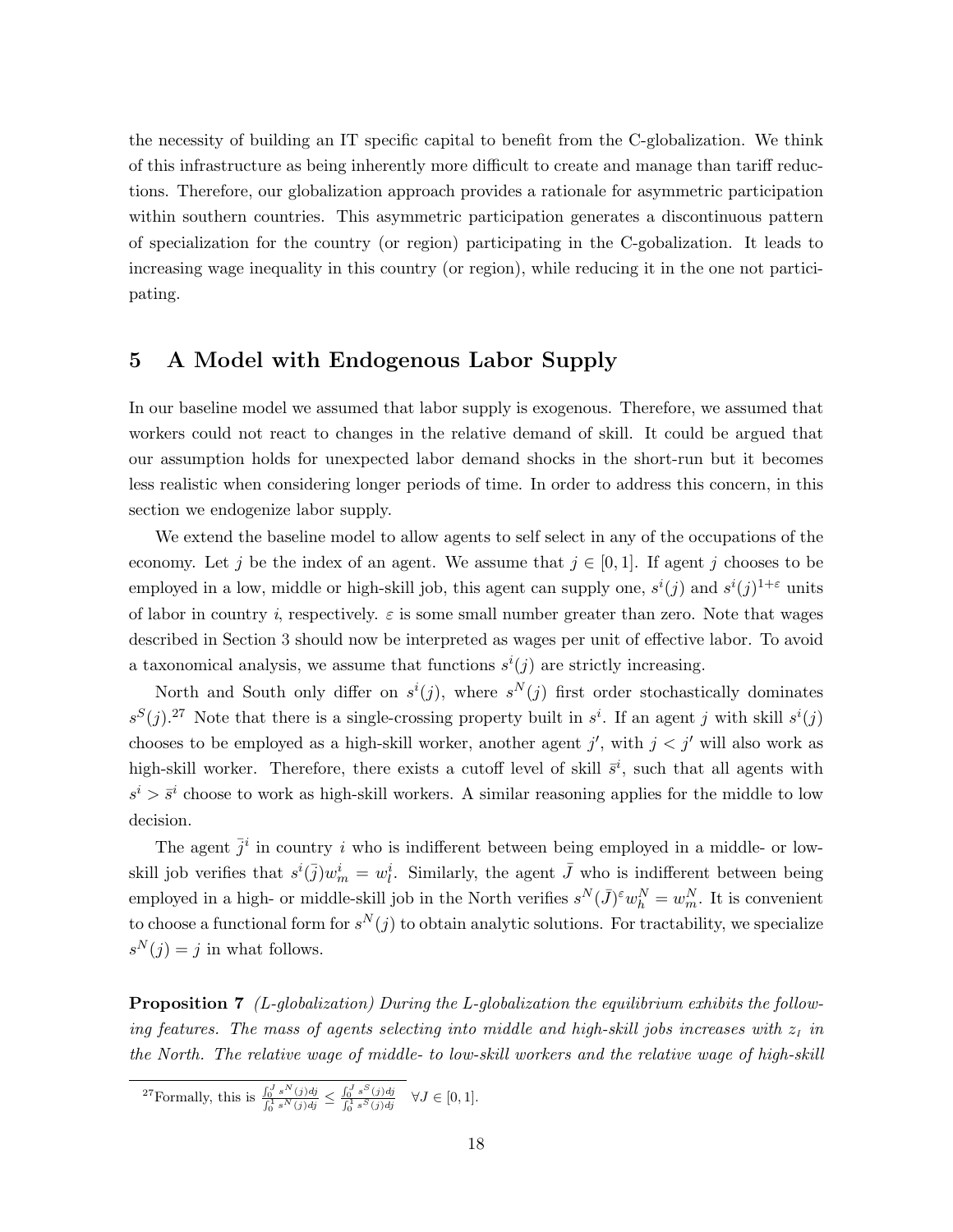<span id="page-19-0"></span>workers in the North increase with  $z<sub>1</sub>$ . In the South, the mass of middle-skill workers and its relative wage increase with  $z_I$ .

The intuition for the results in Proposition [7](#page-18-0) is that an increase in the set of tradeable intermediates increases the relative demand of middle-skill workers in both North and South. Therefore, the mass of agents selecting into middle-skill jobs increases in both countries. However, these changes in the supply of skills do not offset the primary demand forces, and the comparative statics for relative wages is analogous to section [4.](#page-11-0) The return on high-skill labor increases with trade because it increases the set of intermediates that can be purchased in the South at a cheaper price, while the demand for low and middle-skill workers declines in the North.

Proposition 8 (C-globalization) During the C-globalization the equilibrium exhibits the following features. The mass of northern middle-skill workers increases for  $z_{II} < \tilde{z}_{II}(z_I, \bar{z})$  and decreases thereafter, where  $\tilde{z}_{II}(z_I, \bar{z})$  is defined in Proposition [2.](#page-13-0) The mass of high-skill workers increases with  $z_{II}$ . The mass of low-skill workers decreases for  $z_{II} < \tilde{z}_{II}(z_I, \bar{z}) + \eta(z_I, \bar{z})$ , with  $\eta > 0$  and increases thereafter. The relative wage of high-skill workers increases with  $z_{II}$  and the relative wage of middle- to low-skill workers increases for  $z_{II} < \tilde{z}_{II}(z_I, \bar{z}) + \eta(z_I, \bar{z})$  and decreases thereafter. In the South, the mass of middle-skill workers and its relative wage increase with  $z_{II}$ .

An implication of Proposition 8 is that wage polarization emerges during the C-globalization. Compared to the exogenous labor supply case, wage polarization is delayed when agents can endogenously select into occupations. This delay is intuitive because in the endogenous supply case there is an extra margin of adjustment. An additional insight from this exercise is to show the endogenous responses of the masses of agents selecting into each occupation. Consistent with the labor literature (e.g. [Autor and Dorn](#page-22-0), [2009\)](#page-22-0), the mass of middle-skill workers in the North eventually shrinks and the mass of agents selecting low-skill jobs eventually expands with the C-globalization.

The results in this subsection suggest that from the point of view of the North, the Lglobalization gave incentives to select into middle-skill jobs. In this sense, trade complemented middle-skills during the L-globalization in the North. However, this complementarity effect diminishes and it is eventually overturned as the C-globalization progresses and more skillintensive tasks are offshored to the South. In addition to a reduction in the relative wage of middle-skill workers, this generates a reduction in the mass of northern middle-skill agents. For the South, trade complements skills in both globalizations.

Finally, note that the results for the Two Souths stated in Subsection [4.2](#page-15-0) hold in this extension of the model. The reason is that the relative wage of middle- to low-skill workers behaves in the same manner as in the baseline model and its behavior is what drives of the results.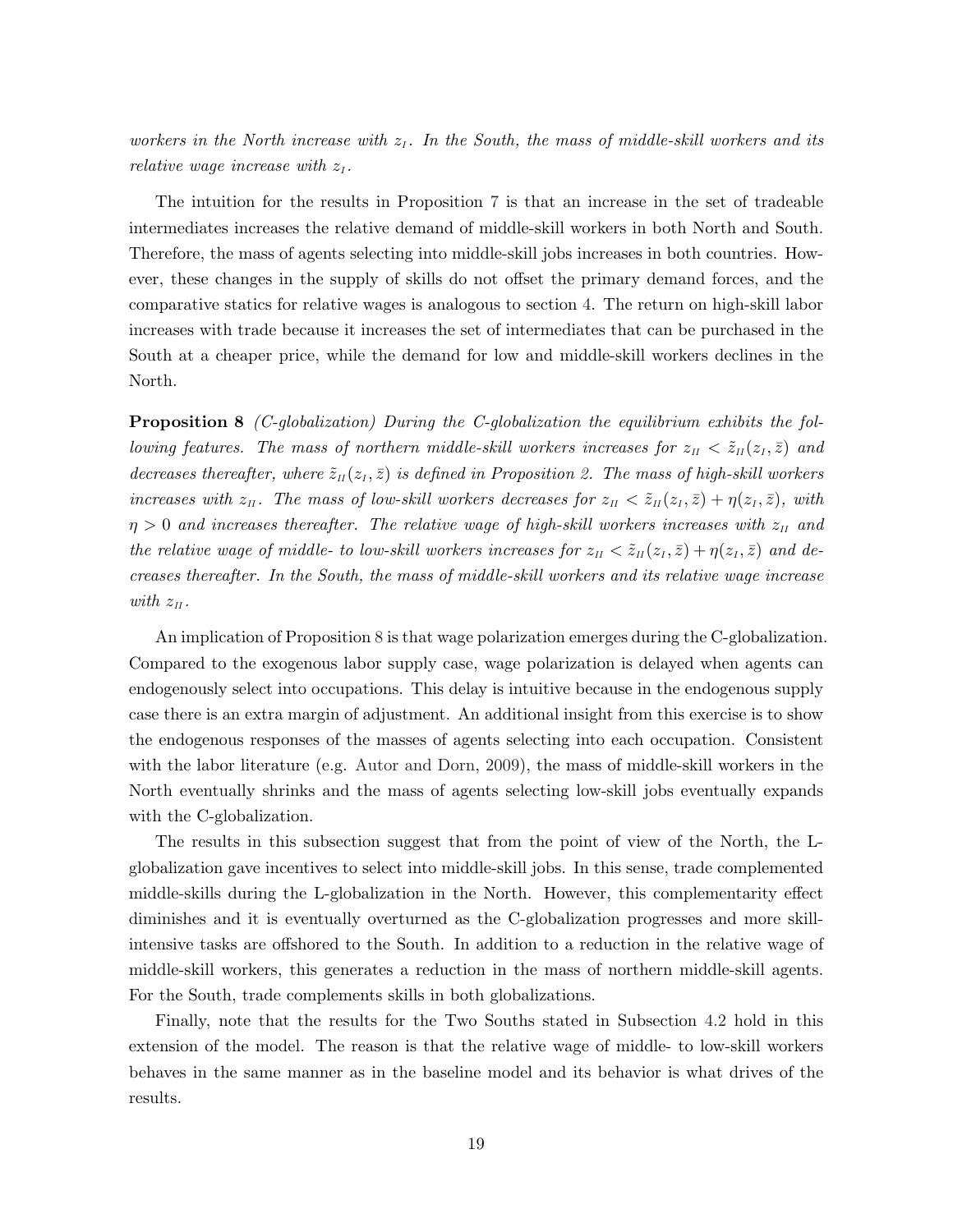# <span id="page-20-0"></span>6 Concluding Remarks

In this paper we provided a unified view of two globalization phases and analyzed their interdependence. We distinguished between different trade cost reductions,  $(i)$  trade liberalizations in the 1980s, which increased trade in low-skill-intensive goods (denoted L-Globalization) and  $(ii)$  reductions in communication costs due to the IT revolution, which raised trade in middleskill-intensive goods during the 1990s (denoted C-Globalization).

We considered a North-South trade economy in which the North is skill-abundant. A final good is produced in the North employing high-skill agents and assembling a bundle of inputs. Inputs are produced combining middle and low-skill labor in different proportions and can be purchased in the North or the South.

First, we analyzed the distributional effects of the globalization process. In the North, we showed that wage inequality increases during the L-globalization. In contrast, wage polarization emerges during the C-globalization. Our first main result highlighted the complementarity between the two globalizations. Wage polarization is delayed by the extent of L-globalization trade. We provided empirical evidence consistent with this result. We found a positive relationship between trade openness before the onset of the IT revolution and increases in lower-tail northern wage inequality in the 1990s. In the South, we showed that wage inequality increases in both globalizations.

Second, we studied asymmetric participation in the C-globalization amongst southern countries. We divided the original South in two identical southern countries and assumed that only one of the two southern countries could open to the C-globalization. Our second main result showed how this asymmetric trade participation generated a discontinuous pattern of specialization. The country that participates in the C-globalization exports C-globalization inputs and least skill-intensive intermediates. As the C-globalization progresses, the set of L-globalization intermediates in which this country has comparative advantage shrinks, until complete specialization is reached. We provided evidence consistent with the prediction of the model. We showed that as southern countries raise their Internet adoption, they increase exports in RTI-intensive industries (C-globalization goods) and decrease exports in low-skillintensive industries (L-globalization goods).

Finally, we allowed for endogenous labor supply choices. We showed that the comparative statics for relative wages hold in this generalized set-up. Moreover, we showed that the mass of northern agents selecting into middle-skill jobs increases during the L-globalization and eventually declines during the C-globalization, while the converse is true for the mass of agents selecting into low-skill jobs.

In this paper we have emphasized the role of the IT revolution in allowing firms to participate in the C-globalization. However, the C-globalization is also an outcome of the adoption of new technologies that replace middle- and low-skill jobs. Therefore, we think that an in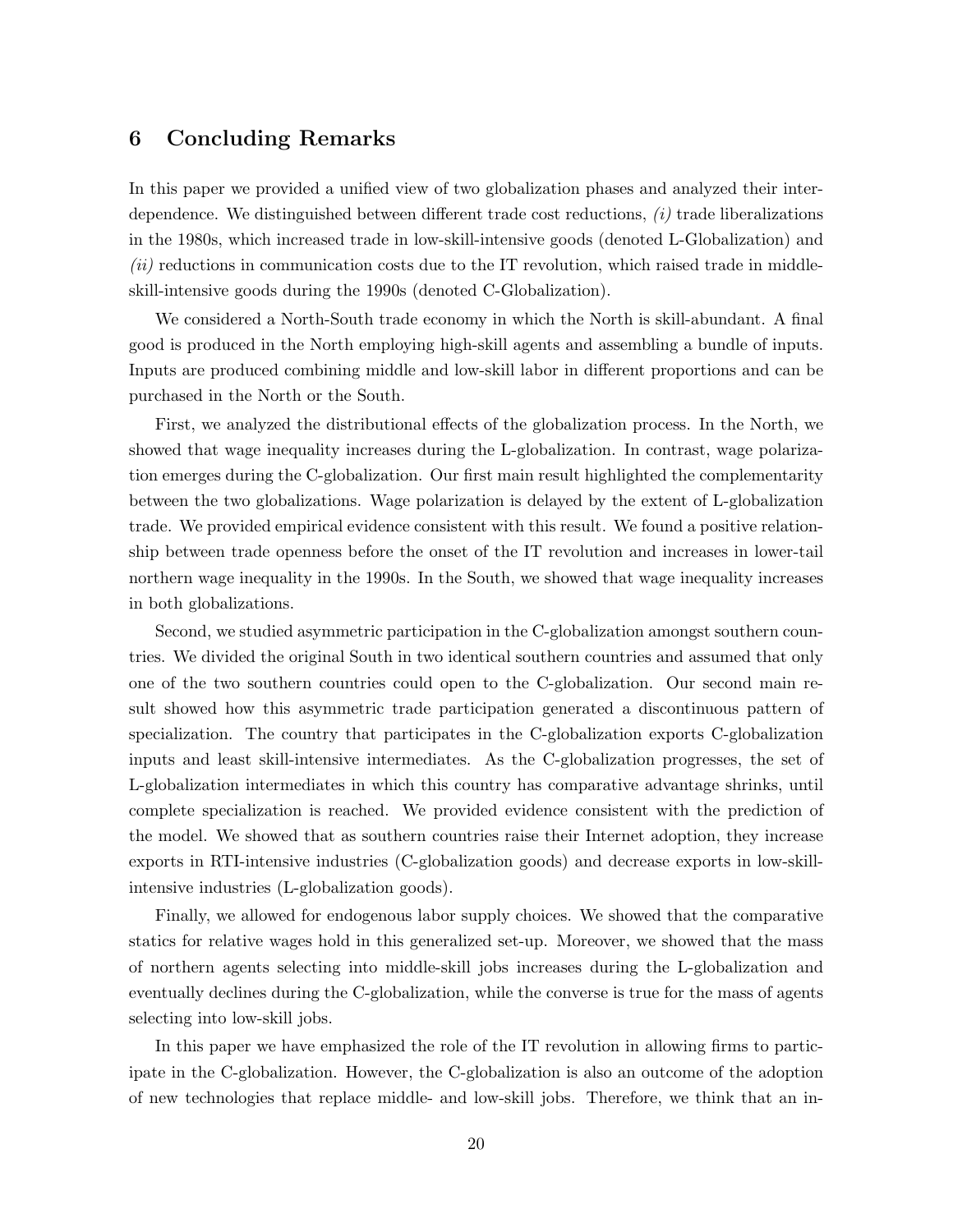teresting extension of the two-globalizations framework is to study the effect of trade on the adoption of new technologies. In an on-line appendix we show that the adoption of a new technology needed to benefit from C-globalization trade is delayed by the extent of trade in the L-globalization. We aim at pursuing this line of research to better understand the complementarities between technology adoption and international trade. Another research question which remains open and that has immediate policy implications is to try to quantify the effects of the trade channels we propose versus other explanations, such as immigration or pure technological change.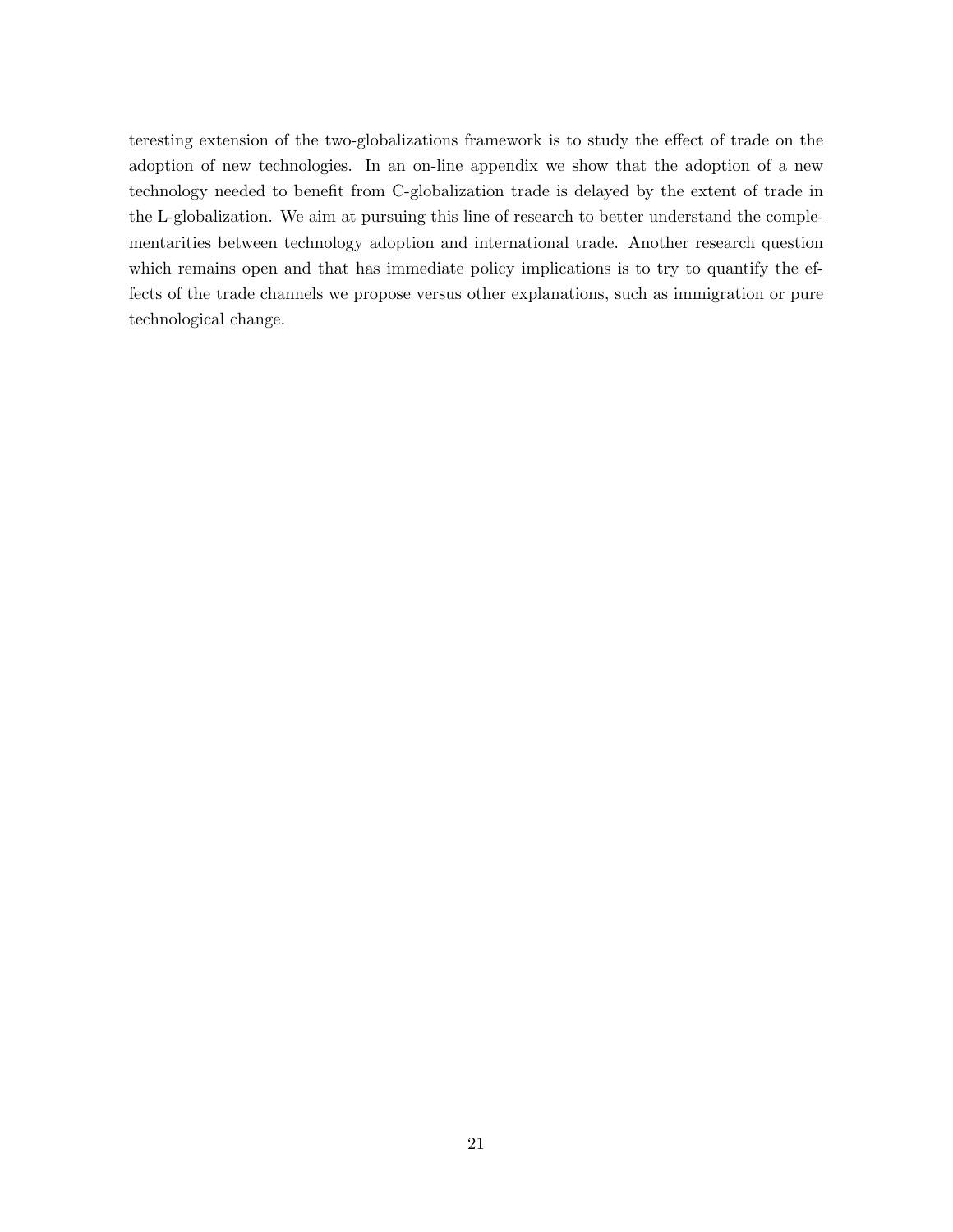# <span id="page-22-0"></span>References

- Acemoglu, D. (1999). Changes in Unemployment and Wage Inequality: An Alternative Theory and Some Evidence. American Economic Review, 89(5):1259–1278.
- Acemoglu, D. and Autor, D. (2012). What does human capital do? NBER Working Papers 17820, National Bureau of Economic Research, Inc.
- Anderson, J. E. (2009). Globalization and Income Distribution: A Specific Factors Continuum Approach. NBER Working Papers 14643, National Bureau of Economic Research, Inc.
- Anderson, J. E. and van Wincoop, E. (2004). Trade Costs. Journal of Economic Literature, 42(3):691–751.
- Antràs, P., Garicano, L., and Rossi-Hansberg, E. (2006a). Offshoring in a Knowledge Economy. The Quarterly Journal of Economics, 121(1):31–77.
- Antràs, P., Garicano, L., and Rossi-Hansberg, E. (2006b). Organizing Offshoring: Middle Managers and Communication Costs. NBER Working Papers 12196, National Bureau of Economic Research, Inc.
- Attanasio, O., Goldberg, P. K., and Pavcnik, N. (2004). Trade reforms and wage inequality in Colombia. Journal of Development Economics, 74(2):331–366.
- Autor, D. and Dorn, D. (2009). Inequality and Specialization: The Growth of Low-Skill Service Jobs in the United States. Working papers, MIT.
- Autor, D., Dorn, D., and Hanson, G. (2011). The china syndrome: Local labor market effects of import competition in the united states. Mit working paper, MIT.
- Autor, D. H., Katz, L. F., and Kearney, M. S. (2008). Trends in U.S. Wage Inequality: Revising the Revisionists. The Review of Economics and Statistics, 90(2):300–323.
- Autor, D. H., Katz, L. F., and Krueger, A. B. (1998). Computing Inequality: Have Computers Changed The Labor Market? The Quarterly Journal of Economics, 113(4):1169–1213.
- Autor, D. H., Levy, F., and Murnane, R. J. (2003). The Skill Content Of Recent Technological Change: An Empirical Exploration. The Quarterly Journal of Economics, 118(4):1279–1333.
- Blinder, A. S. (2006). Offshoring: The Next Industrial Revolution? Foreign Affairs.
- Blinder, A. S. and Krueger, A. B. (2009). Alternative Measures of Offshorability: A Survey Approach. Working Papers 1169, Princeton University, Department of Economics, Center for Economic Policy Studies.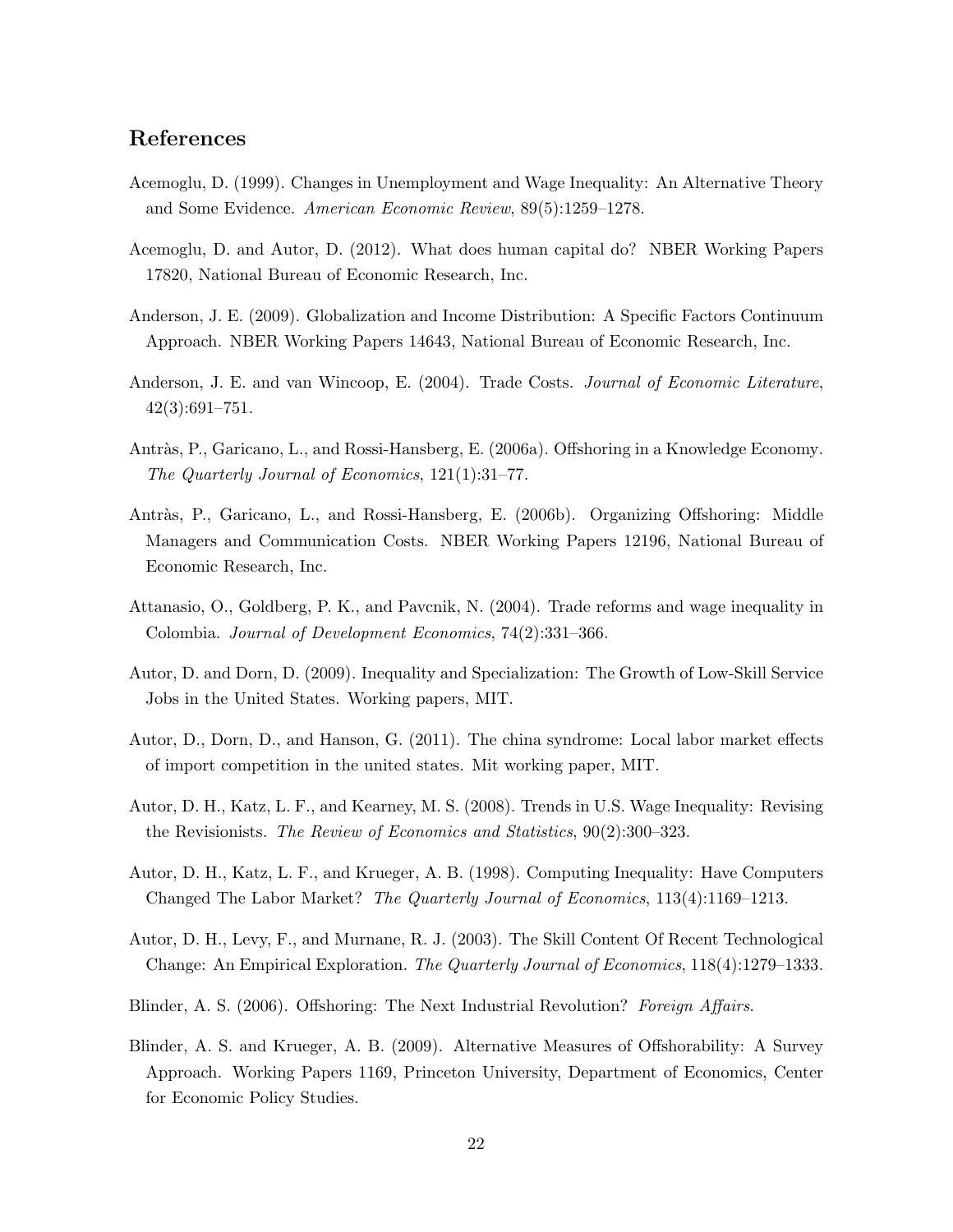- <span id="page-23-0"></span>Candelaria, C., Daly, M., and Hale, G. (2009). Beyond Kuznets: persistent regional inequality in China. Working Paper 2009-07, Federal Reserve Bank of San Francisco.
- Costinot, A. and Vogel, J. (2010). Matching and inequality in the world economy. Journal of Political Economy, 118(4):747–786.
- Crinò, R. (2010). Service offshoring and white-collar employment. Review of Economic Studies, 77(2):595–632.
- Currie, J. and Harrison, A. E. (1997). Sharing the Costs: The Impact of Trade Reform on Capital and Labor in Morocco. Journal of Labor Economics, 15(3):S44–71.
- Dinopoulos, E., Syropoulos, C., and Xu, B. (2009). Intraindustry Trade and Wage-Income Inequality. Working paper, University of Florida.
- Dixit, A. K. and Grossman, G. M. (1982). Trade and protection with multistage production. Review of Economic Studies, 49(4):583–94.
- Ebenstein, A., Harrison, A., McMillan, M., and Phillips, S. (2011). Estimating the impact of trade and offshoring on american workers using the current population surveys. World Bank Policy Research Working Papers 5750, World Bank.
- Feenstra, R. C. and Hanson, G. H. (1996). Foreign Investment, Outsourcing and Relative Wages. In Robert Feenstra, G. G. and Irwin, D., editors, The Political Economy of Trade Policy: Papers in Honor of Jagdish Bagwati. MIT Press.
- Feenstra, R. C., Lipsey, R. E., Deng, H., Ma, A. C., and Mo, H. (2005). World trade flows: 1962-2000. NBER Working Papers 11040, National Bureau of Economic Research, Inc.
- Goldberg, P. K. and Pavcnik, N. (2007). Distributional Effects of Globalization in Developing Countries. Journal of Economic Literature, 45(1):39–82.
- Goos, M. and Manning, A. (2007). Lousy and Lovely Jobs: The Rising Polarization of Work in Britain. The Review of Economics and Statistics, 89(1):118–133.
- Grossman, G. M. and Maggi, G. (2000). Diversity and Trade. American Economic Review, 90(5):1255–1275.
- Grossman, G. M. and Rossi-Hansberg, E. (2006). The rise of offshoring: it's not wine for cloth anymore. Proceedings, pages 59–102.
- Grossman, G. M. and Rossi-Hansberg, E. (2008). Trading Tasks: A Simple Theory of Offshoring. American Economic Review, 98(5):1978–97.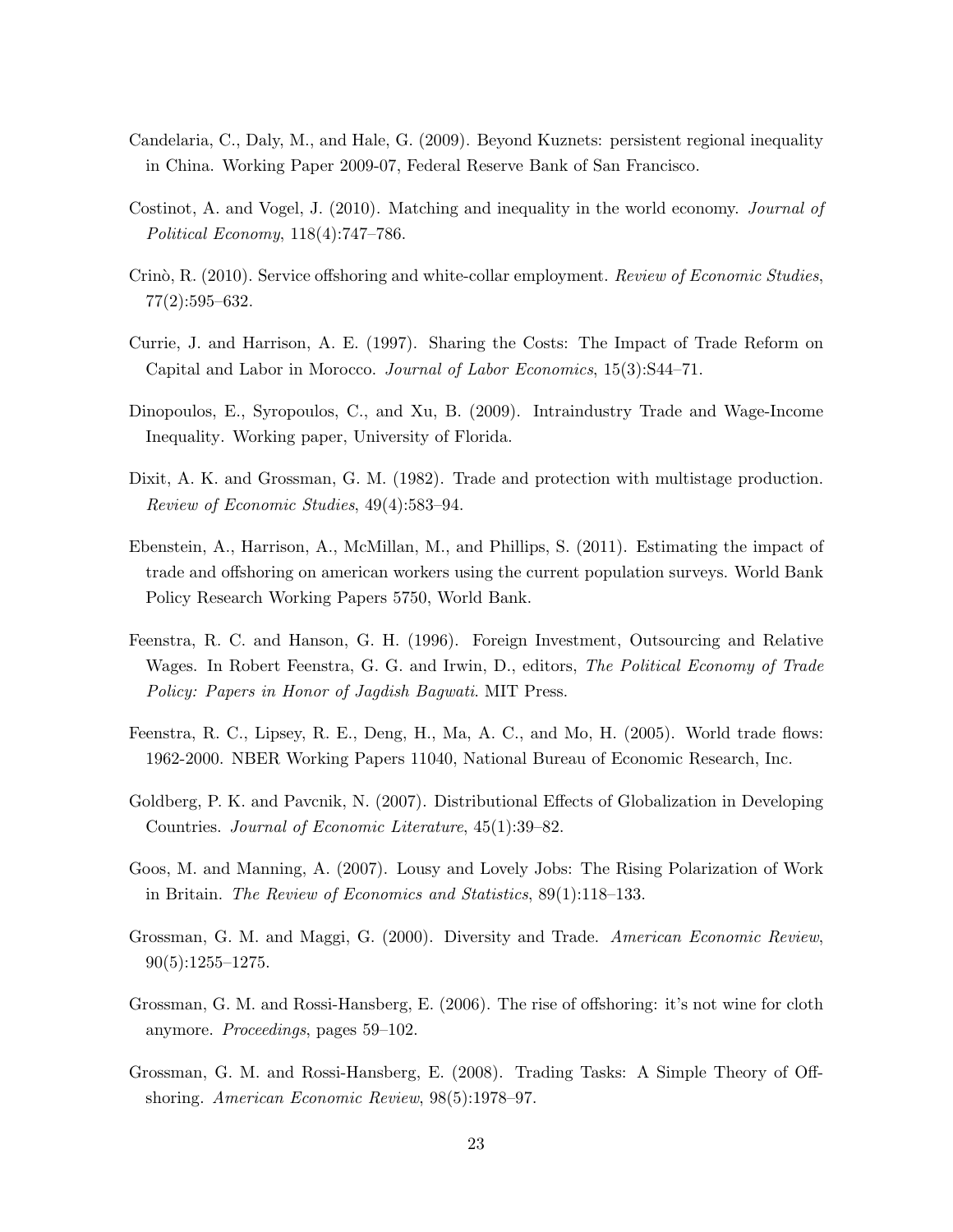- <span id="page-24-0"></span>Hanson, G. H. and Harrison, A. (1999). Trade liberalization and wage inequality in Mexico. Industrial and Labor Relations Review, 52(2):271–288.
- Haskel, J. E. and Slaughter, M. J. (2003). Have Falling Tariffs and Transportation Costs Raised US Wage Inequality? Review of International Economics, 11(4):630–650.
- Hummels, D. (2007). Transportation Costs and International Trade in the Second Era of Globalization. Journal of Economic Perspectives, 21(3):131–154.
- Hummels, D., Jrgensen, R., Munch, J. R., and Xiang, C. (2011). The wage effects of offshoring: Evidence from danish matched worker-firm data. Working Paper 17496, National Bureau of Economic Research.
- Katz, L. F. and Murphy, K. M. (1992). Changes in Relative Wages, 1963-1987: Supply and Demand Factors. The Quarterly Journal of Economics, 107(1):35–78.
- Liu, R. and Trefler, D. (2011). A sorted tale of globalization: White collar jobs and the rise of service offshoring. NBER Working Papers 17559, National Bureau of Economic Research, Inc.
- Markusen, J. (2006). Offshoring of Business Services in Small Open Economies: Toward a General-Equilibrium Modeling Approach. Brookings Trade Forum 2005: Offshoring White-Collar Work.
- Markusen, J. and Strand, B. (2008). Offshoring of Business Services in Small Open Economies: Toward a General-Equilibrium Modeling Approach. Journal of Industry, Competition and Trade, 8(3):231–246.
- Munshi, K. and Rosenzweig, M. (2009). Why is Mobility in India so Low? Social Insurance, Inequality, and Growth. Working Paper 14850, National Bureau of Economic Research.
- Ohnsorge, F. and Trefler, D. (2007). Sorting It Out: International Trade with Heterogeneous Workers. Journal of Political Economy, 115(5):868–892.
- Oldenski, L. (2011). The task composition of offshoring by us multinationals. Mimeo, Georgetown University.
- Paweenawat, A. and Townsend, R. M. (2009). Villages as Small Open Economies. Working paper, MIT.
- Robertson, R. (2000). Trade Liberalisation and Wage Inequality: Lessons from the Mexican Experience. The World Economy, 23(6):827–849.
- Robertson, R. (2004). Relative prices and wage inequality: evidence from Mexico. Journal of International Economics, 64(2):387–409.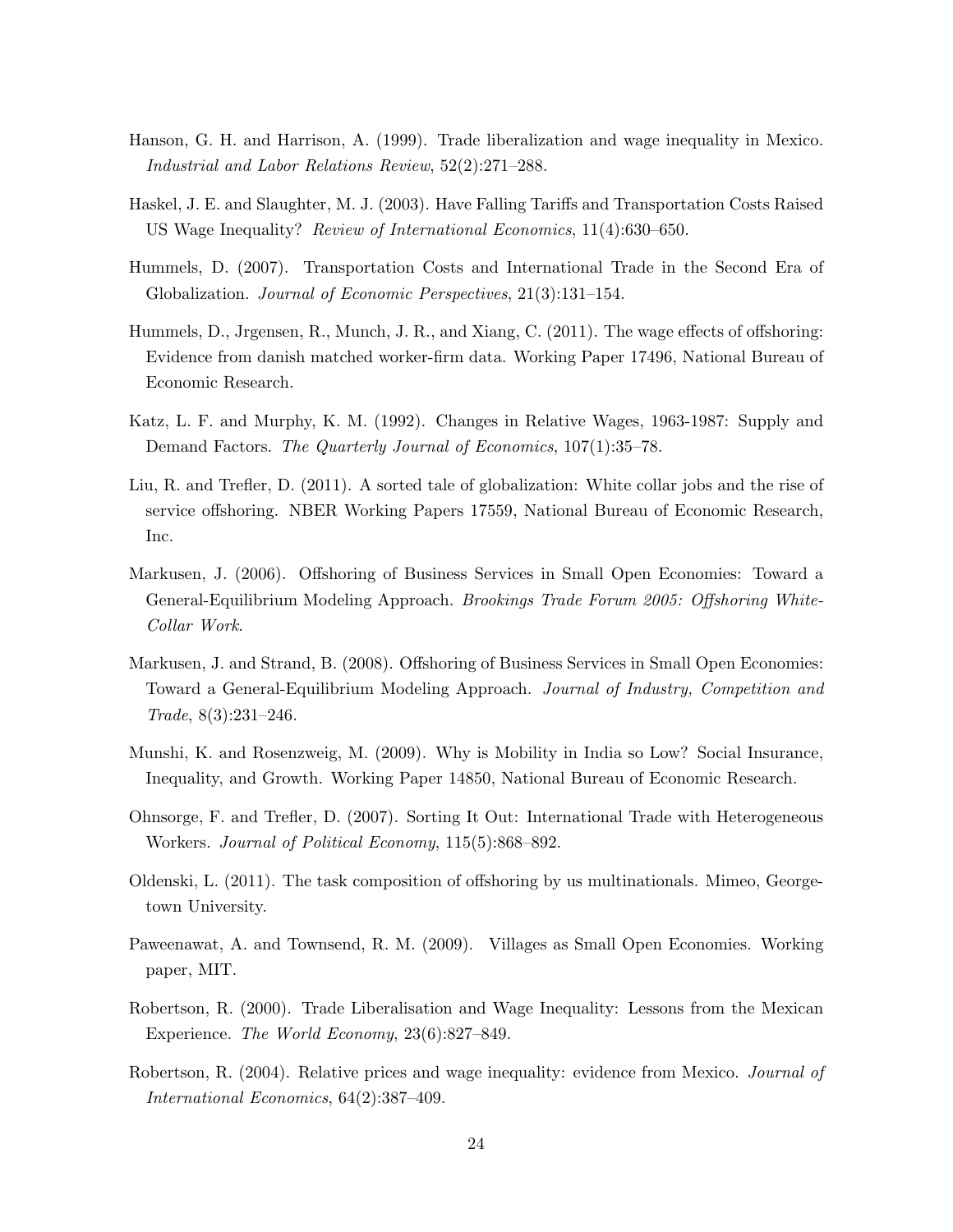- <span id="page-25-0"></span>Topalova, P. (2005). Trade Liberalization, Poverty, and Inequality: Evidence from Indian Districts. NBER Working Papers 11614, National Bureau of Economic Research, Inc.
- Trefler, D. (2006). Service Offshoring: Threats and Opportunities. Brookings Trade Forum 2005: Offshoring White-Collar Work.
- Wood, A. (1995). How Trade Hurt Unskilled Workers. The Journal of Economic Perspectives, 9(3):57–80.
- Zhu, S. C. and Trefler, D. (2005). Trade and inequality in developing countries: a general equilibrium analysis. Journal of International Economics, 65(1):21–48.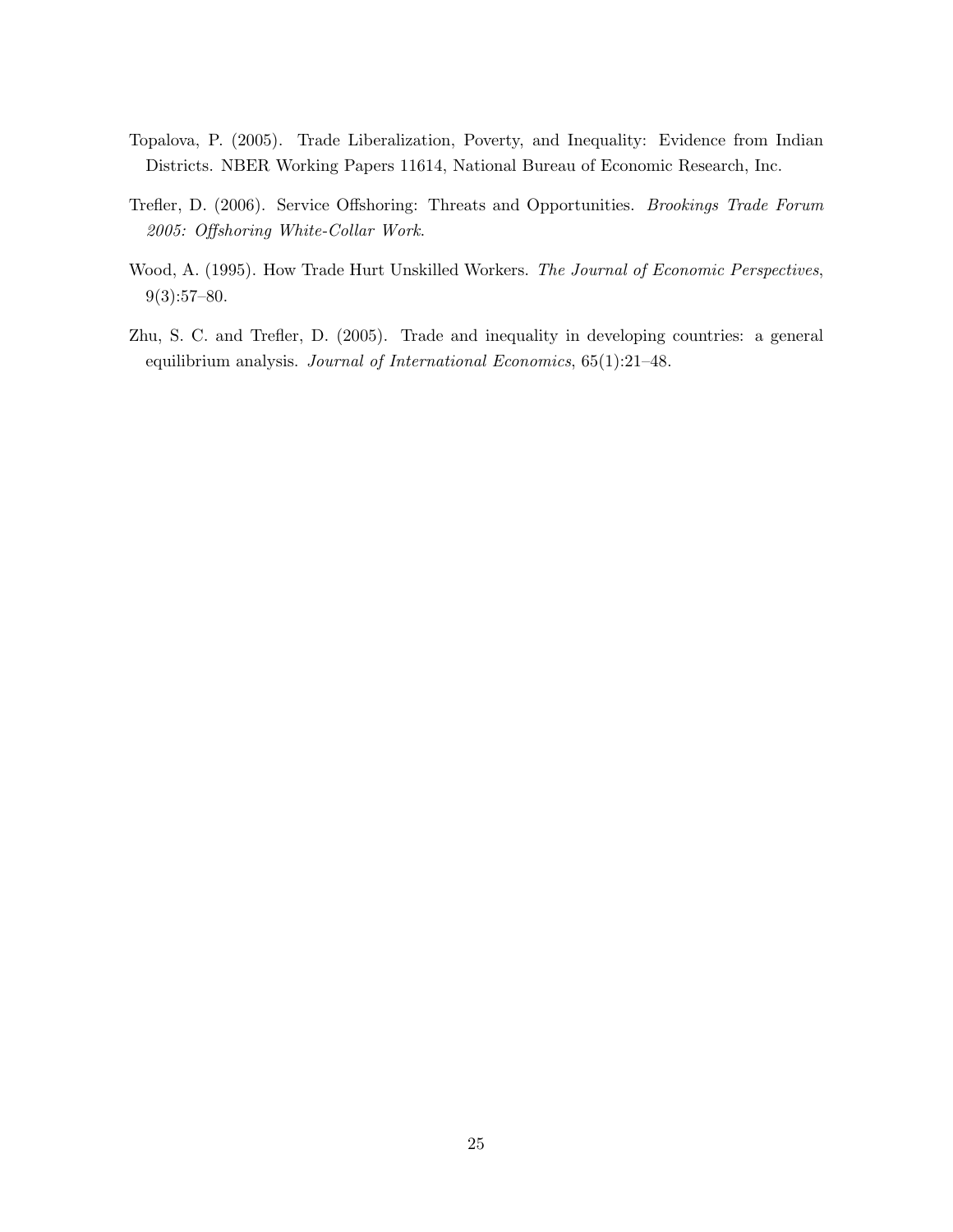## <span id="page-26-0"></span>A Proofs and Auxiliary Propositions

Proof of Proposition [2](#page-13-0) Using equations [\(11\)](#page-10-0) to [\(14\)](#page-10-0) and the trade cost structure, [\(17\)](#page-13-0), the relative wages of middle-skill workers are

$$
\frac{w_h^N}{w_m^N} = \frac{1 - \varphi \alpha}{\varphi \ 1 - \alpha \ 1 - z_l^2 - z_H^2 + \bar{z}^2},\tag{18}
$$

$$
\frac{w_m^N}{w_l^N} = \frac{1 - z_l^2 - z_H^2 + \bar{z}^2}{(1 - z_l)^2 + (1 - z_H)^2 - (1 - \bar{z})^2} \frac{1 - \theta^N}{\theta^N (1 - \varphi)},\tag{19}
$$

$$
\frac{w_m^S}{w_l^S} = \frac{z_l^2 + z_n^2 - \bar{z}^2}{1 - (1 - z_l)^2 - (1 - z_n)^2 + (1 - \bar{z})^2} \frac{1 - \theta^S}{\theta^S}.
$$
\n(20)

The relative wage of high skill workers in the North increases with  $z_{II}$  because the denominator decreases with  $z_{II}$ . Note that the same reasoning applies for the relative wage of high- to lowskill workers. Taking the partial derivative of the relative wage of middle-skill workers (19) in the North, we find that it is increasing in  $z_{II}$  as long as  $z_{II} < \tilde{z}_{II}(z_I) \equiv 1 + \bar{z} - z_I$  $\sqrt{2(\bar{z}-z_1)(1-z_1)}$ . For the relative wage in the South, the sign of the partial derivative with respect to  $z_{II}$  is always positive. П

**Proof of Proposition [3](#page-14-0)** Direct differentiation of  $\tilde{z}_{II}(z_I)$  yields to

$$
\frac{1-2z_I+\bar{z}}{\sqrt{2(\bar{z}-z_I)(1-z_I)}}-1.
$$

Note that this expression is increasing in  $z_I$  and decreasing in  $\bar{z}$ , thus, a lower bound on it is  $\frac{2}{\sqrt{2}}$  $\frac{1}{2} - 1$ , which is positive.

**Proposition 9** In the two Souths model of Subsection [4.2,](#page-15-0) all competitive equilibria in the First Globalization have the same wage schedule for both Souths.

**Proof** First, note that the price function in country i is a geometric mean of the middle- and low-skill wages. The price schedule in a country i,  $p^{i}(z)$ , is strictly monotone in z (if the wages of middle and low-skill agents are different). Thus the price functions can cross at most once.

We proof the result by contradiction. Note that in autarky, the price of intermediates were the same in both Souths (because both are identical) and that as a result of opening to trade, the prices in the South strictly increase if there is positive demand from the North in any good. Suppose that North demands the set of goods  $\chi_1$  to Southeast and  $\chi_2$  to Southwest, where we are allowing for some traded intermediates  $z \notin \chi_1 \cap \chi_2$ . Note that intermediate  $z = 0$  has to be produced only by one country, because otherwise the price in both countries would be the same and by single crossing we cannot have an equilibrium. Suppose Southeast produces it. To have an equilibrium we must have the prices crossing in the relevant range. This means that  $w_l^{\text{Southeast}} < w_l^{\text{Southwest}}$  and that  $w_m^{\text{Southwest}} > w_m^{\text{Southwest}}$ . In other words, the relative demand of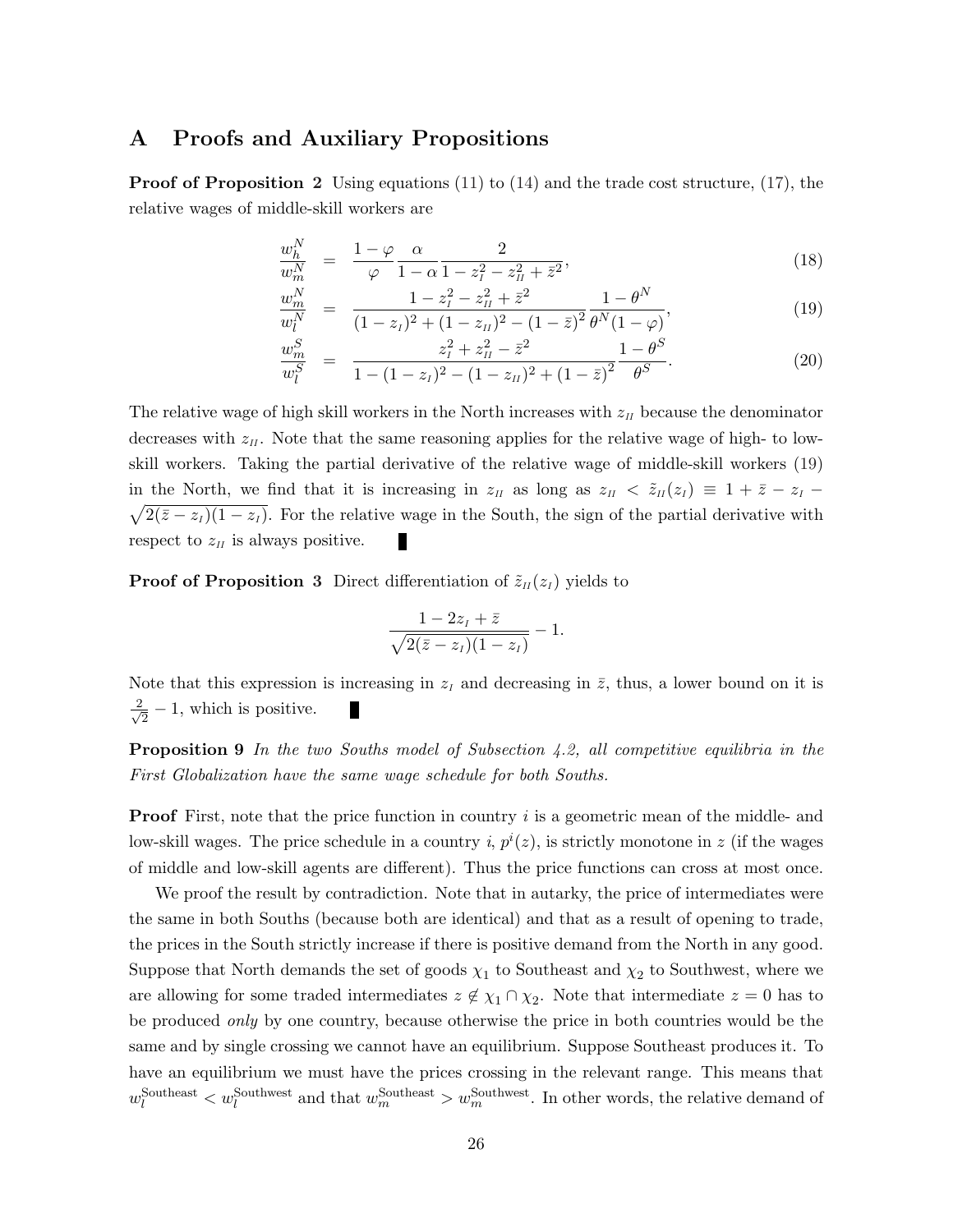middle-skill workers in Southeast is higher than in Southwest. This implies that intermediates with low index z (low means below the threshold at which the two prices cross) are cheaper in Southeast and yet there is more demand of them in Southwest. This is a contradiction, unless both prices are equal, which implies that wages are equal in Southeast and Southwest.

**Proof of Proposition [4](#page-16-0)** For algebraic convenience we normalize the population size of each southern country to one. Let  $f(z)$  denote the fraction of each intermediate z produced by Southeast in the range  $z \in [0, z_I]$ . Thus, Southwest produces the remaining fraction  $1 - f(z)$ . Prices in both Souths will generically coincide if and only if wages of middle-skill and lowskill workers are equalized in equilibrium. Denoting  $E_f[z] = \int_0^{z_I} z f(z) dz$ , equalization of middle-skill wages implies that  $E_f[z] = \frac{1}{2} \int_0^{z_I} z dz$ . Equalization of low-skill wages implies that  $E_f[z] = 1 - \frac{1}{2}$  $\frac{1}{2} \int_0^{z_I} (1-z) dz$ . This two conditions cannot be satisfied at the same time, and thus, the price schedule will be different in Southeast and Southwest.

By an analogous reasoning of Proposition [9,](#page-26-0) prices can cross at most once. Thus, there is a threshold equilibrium. Denote by  $\check{z}_I$  the threshold intermediate. We show the result by contradiction. Suppose that Southwest produces  $z \in [0, \check{z}_I]$  and that Southeast produces  $z \in [\tilde{z}_I, z_I] \cup [\bar{z}, z_{II}]$ . This can be an equilibrium if and only if  $w_l^{\text{Southwest}} < w_l^{\text{Southleast}}$  and  $w_m^{\text{Southwest}} > w_m^{\text{Southeast}}$ . These conditions on wages imply

$$
0 < z_I \left(1 - \frac{z_I}{2}\right) - 2 \tilde{z}_I \left(1 - \frac{\tilde{z}_I}{2}\right) + z_{II} \left(1 - \frac{z_{II}}{2}\right) - \bar{z}_I \left(1 - \frac{\bar{z}_I}{2}\right),
$$
  
 
$$
0 < 2 \tilde{z}_I^2 - z_I^2 - z_{II}^2 + \bar{z}_I^2,
$$

which cannot be satisfied simultaneously. Thus this cannot be an equilibrium.

**Proof of Proposition [5](#page-16-0)** The threshold  $\check{z}_I$  can expressed implicitly as the solution to the problem  $p_{\text{Southeast}}(z) = p_{\text{Southwest}}(z)$  for some  $z \in [0, z_I]$ , where if the equality is not satisfied, then either 0 or  $z<sub>I</sub>$  is the solution, depending on whether the price schedule of Southeast is above or below the pricing schedule of Southwest for  $z \in [0, z_I]$ . Using that in order to have an equilibrium middle-skill wages are higher in Southeast and low-skill wages are lower in Southeast, we have that the geometric average with parameter z

$$
\left(\frac{w_m^{\text{Southeast}}}{w_m^{\text{Southwest}}}\right)^z \left(\frac{w_l^{\text{Southeast}}}{w_l^{\text{Southwest}}}\right)^{1-z} \tag{21}
$$

П

will be exactly one by some  $z$  between zero and one. Consider an interior solution for  $z$ . Inspection of the explicit equation (21) shows that both the ratios of middle-skill and low-skill wages in Southeast to Southwest are decreasing in  $z_I$  and increasing in  $z_{II}$  and  $\check{z}_I$ . As result, and using implicit derivation, it follows that in this range  $\check{z}_I(z_I, z_{II})$  is increasing in  $z_I$  and decreasing in  $z_{II}$ . Letting  $A \equiv \frac{w_{\text{nonthreshold}}^{\text{Souttheast}}}{w_{\text{nonthwest}}}$  $w_m^{\text{Southleast}}$  and  $B \equiv \frac{w_l^{\text{Southi}}}{w_l^{\text{Southwest}}}$ , the expression for the implicit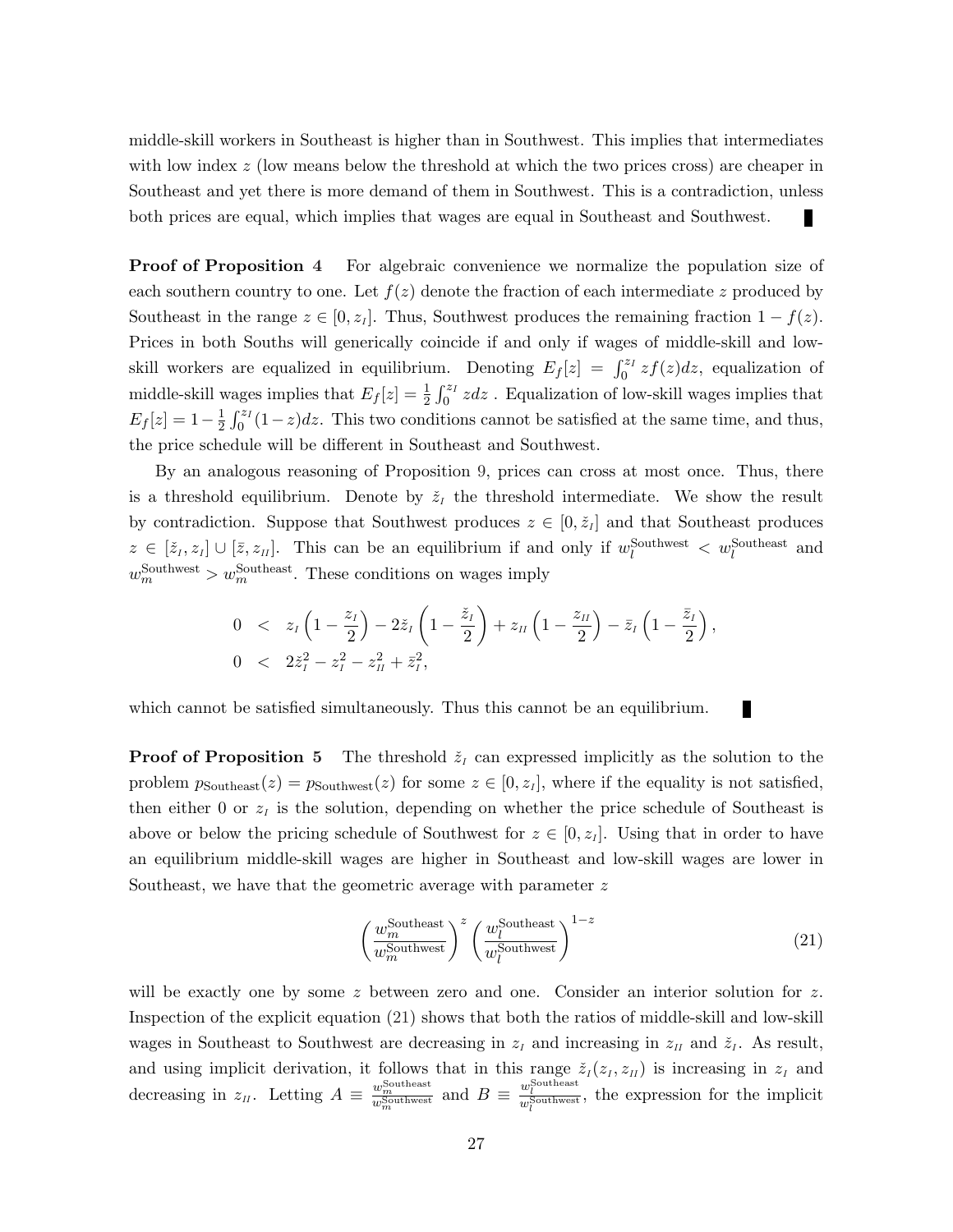<span id="page-28-0"></span>derivatives of  $\check{z}_I$  becomes, after some manipulation,

$$
\frac{\partial \tilde{z}_I}{\partial z_i} \left[ \ln A - \ln B + \frac{\tilde{z}_I}{A} \frac{\partial A}{\partial \tilde{z}_I} + \frac{(1 - \tilde{z}_I)}{B} \frac{\partial B}{\partial \tilde{z}_I} \right] = -\frac{\tilde{z}_I}{A} \frac{\partial A}{\partial z_i} - \frac{(1 - \tilde{z}_I)}{B} \frac{\partial B}{\partial z_i},\tag{22}
$$

where  $i = \{I, II\}$ . The sign of the term in brackets in the left hand side is positive for all i and the term on the right hand side is positive for  $z_I$  and negative for  $z_{II}$ . Thus, the sign of the derivative of the threshold  $\check{z}_I$  with respect to  $z_i$  is unambiguous. П

**Proof of Proposition [6](#page-17-0)** The relative wages in Southeast and Southwest are proportional to

$$
\frac{w_m^{\text{Southeast}}}{w_l^{\text{Southeast}}} \propto \frac{\check{z}_l^2 + z_{ll}^2 - \bar{z}^2}{1 - (1 - \check{z}_l)^2 - (1 - z_{ll})^2 + (1 - \bar{z})^2}, \qquad \frac{w_m^{\text{Southwest}}}{w_l^{\text{Southwest}}} \propto \frac{z_l^2 - \check{z}_l^2}{(1 - \check{z}_l)^2 - (1 - z_{l})^2}.
$$

From Proposition [5,](#page-16-0) the relative wage in Southwest is decreasing in  $z_{II}$  for the range in which there is an interior solution for  $\zeta_I$  and is constant otherwise. For the relative wage in Southeast, if  $\check{z}_I = 0$ , it is immediate to check that the relative wage is increasing in  $z_{II}$ . If  $\check{z}_I > 0$ , we first show that a sufficient condition for the relative wage being increasing is that  $|\partial \tilde{z}_I/\partial z_{II}| < 1$ . If this is the case, the change induced in  $\check{z}_I$  by an infinitesimal change  $\varepsilon$  in  $z_I$  is bounded below by  $z_I - \varepsilon$ . Algebraic manipulation shows that as long as  $z_{II} > \check{z}_I$  (which is true by assumption), the relative wage is increasing in  $z_{II}$ .

To show that  $|\partial \tilde{z}_I/\partial z_{II}| < 1$ , we show that an upper bound of this derivative is less than one,

$$
\frac{\frac{\check{z}_I}{A} \frac{\partial A}{\partial z_{II}} + \frac{(1-\check{z}_I)}{B} \frac{\partial B}{\partial z_{II}}}{\frac{\check{z}_I}{A} \frac{\partial A}{\partial \check{z}_I} + \frac{(1-\check{z}_I)}{B} \frac{\partial B}{\partial \check{z}_I}} < 1.
$$

This condition reduces to

$$
\frac{-2\check{z}_I z_I + z_I + \check{z}_I}{(z_I - \check{z}_I)(z_I + \check{z}_I - 2)(z_I + \check{z}_I)} + \frac{\check{z}_I(z_{II} - \check{z}_I)}{\check{z}_I^2 + z_{II}^2 - \bar{z}^2} + \frac{(\check{z}_I - 1)(\check{z}_I - z_{II})}{(\check{z}_I - 2)\check{z}_I + (z_{II} - \bar{z})(z_{II} + \bar{z} - 2)} < 0,
$$

which is true given that  $0 < \check{z}_I < z_I < \bar{z} \leq z_{II} < 1$ .

Proof of Proposition [7](#page-18-0) The indifference conditions can be rewritten as

$$
\bar{J}^{\varepsilon} \frac{\alpha}{1-\alpha} \frac{(2+\varepsilon)}{1-\bar{J}^{2+\varepsilon}} = \frac{1-z_I^2-z_H^2+\bar{z}^2}{\bar{J}^2-\bar{j}^{N^2}}
$$
\n(23)

$$
\bar{j}^N \frac{1 - z_l^2 - z_{II}^2 + \bar{z}^2}{\bar{J}^2 - \bar{j}^{N^2}} = \frac{(1 - z_l)^2 + (1 - z_{II})^2 - (1 - \bar{z})^2}{2\bar{j}^N},
$$
\n(24)

$$
\bar{s}^{S}(\bar{j}^{S})\frac{z_{I}^{2}+z_{II}^{2}-\bar{z}^{2}}{\int_{\bar{j}^{S}}^{1} s^{S}(j)dj} = \frac{1-(1-z_{I})^{2}-(1-z_{II})^{2}+(1-\bar{z})^{2}}{\bar{j}^{S}}.
$$
\n(25)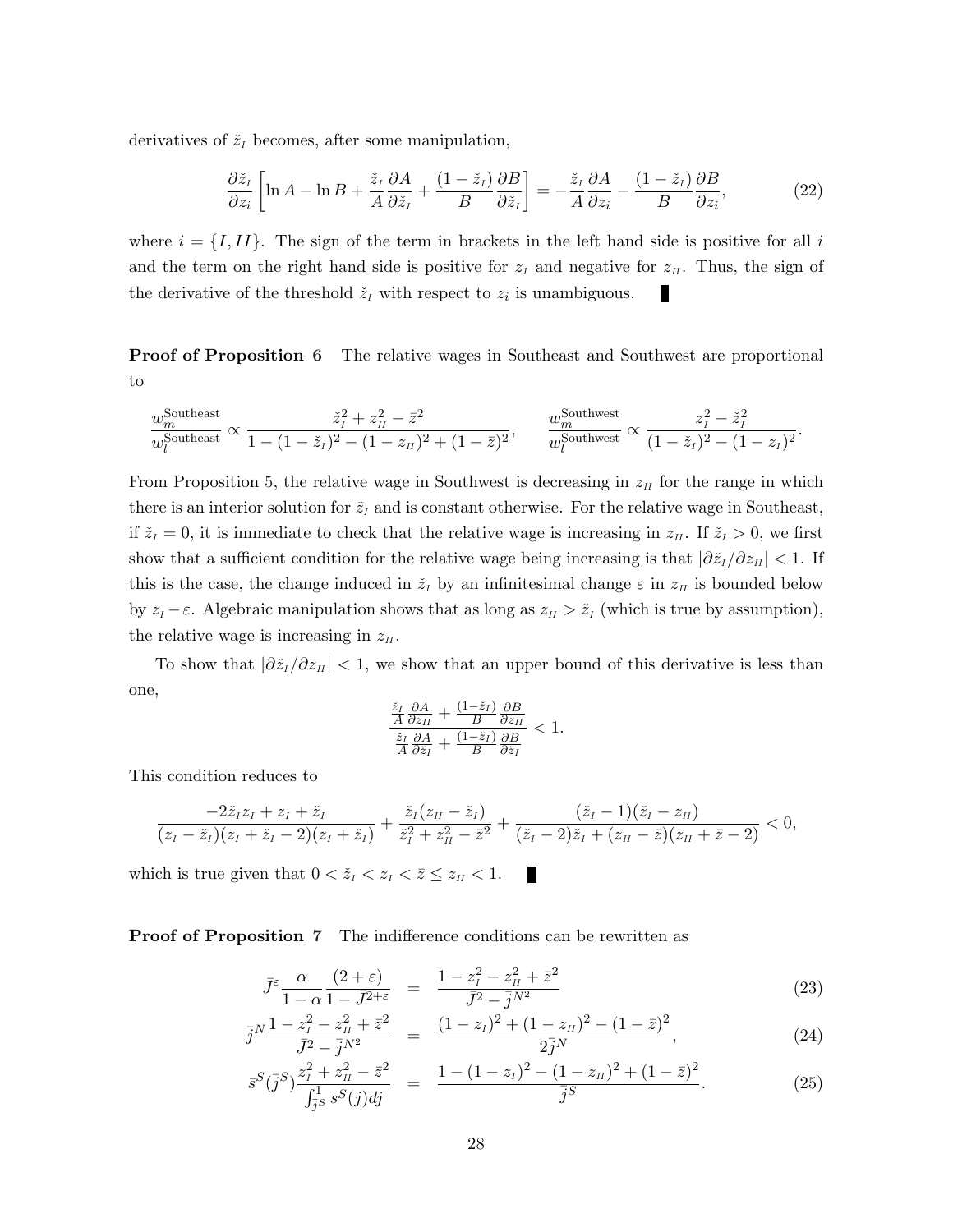<span id="page-29-0"></span>Consider the case for the South. Equation [\(25\)](#page-28-0) can be rewritten as

$$
\frac{\int_{\bar{j}^{S}}^{1} s^{S}(j)dj}{2\bar{j}^{S}\bar{s}^{S}(\bar{j}^{S})} = \frac{\theta^{S}}{(1-\theta^{S})} \frac{w_{m}^{S}}{w_{l}^{S}},
$$
\n(26)

where the expression for the wages corresponds to section [4.](#page-11-0) Thus, the right hand side of equation (26) is increasing in  $z_I$ . The left hand side of (26) is decreasing in  $\bar{j}^S$ . Therefore,  $\bar{j}^S$ is decreasing in  $z<sub>I</sub>$ . Note that the relative wage of a middle-skill agent can be written as

$$
\frac{w_m^S}{w_l^S} = \frac{s^S(j)}{s^S(\bar{j}^S(z_I))}.
$$
\n(27)

Thus, the relative wage in the South increases with  $z_I$ .

Consider the case for the North. Given that  $\varepsilon$  is a small positive number, we assume that  $2 + \varepsilon \approx 2$ . Under this simplifying assumption, we find

$$
\bar{J}^2 = \frac{(1+A)C}{1+(1+A)C},\tag{28}
$$

$$
\bar{j}^{N^2} = \frac{AC}{1 + (1 + A)C},\tag{29}
$$

where  $A = \frac{(1-z_I)^2 + (1-z_{II})^2 - (1-\bar{z})^2}{2(1-z^2-z^2+\bar{z}^2)}$  $\frac{(z_1)^2 + (1 - z_H)^2 - (1 - \bar{z})^2}{2(1 - z_I^2 - z_H^2 + \bar{z}^2)}$  and  $C = \frac{(1 - \alpha)}{\alpha} \frac{1 - z_I^2 - z_H^2 + \bar{z}^2}{2}$  $\frac{z_{II}+z}{2}$ . In the L-globalization  $z_{II} = \bar{z}$ , thus, A and C (and  $\overrightarrow{AC}$ ) are decreasing in  $z_I$ . Therefore,  $\overline{J}$  and  $\overline{j}^N$  are decreasing in  $z_I$ . Finally, note that the size of middle agents is

$$
\frac{\bar{J}}{\bar{j}^N} = \sqrt{\frac{1+A}{A}},\tag{30}
$$

which increases in the L-globalization. Finally, relative wages are

$$
\frac{w_h^N}{w_m^N} = \frac{j^{1+\epsilon}}{\bar{J}^{\epsilon}(z_l)},\tag{31}
$$

$$
\frac{w_m^N}{w_l^N} = \frac{j}{\bar{j}^N(z_l)},\tag{32}
$$

which are increasing in  $z_I$ .

**Proof of Proposition [8](#page-19-0)** For the South, the same reasoning as in Proposition [7](#page-18-0) applies. For the North, the comparative statics is the same as in Proposition [7,](#page-18-0) while A is decreasing. However, when  $z_{II} > \tilde{z}_{II}(z_I)$ , A increases. From equation (30), it follows that the mass of middle skill workers declines. The comparative statics for the mass of high skill workers does not depend on A, but on AC, which is unambiguously decreasing in  $z_{II}$ . From equation (28), this implies that the threshold  $\bar{J}$  is decreasing in  $z_{II}$ . From equation (31), this implies that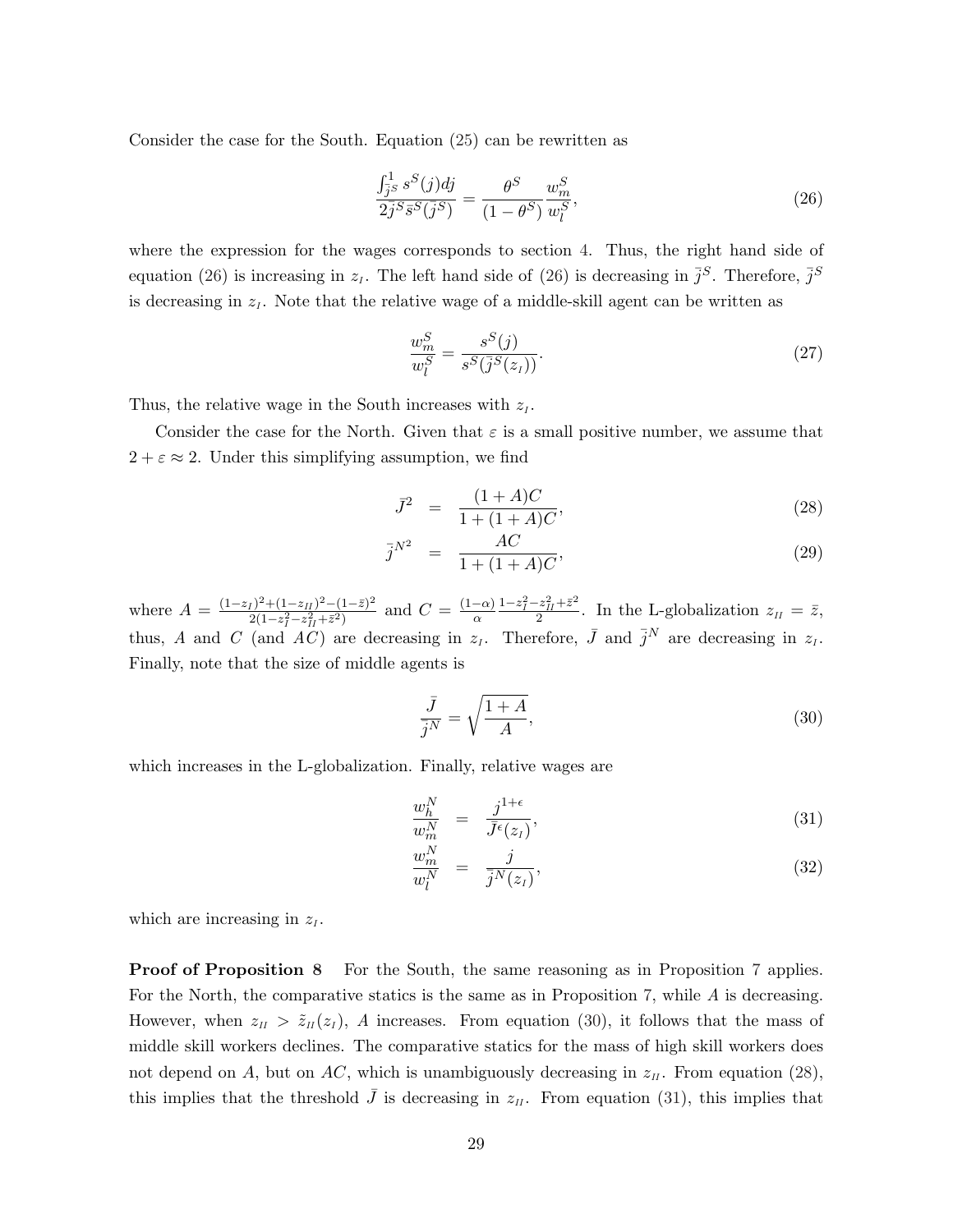<span id="page-30-0"></span>the relative wage of high skill agents is increasing. The threshold  $\bar{j}^N$  is implicitly defined by equation [\(29\)](#page-29-0). Taking the total derivative of (29) with respect to  $z_{II}$ , we can isolate  $d\bar{j}^N/dz_{II}$ . Evaluating this derivative at  $z_{II} = \bar{z}$  and  $z_{II} = 1$ , shows that the derivative takes negative and positive values, respectively. Moreover, it is immediate to check that the derivative is continuous and monotone. Intuitively, monotonicity follows from the derivatives of A and C being monotone. Thus, by the Bolzano theorem, we know that there is a unique threshold for  $z_{II}$ , above which  $d\bar{j}^N/dz_{II} > 0$ . Note that this threshold is above  $\tilde{z}_{II}$  (defined in Proposition [2\)](#page-13-0) because  $\partial A/\partial z_{II}|_{z_{II}=\tilde{z}_{II}}=0$ , and from the implicit derivation of equation [\(29\)](#page-29-0), it follows that  $d\bar{j}^N/dz_{II}|_{z_{II}=\tilde{z}_{II}} < 0.$ a ka

## B Data Appendix

World bilateral trade flows are taken from Feenstra database, [Feenstra et al.](#page-23-0) [\(2005](#page-23-0)). We obtain U.S. tariff data at industry level for the period 1978-1988 from Feenstra database. Feenstra's data is available from http://cid.econ.ucdavis.edu/. For the period 1990-2000, we use Romalis' database, available at http://faculty.chicagobooth.edu/john.romalis/more/. Transportation costs are cost of insurance and freight over customs import value from Feenstra database. Data on U.S. imports comes from Feenstra database.

We construct a skill intensity index by using 5 percent U.S. census data from IPUMS. The skill intensity variable is constructed assigning a score to each level of education reported in the US Census, using the variable educ99. We average across industries by same NAICS and across occupations when noted in the main text.

We take the routine-intensity index (RTI) from [Autor and Dorn](#page-22-0) [\(2009](#page-22-0)). Roughly speaking, using the Dictionary of Tasks each task can be divided into three characteristics (abstract, routine and manual) and it is assigned a score for each of the three entries. The RTI index represents the importance of the routine part for each task. See [Autor and Dorn](#page-22-0) [\(2009\)](#page-22-0) for further discussion.

Internet measures are obtained from the World Development Indicators (WDI), available from the World Bank. For the robustness checks, the financial development measure is domestic credit to private sector over GDP. Human capital is the fraction of the labor force with secondary education. Both measures are obtained from the World Development Indicators (WDI).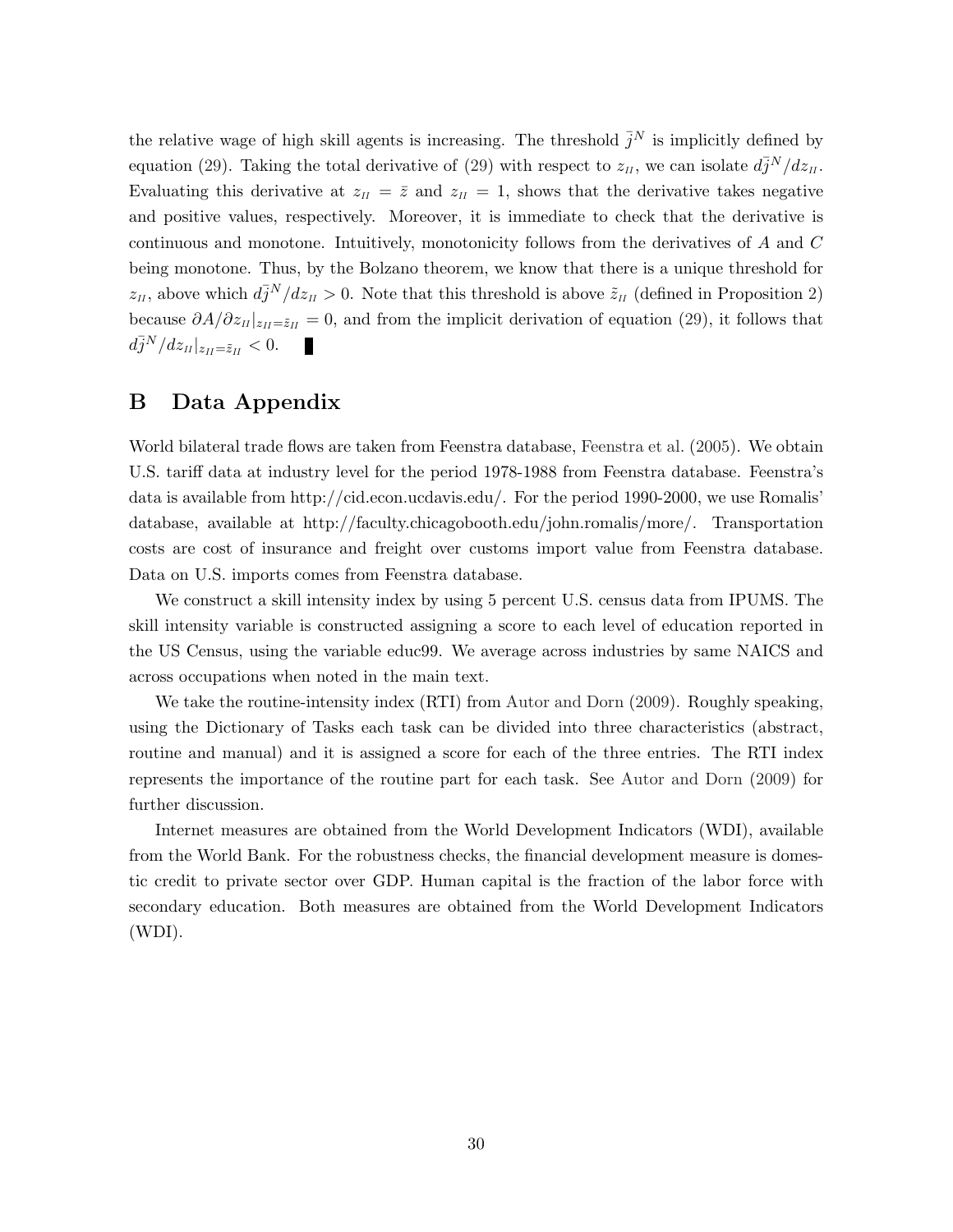# C Tables and Figures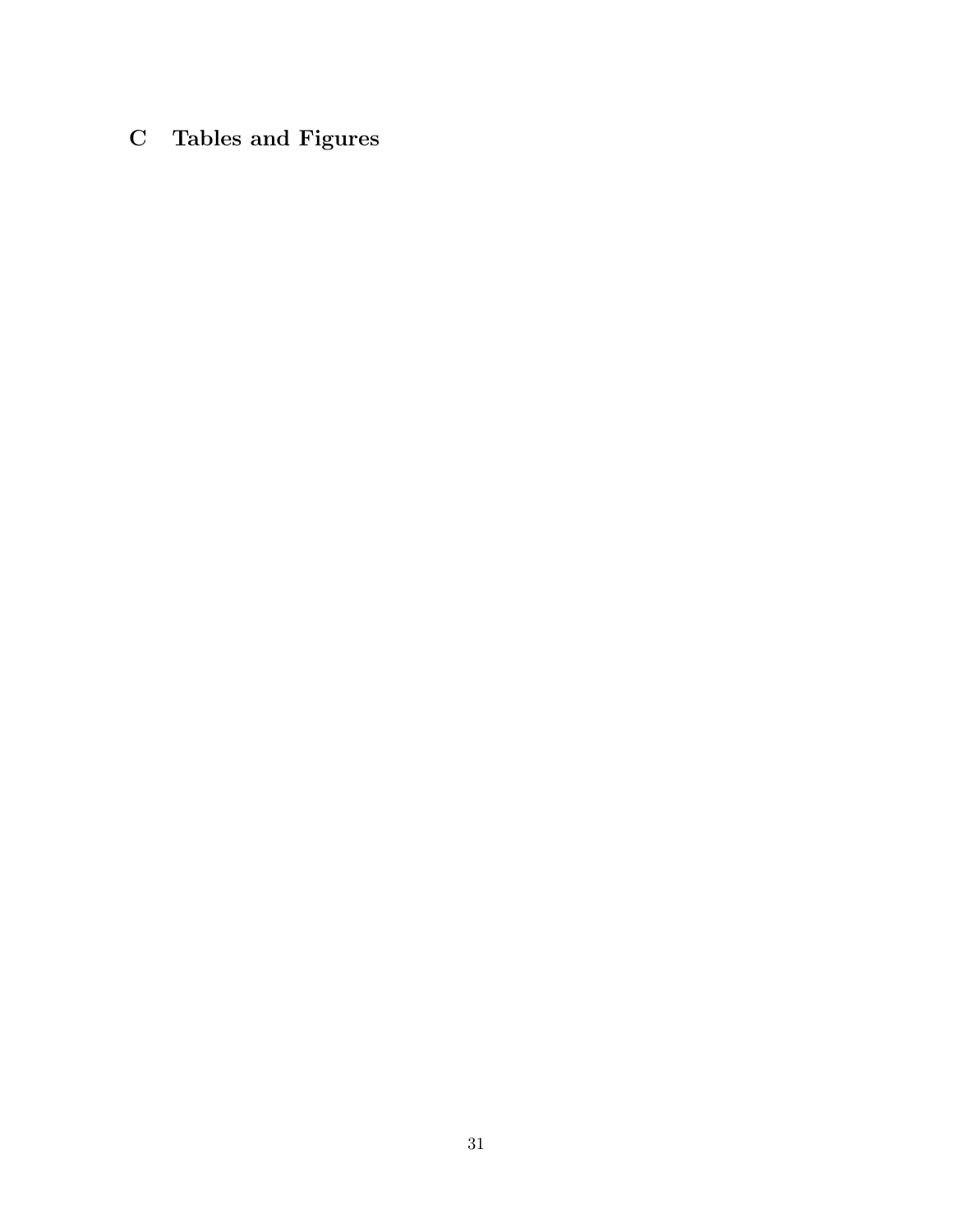<span id="page-32-0"></span>

|                            | $\left( 1\right)$                                   | (2)                                                 | $\left( 3\right)$ | $\left( 4\right)$ | (5)     | (6)        | (7)        | (8)        | (9)        | (10)    |
|----------------------------|-----------------------------------------------------|-----------------------------------------------------|-------------------|-------------------|---------|------------|------------|------------|------------|---------|
|                            |                                                     | Whole Sample                                        |                   |                   | South   |            |            |            |            |         |
|                            | OLS                                                 | <b>OLS</b>                                          | OLS               | <b>OLS</b>        | 2SLS    | <b>OLS</b> | <b>OLS</b> | <b>OLS</b> | <b>OLS</b> | 2SLS    |
|                            | Panel A: Dependent Variable is U.S. Imports in 1990 |                                                     |                   |                   |         |            |            |            |            |         |
| Tariff                     | $-6.77$                                             | $-6.77$                                             |                   |                   |         | $-8.2$     | $-8.2$     |            |            |         |
|                            | (1.35)                                              | (2.31)                                              |                   |                   |         | (1.99)     | (2.56)     |            |            |         |
| Observations               | 26397                                               | 26397                                               |                   |                   |         | 12642      | 12642      |            |            |         |
|                            |                                                     | Panel B: Dependent Variable is U.S. Imports in 2000 |                   |                   |         |            |            |            |            |         |
| Tariff                     | $-3.46$                                             | $-3.46$                                             | $-4.07$           | $-4.07$           | $-4.05$ | $-1.29$    | $-1.29$    | $-1.49$    | $-1.49$    | $-1.48$ |
|                            | (3.63)                                              | (2.47)                                              | (3.62)            | (2.43)            | (3.62)  | (2.58)     | (2.88)     | (2.56)     | (2.89)     | (2.57)  |
| Internet · Skill Intensity |                                                     |                                                     | 6.3               | 6.3               | 6.09    |            |            | 9.59       | 9.59       | 8.07    |
|                            |                                                     |                                                     | (1.65)            | (5.03)            | (.93)   |            |            | (3.19)     | (2.66)     | (1.64)  |
|                            |                                                     |                                                     |                   |                   |         |            |            |            |            |         |
|                            |                                                     |                                                     |                   |                   |         |            |            |            |            |         |
| Observations               | 262303                                              | 262303                                              | 261961            | 261961            | 261961  | 126891     | 126891     | 126549     | 126549     | 126549  |
| Std. Error                 | Robust                                              | Cluster                                             | Robust            | Cluster           | Robust  | Robust     | Cluster    | Robust     | Cluster    | Robust  |

Table 1: Trade Costs and Pattern of Specialization

Standard errors are clustered by country. <sup>A</sup> southern country is defined as having less than half of <sup>2000</sup> U.S. GDP per capita adjusted by PPP from the Penn World Tables. RTI index is used as instrument of Skill Intensity in the first stage regressions, which are omitted. All regressions include country and industry fixed effects. Dependent variable is U.S. Imports from Feenstra's NBER Dataset. Tariff is U.S. Tariffs at HS6 level from Romalis' Dataset. Skill intensity is mean level of education from U.S. Census for industry. Internet is the fraction of populationwith access to Internet in 2000. See Appendix [B](#page-30-0) for detailed data definitions and sources.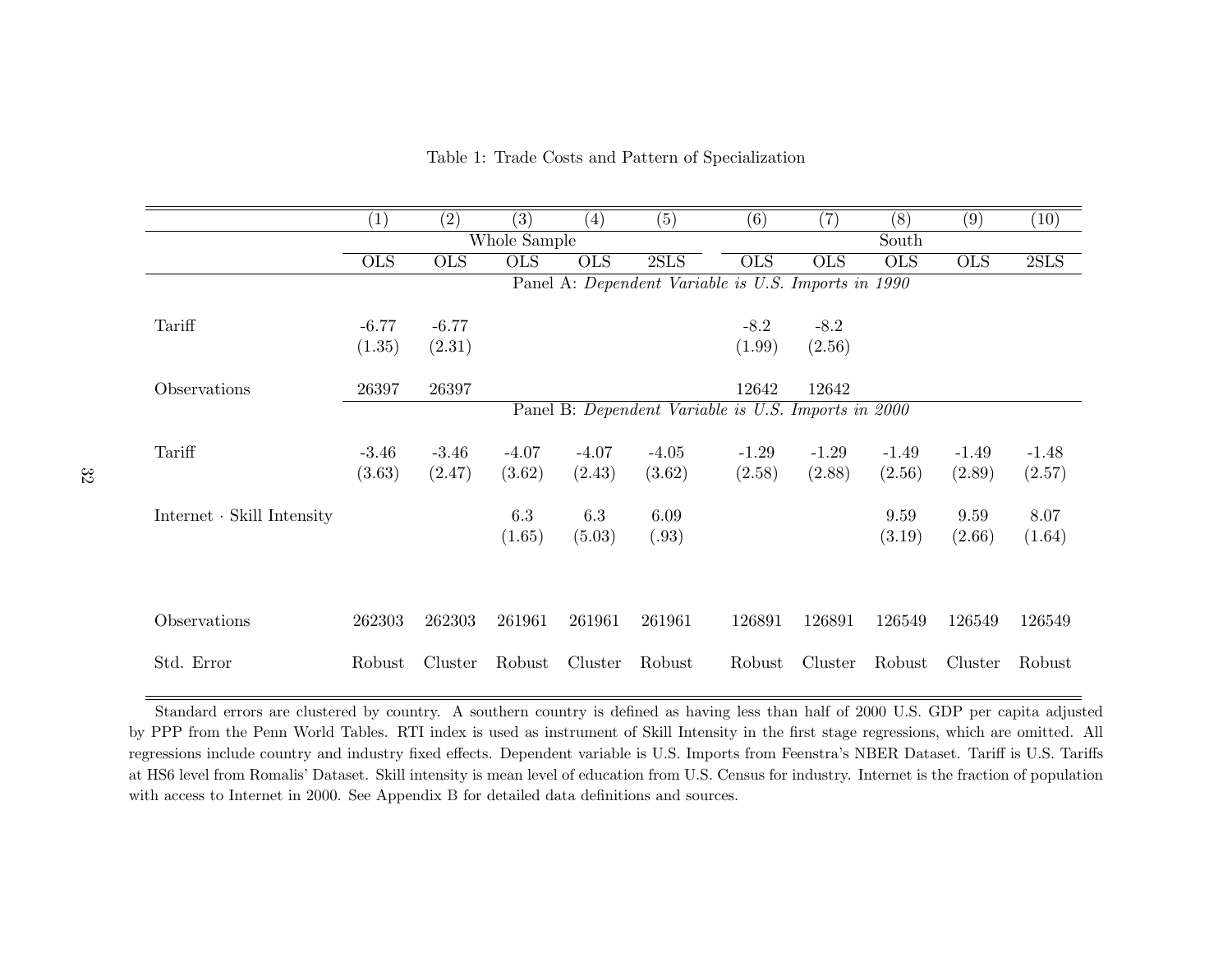<span id="page-33-0"></span>

|                                                         | 1)                       | $^{'2}$ . | $\left(3\right)$         |
|---------------------------------------------------------|--------------------------|-----------|--------------------------|
|                                                         | $\Delta$ Wage Bill 80-90 |           | $\Delta$ Wage Bill 90-96 |
| $\Delta$ Trade Openness 80-90 $\cdot$ Skill Int.        | 1.65                     |           |                          |
|                                                         | (.43)                    |           |                          |
|                                                         |                          |           |                          |
| $\Delta$ Trade Openness 90-96 $\cdot$ Skill Int.        |                          | .29       | $-4.62$                  |
|                                                         |                          | (.17)     | (2.17)                   |
| $\Delta$ Trade Openness 90-96 · Skill Int. <sup>2</sup> |                          |           | .23                      |
|                                                         |                          |           | (.10)                    |
|                                                         |                          |           |                          |
| Observations                                            | 118                      | 118       | 118                      |

Table 2: Change in Trade Openness and Wage Bill in the U.S.

Robust Standard Errors in parenthesis. ∆ Trade Openness is the change in the share of exports and imports over GDP from the Penn World Tables. Wage bill data at industry level at 3-digit NAICS comes from [Autor et al.](#page-22-0) [\(1998\)](#page-22-0). Skill intensity is the mean level of education from U.S. Census by industry.

|                     | $\left(1\right)$ | $\left(2\right)$ | $\left(3\right)$ | $\pm$                                          |  |  |
|---------------------|------------------|------------------|------------------|------------------------------------------------|--|--|
|                     |                  | Whole Sample     |                  | G-7 Countries                                  |  |  |
|                     |                  |                  |                  | Dep. Var.: Change in $50/10$ wage in the 1990s |  |  |
| Trade Openness 1990 | .22              | .20              | .22              | .24                                            |  |  |
|                     | (.09)            | (.10)            | (.08)            | (.15)                                          |  |  |
| Income per capita   |                  | $-.005$          |                  | .003                                           |  |  |
|                     |                  | (.01)            |                  | (.02)                                          |  |  |
| Observations        | 19               | 19               |                  |                                                |  |  |

Table 3: Complementarity in the North

Robust Standard Errors in parenthesis. All regressions include an intercept. The change in 50/10 wage inequality comes from the LIS data, to which we add Japan from the OECD. We restrict the LIS sample to countries that have more than 50% of U.S. income per capita. The LIS data are taken from rounds V and III. Trade Openness of a Northern country is defined as the share of exports to and imports from Southern countries over GDP from the Penn World Tables in 1990. The income per capita data are taken from Penn World Tables for 1995. Since we do not have data for Germany prior 1991, we use data for trade openness in 1991 instead of 1990 for Germany.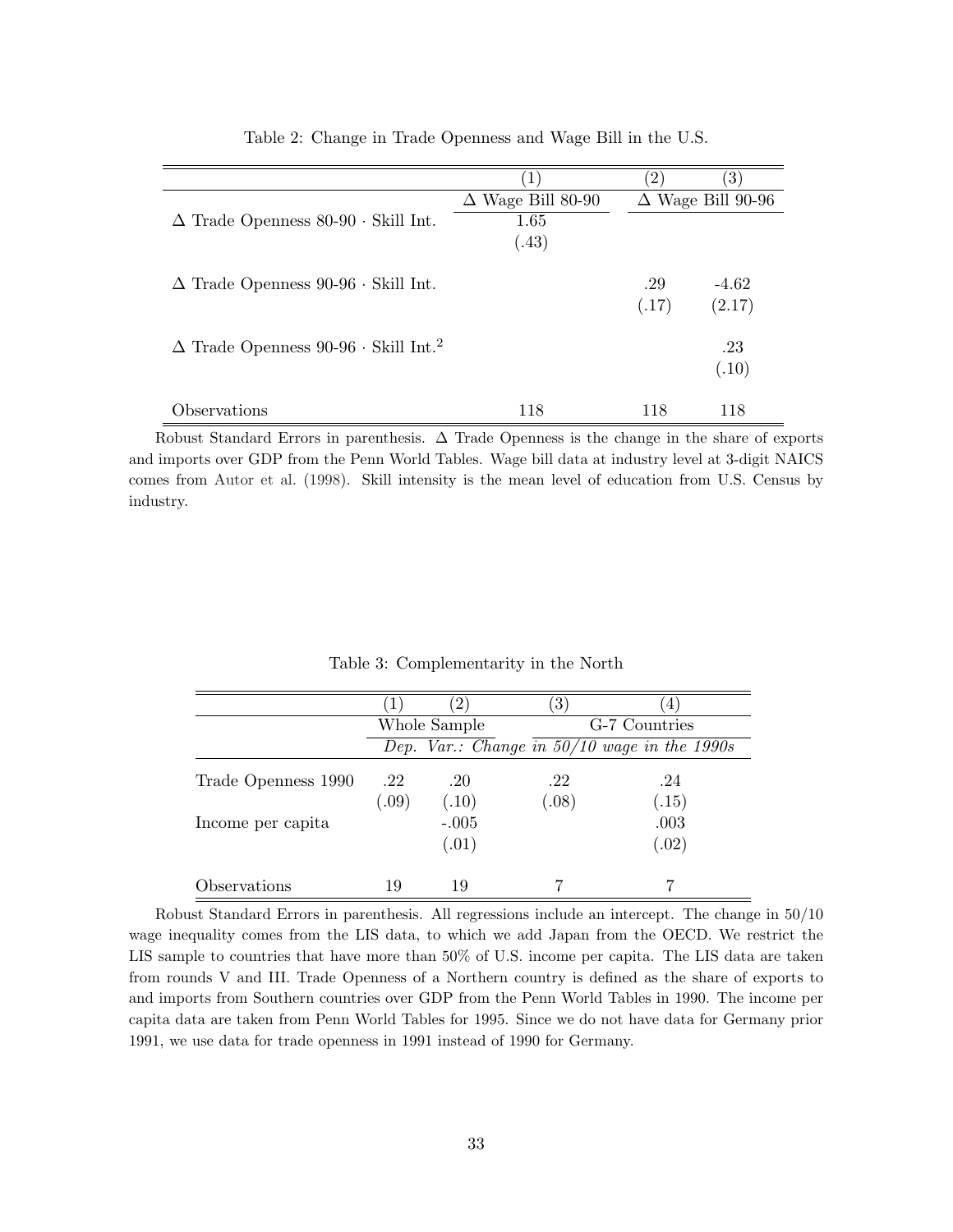Table 4: Testing the Moving Band

<span id="page-34-0"></span>

|                                 | 1            | (2)              |
|---------------------------------|--------------|------------------|
|                                 | Dep. Var. is | $\Delta$ Imports |
| $\Delta Internet\delta_{SG(z)}$ | .053         | .091             |
|                                 | (.015)       | (.025)           |
| $\Delta Internet\delta_{FG(z)}$ | $-.049$      | $-.047$          |
|                                 | (.013)       | (.012)           |
|                                 |              |                  |
| Obs.                            | 1705         | 1705             |
| $\mathrm{R}^2$                  | 0.04         | 0.06             |

Standard errors are clustered by country. All regressions include an intercept. Dependent variable is change in U.S. southern imports between 1990 and 2000. U.S. Imports data are from Feenstra's NBER Dataset. $\Delta$  Internet is the fraction of the population with access to Internet in 2000. There are no data for Internet adoption in 1990 and it was presumably negligible for most of the sample.  $\delta_{FG(z)} = (1 - \delta_{SG(z)}) * \delta_{low(z)}$ , where  $\delta_{low(z)}$  is a dummy for industry z taking value of one for industries below the average skill requirement.  $\delta_{SG(z)}$  is a dummy taking value of one for industry  $z$  with the RTI index above the 50th and 66th percentile of the distribution in columns 1 and 2, respectively. A southern country is defined as having less than 50 percent of U.S. GDP per capita (PPP adjusted). See the Appendix B for detailed data definitions and sources.



Figure 1: Changes in southern exports to the North in industries with above average U.S. skill intensity. The mean skill intensity of U.S. industries is measured using educational attainment in U.S. Census. North is defined as having more than 50 percent of U.S. GDP per capita (PPP adjusted). Source: Feenstra World Trade Database. Note that data pre- and post-1984 come from different sources [\(Feenstra et al.](#page-23-0), [2005](#page-23-0)).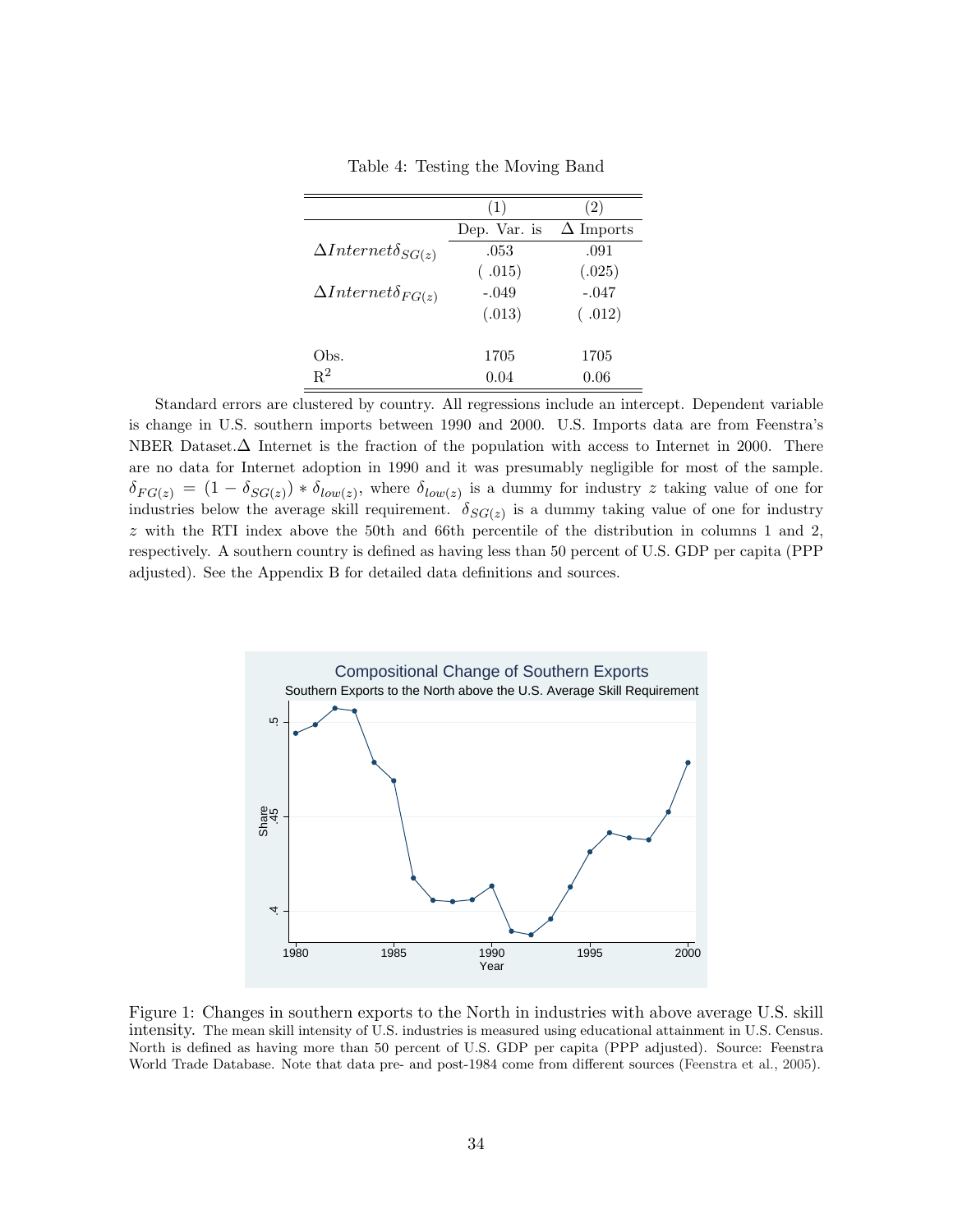<span id="page-35-0"></span>

Figure 2: Changes in U.S. imports from India and Chile for different skill levels. For comparability with our tariff data, we can only consider the period 1978-1988 for the First Globalization. For India, the series starts in 1992 to dampen the effect of the trade liberalization in 1991, documented in [Topalova](#page-25-0) [\(2005\)](#page-25-0) among others. Source: Feenstra U.S. Imports Database, Skill Intensity constructed from U.S. Census.



Figure 3: Changes in U.S. imports from India and Pakistan for different skill levels. Source: Feenstra U.S. Imports Database.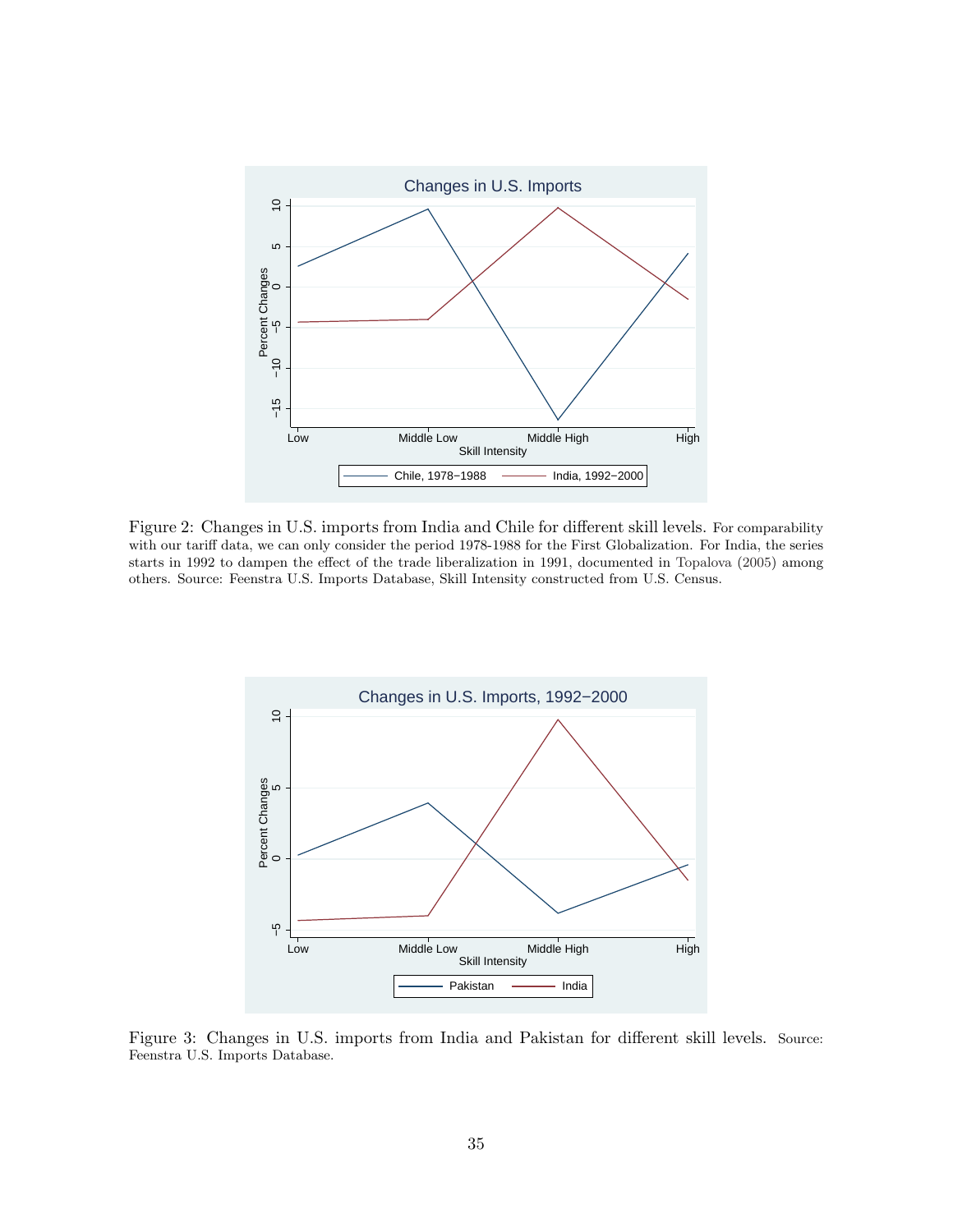<span id="page-36-0"></span>



(a) Skill Content of Southern Exports in industries with skill requirement below U.S. average.

(b) Skill Content of Southern Exports in industries with skill requirement above U.S. average.

Figure 4: Skill Content of Southern Exports. The skill content is the weighted average of the skill embodied in southern exports. The skill intensity of U.S. industries is measured using educational attainment in U.S. Census. North is defined as having more than 50 percent of U.S. GDP per capita (PPP adjusted). Source: Feenstra World Trade Database.



Figure 5: Examples of RTI for Selected Occupations. Source: [Autor and Dorn](#page-22-0) [\(2009](#page-22-0)).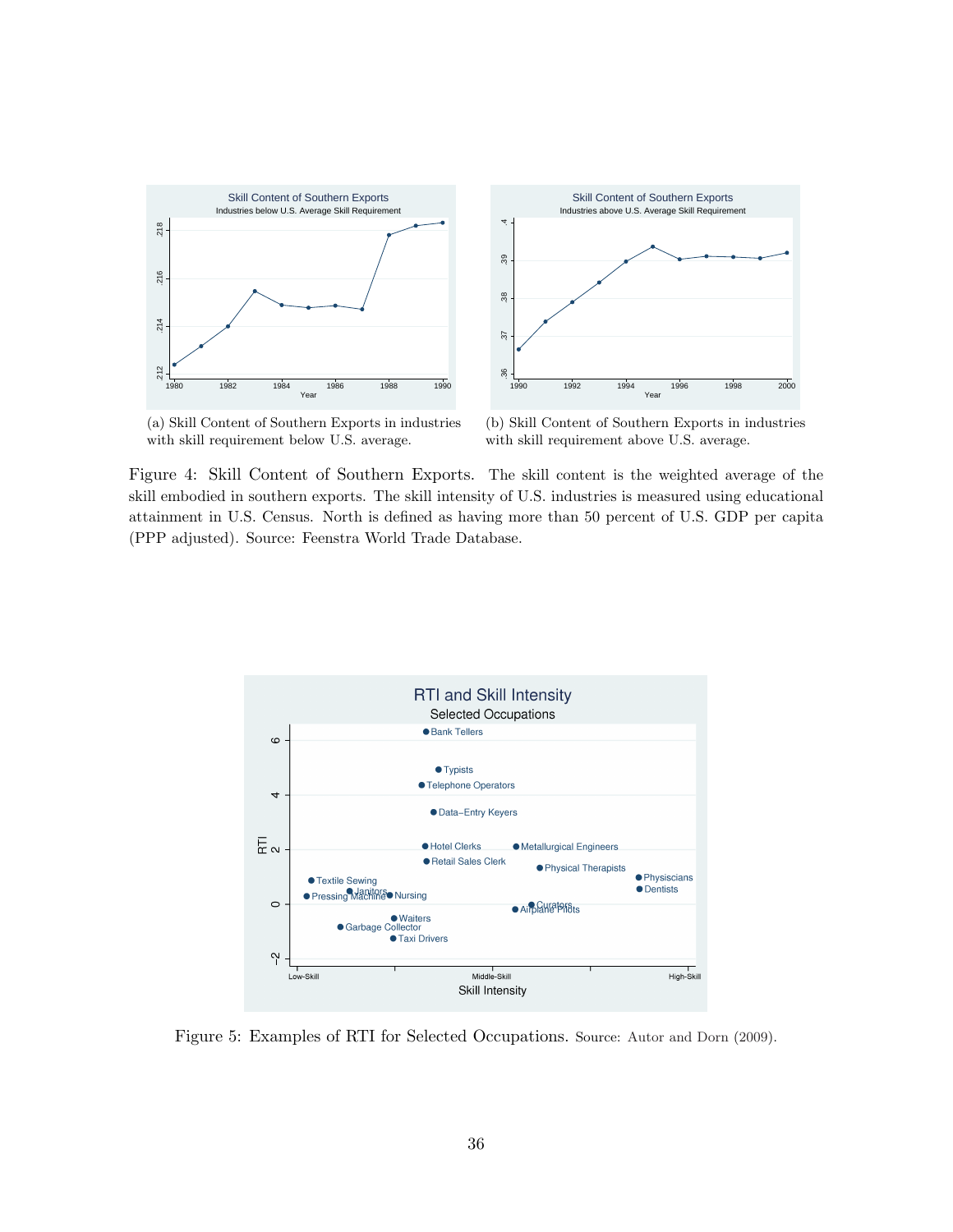<span id="page-37-0"></span>

Figure 6: Average Skill Intensity by U.S. Industry. Source: [Autor and Dorn](#page-22-0) [\(2009](#page-22-0)).



(a) Changes in U.S. Tariffs by Skill in the L-Globalization. (Two Std. Dev. bars). Source: Feenstra tariff data.



(b) Changes in U.S. Tariffs by Skill in the C-Globalization. (One Std. Dev. bars). Source: Romalis tariff data.

Figure 7: Changes in U.S. Tariffs by Skill.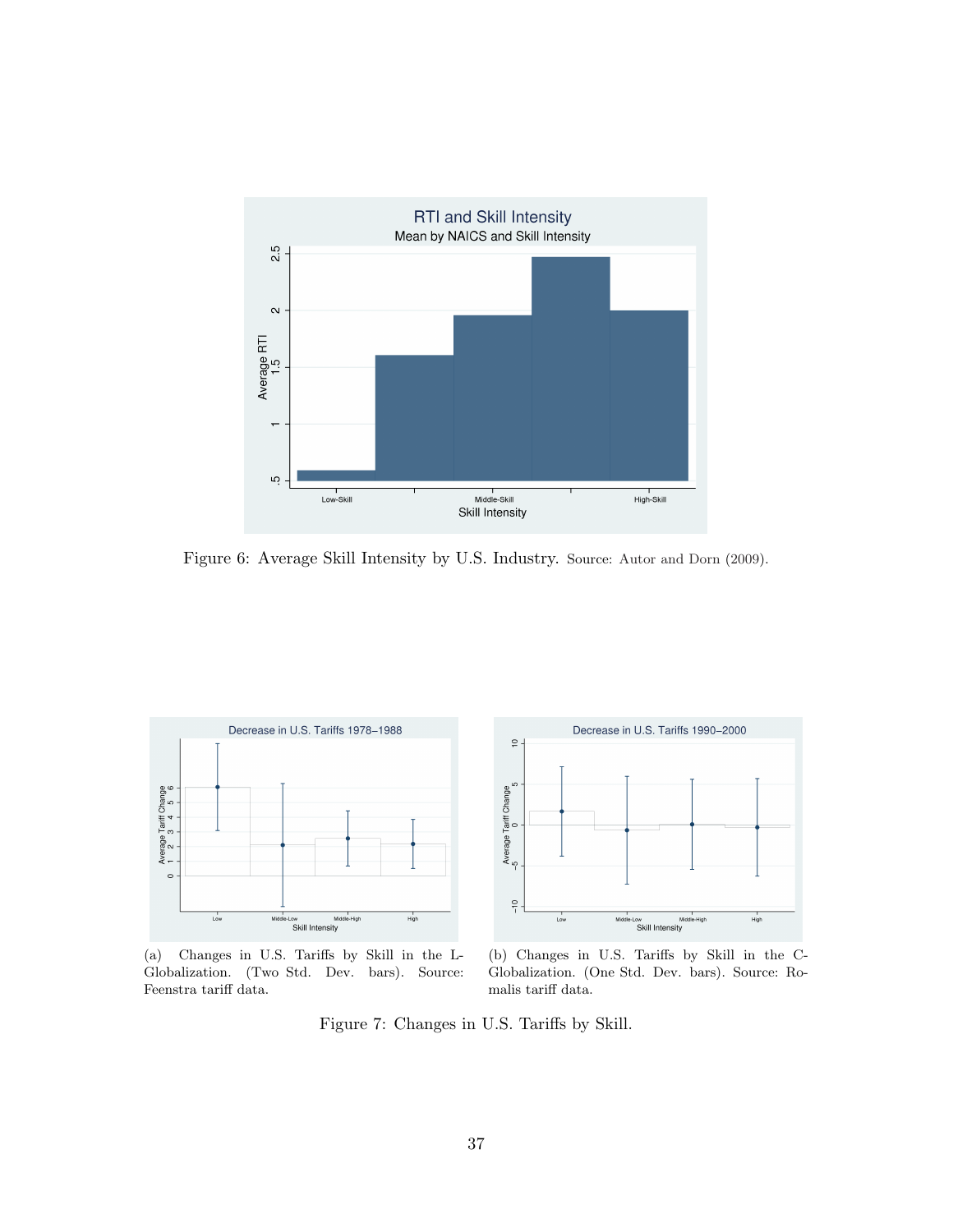<span id="page-38-0"></span>

Figure 8: Changes in U.S. Transportation Costs (Insurance and Freight). One Std. Dev. bars are shown. Source: Feenstra database.



Figure 9: Relative Supply and Demand in the First Globalization for  $z'_I > z_I$ .